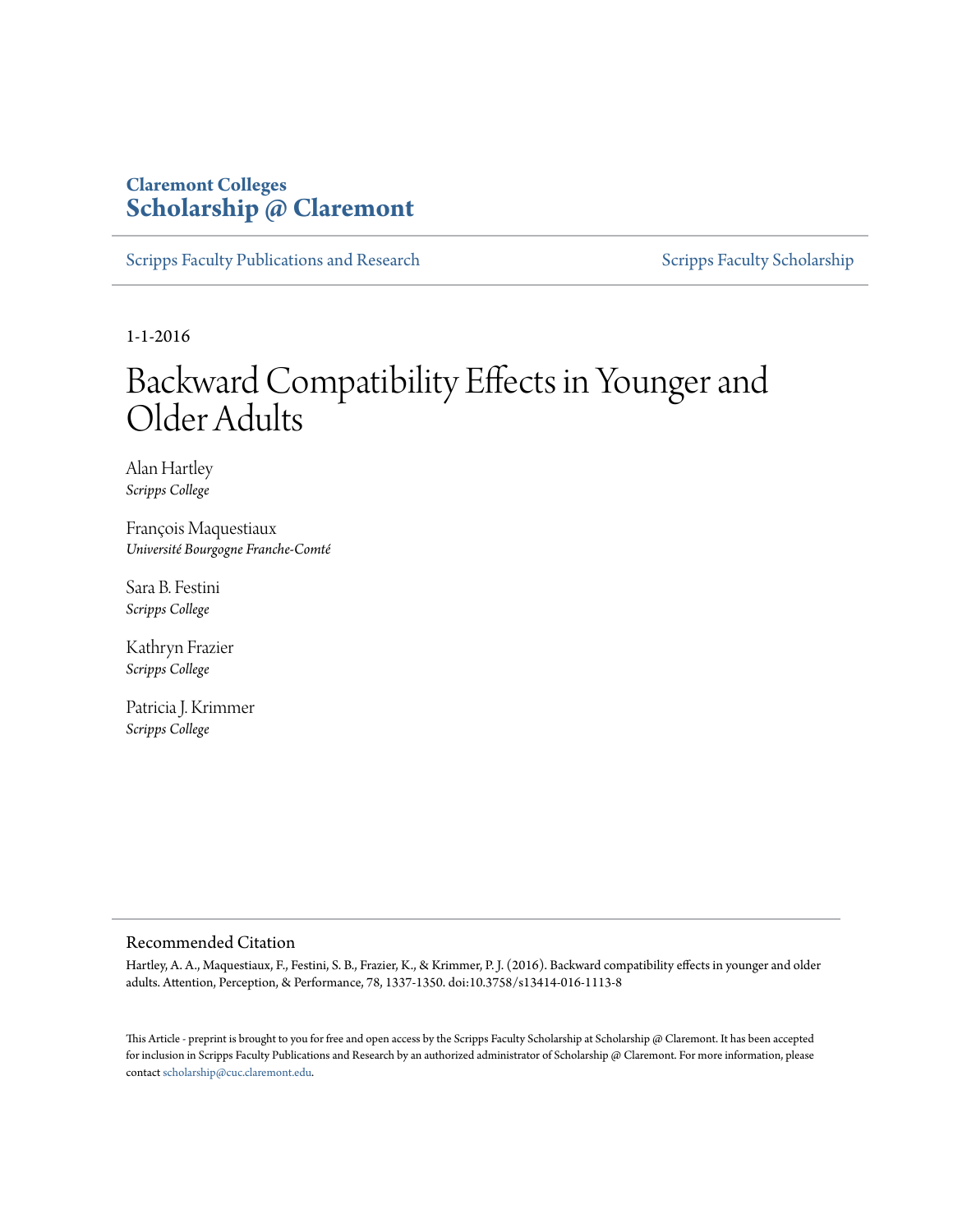# Attention, Perception,<br>& Psychophysics

# **Backward Compatibility Effects in Younger and Older Adults**

| Attention, Perception, & Psychophysics<br>PP-ORIG-14-164.R3<br>Original Manuscript<br>Hartley, Alan; Scripps College, Psychology;<br>Maquestiaux, François; Université Bourgogne Franche-Comté, Departement<br>de Psychologie<br>Festini, Sara; University of Texas-Dallas, Psychology<br>Frazier, Kathryn; Clark University, Psychology |
|------------------------------------------------------------------------------------------------------------------------------------------------------------------------------------------------------------------------------------------------------------------------------------------------------------------------------------------|
|                                                                                                                                                                                                                                                                                                                                          |
|                                                                                                                                                                                                                                                                                                                                          |
|                                                                                                                                                                                                                                                                                                                                          |
|                                                                                                                                                                                                                                                                                                                                          |
| Krimmer, Patricia                                                                                                                                                                                                                                                                                                                        |
| attention and aging, dual task procedures (PRP)                                                                                                                                                                                                                                                                                          |
|                                                                                                                                                                                                                                                                                                                                          |
|                                                                                                                                                                                                                                                                                                                                          |
| <b>SCHOLARONE™</b>                                                                                                                                                                                                                                                                                                                       |
| <b>Manuscripts</b><br>Ry                                                                                                                                                                                                                                                                                                                 |
|                                                                                                                                                                                                                                                                                                                                          |

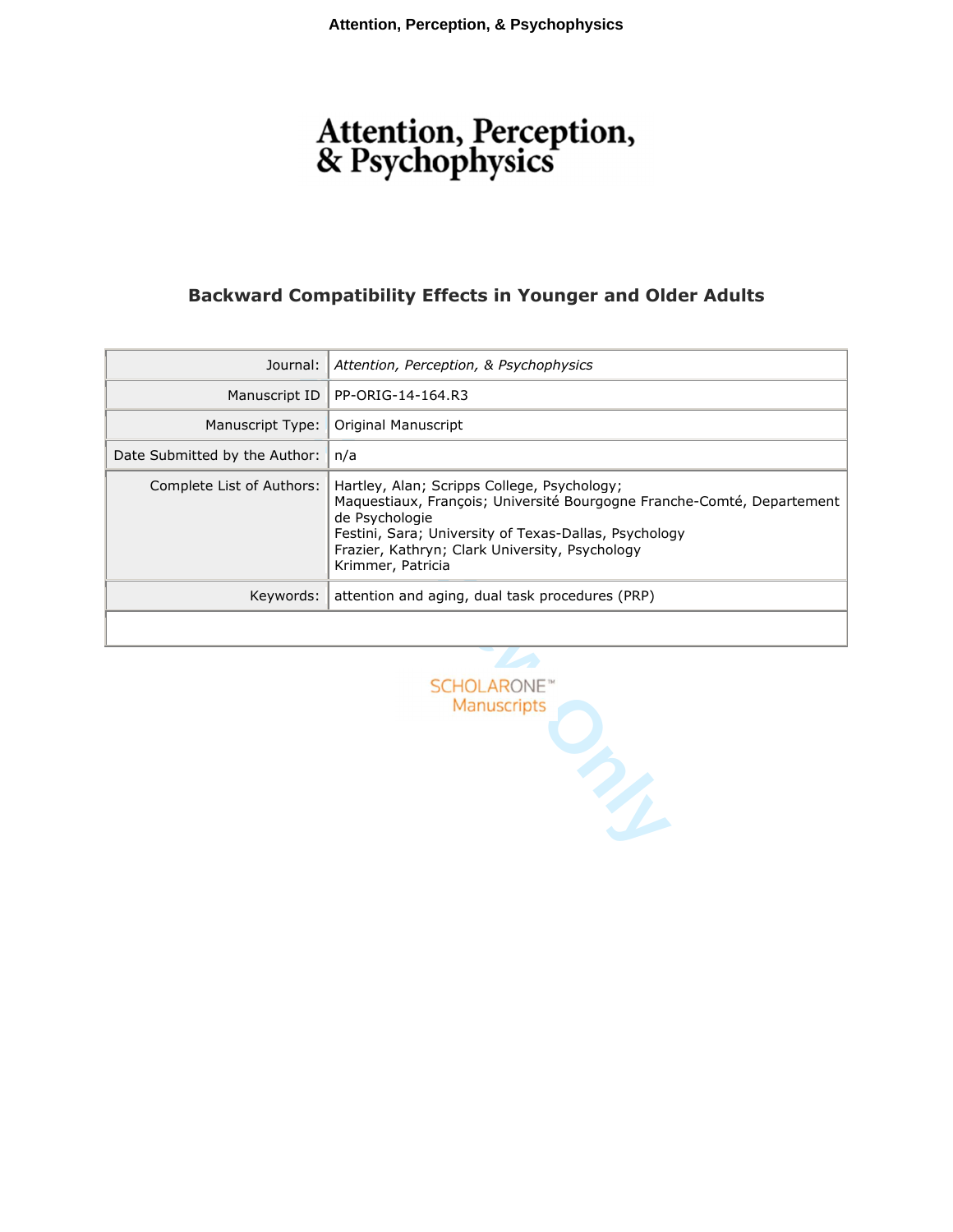$\mathbf{1}$  $\overline{2}$ 

`

Running Head: BACKWARD COMPATIBILITY EFFECTS

Backward Compatibility Effects in Younger and Older Adults

**For Review Only**<br>Rev<sub>er</sub> Alan A. Hartley

Scripps College

François Maquestiaux

Université Bourgogne Franche -Comté

Sara B. Festini, Kathryn Frazier, & Patricia J. Krimmer

Scripps College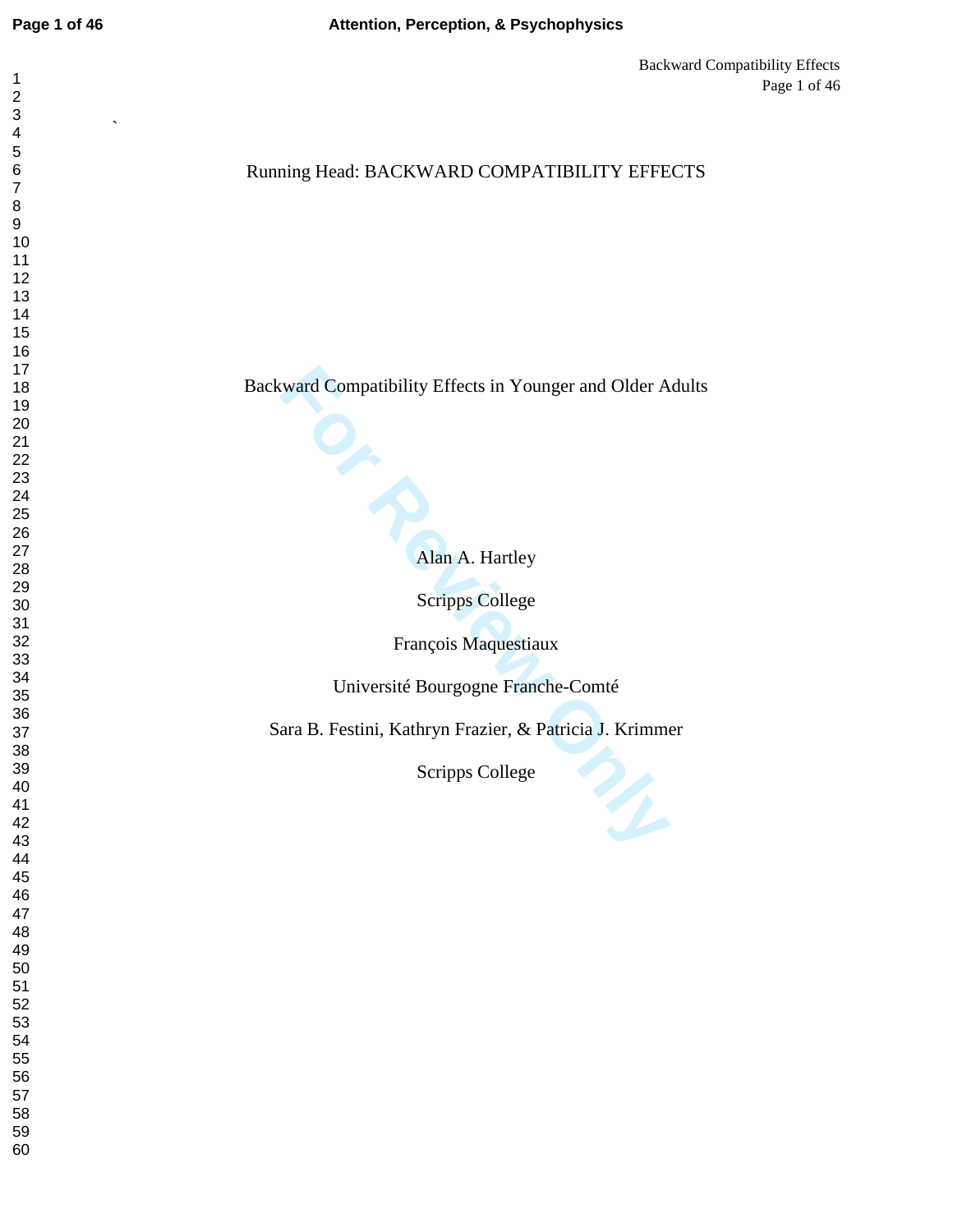Backward Compatibility Effects Page 2 of 46

# Abstract

a backward response compatibility effect. Such effect<br>adults. Backward compatibility effects in older (as v<br>beriments. The first experiment found clear backwar<br>or younger adults but no evidence of them for older a<br>ackward In many dual -task situations, responses to the second of two task s are slowed when the time between tasks is short. The response-selection bottleneck model of dual-task performance accounts for this phenomenon by assuming that central processing of the second task is blocked by a bottleneck until central processing of Task 1 is complete. This assumption could be called into question if it could be demonstrated that the response to Task 2 affected the central processing of Task 1, a backward response compatibility effect. Such effects are well established in younger adults. Backward compatibility effects in older (as well as younger) adults were explored in 2 experiments. The first experiment found clear backward response compatibility effects for younger adults but no evidence of them for older adults. The second experiment explored backward stimulus compatibility and found similar effects in both younger and older adults. Evidence possibly consistent with some pre -bottleneck processing of Task 2 central stages was also found in the second experiment in both age groups. For younger adults the results provide further evidence falsifying the claim of an immutable response selection bottleneck. For older adults the evidence suggested that Task 2 affects Task 1 when there is stimulus compatibility but not when there is response compatibility .

Keywords: Aging, Dual Task, Psychological Refractory Period, Response Selection, Response selection Bottleneck Model, Parallel Processing, Backward Compatibility Effect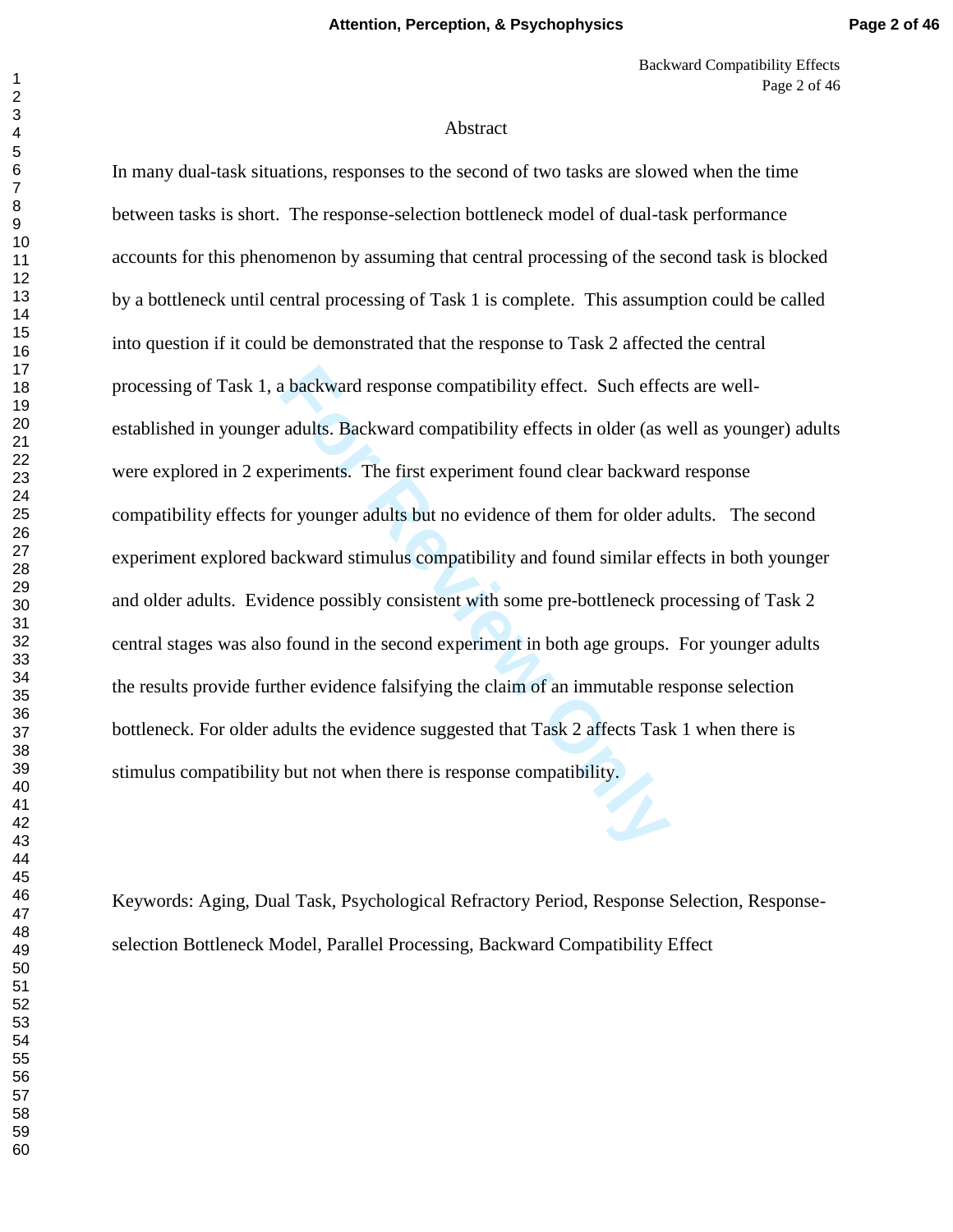#### **Page 3 of 46 Attention, Perception, & Psychophysics**

# Backward Compatibility Effects in Younger and Older Adults

if (RT) to the second task drops by one millisecond.<br> **Example 15 SOA.** The slowing of the second to<br> **Example 16 SOA.** The slowing of the second to<br> **Example 16 SOA.** The slowing of the second to<br> **Example 16 SON**<br> **Examp** Under most circumstances, people cannot carry out two tasks at exactly the same time without interference, even when both tasks are very simple. As the temporal overlap between the two tasks increases, the time to carry out the second task increases monotonically. Conversely, in many situations for each additional millisecond that the stimulus of the second task is delayed after the onset of the stimulus of the first task (the stimulus onset asynchrony or SOA), the reaction time (RT) to the second task drops by one millisecond. By contrast, the RT to the first task is largely unaffected by SOA. The slowing of the second task at short SOAs is often called the *psychological refractory period* (PRP) effect by analogy with the time after firing when a neuron is unresponsive to further input (Telford, 1931; Vince, 1948; Welford, 1952). The PRP effect has been replicated in a large number of experiments, thus deserving the status of one of the few laws of contemporary cognitive psychology. Pashler (1994, 1998) provides reviews and overviews of the research and theory (also see Spence, 2008; Tombu & Jolicœur, 2005).

The most successful account of the PRP effect is the response -selection bottleneck (RSB) model, the principal tenet of which is that central processing can be carried out for one and only one task at any particular time. Central processing of one of the tasks must be delayed until central processing of the other task is complete. This leads to the prediction that each millisecond by which the arrival of the second task is delayed will be one millisecond that it will not have to wait for the central processing mechanism to become free. Central processing involve s processes of mapping a perceptually -identified stimulus onto an abstract program for the action required by the situation (Fagot & Pashler, 1992). These processes are usually identified as response selection, although this is not intended to rule out the involvement of other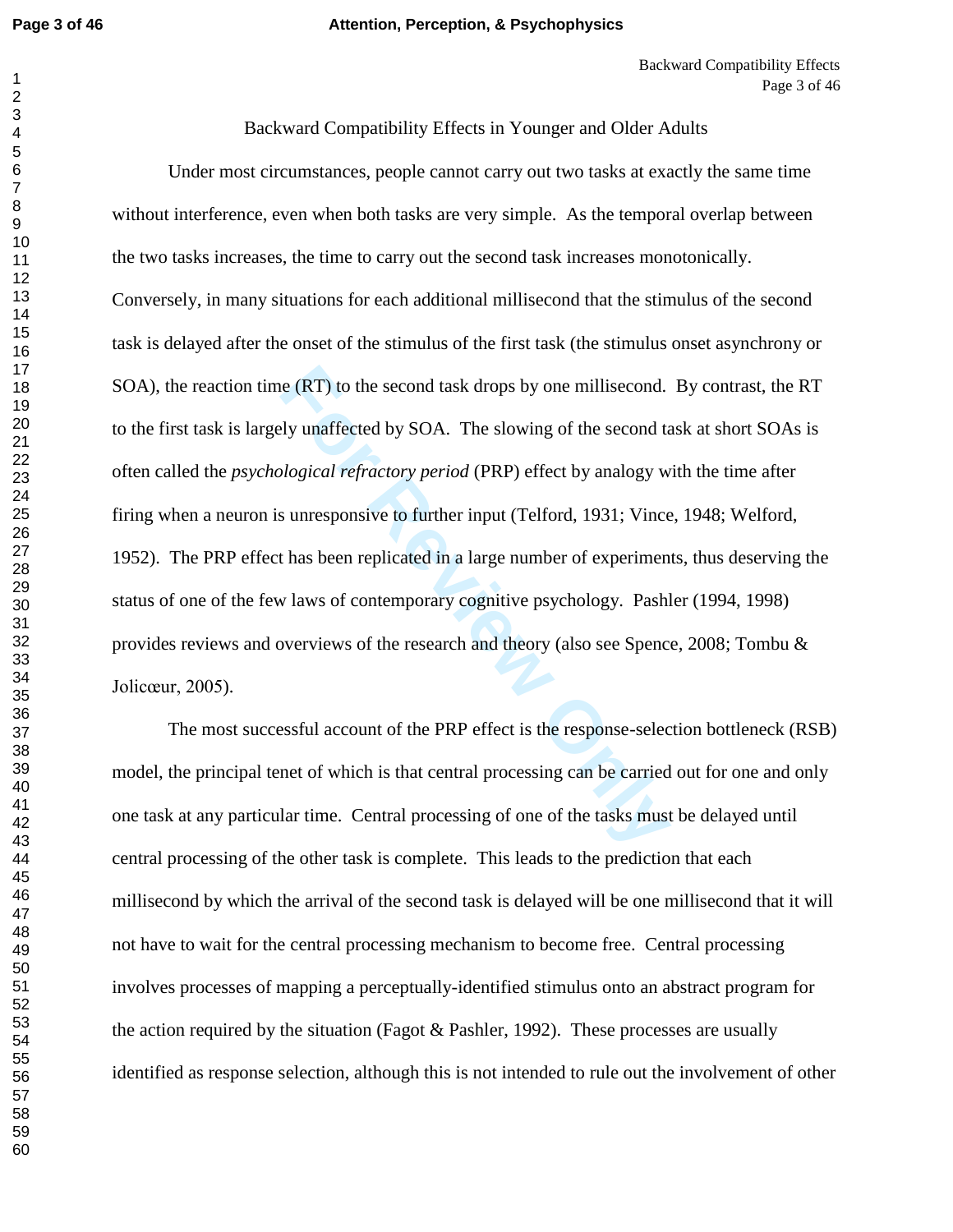Backward Compatibility Effects Page 4 of 46

subprocesses. Even though central processing is viewed as limited and serial, earlier precentral stages (often thought to involve perceptual processes ) and late r postcentral stages (often thought to involve response -execution processes ) are assumed to be more or less unlimited and parallel, although there may be specific input and output interference in sensory registration streams or motor effector streams. It has been demonstrated that versions of capacity -sharing models, in which capacity can be allocated flexibly to each of two tasks, can mimic the predictions of the RSB (Tombu & Jolicœur, 2005). The RSB model is, in fact, a special case of a capacity-sharing model with 100% of capacity devoted to one task at any one time.

For all the RSB model is, in fact, a special case<br>apacity devoted to one task at any one time.<br>Sumption of the RSB model is that there is a bottler<br>or only one task at a time. Capacity-sharing models<br>ng. One kind of eviden The principal assumption of the RSB model is that there is a bottleneck such that central processing can occur for only one task at a time. Capacity -sharing models allow at least some simultaneous processing. One kind of evidence of simultaneous processing would be a demonstration that manipulations of Task 2—which is presumably blocked by the bottleneck affected Task -1 processing. In the two experiments reported here we looked for evidence of this sort. We then asked, further, whether the evidence was the same in younger and older adults or different.

# EXPERIMENT 1

The most reliable demonstrations of parallel processing of two tasks come from PRP experiments in which there is substantial compatibility between the response in Task 1 (R1) and the Task 2 response (R2) (Miller, 2006; Miller & Alderton, 2006; Thomson, Watter, & Finkelshtein, 2010; Watter & Logan, 2006). In the simplest case, Watter and Logan (2006) had R1 and R2 given by the same fingers of the same hand. They observed that R1 was speeded when R2 was identical but that R1 was delayed when R2 was different . The responses need not be identical for such effects to occur. For instance, Hommel (1998) found similar effects when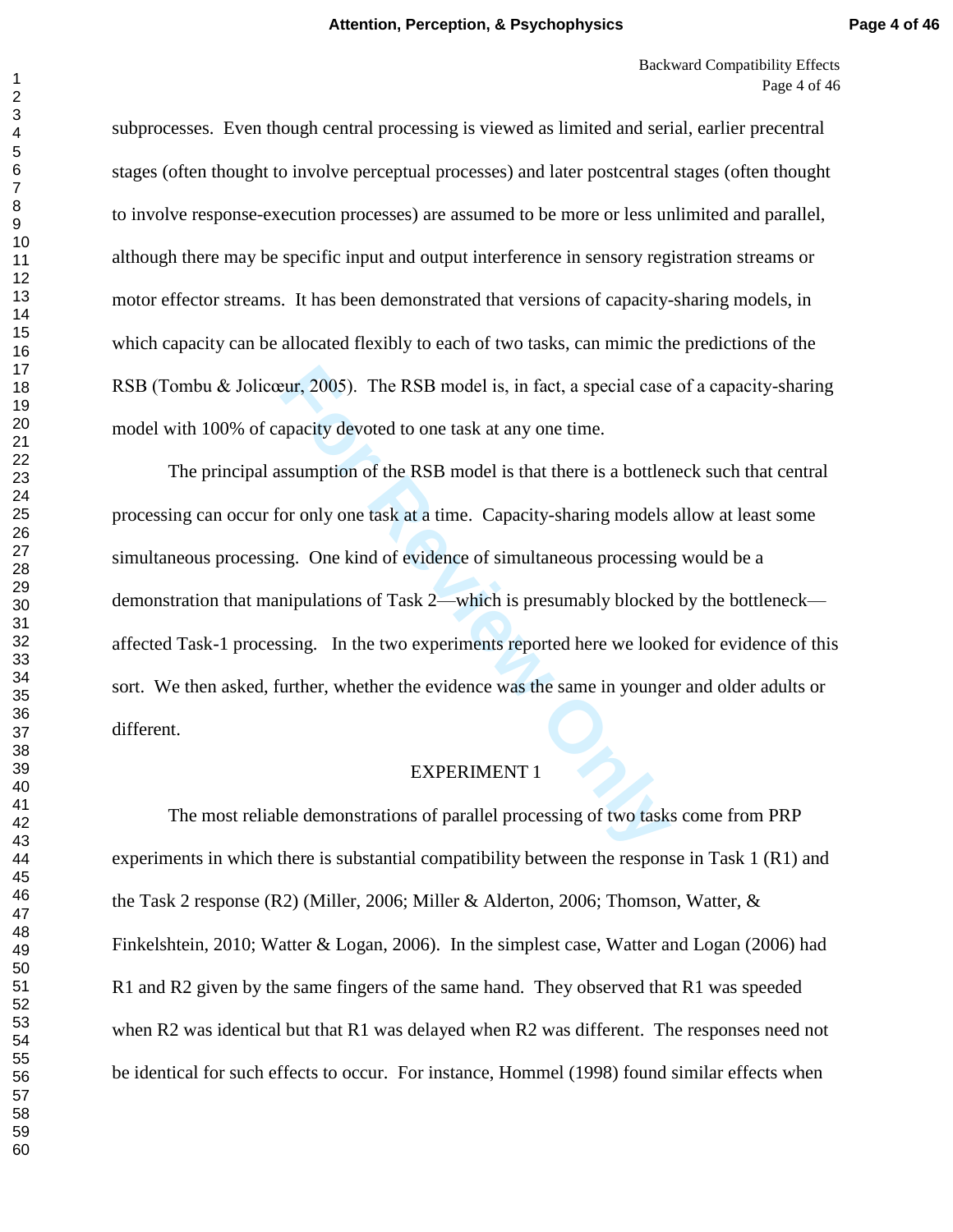#### **Page 5 of 46 Attention, Perception, & Psychophysics**

activation of R1 by aspects of Task 2, despite the pre<br> **EVALUATE:** Subcoked until the completion of response selection is<br> **EVALUATE:** Exercision bottleneck must still have been in place bed noticeably as SOA shortened in R1 and R2 or R1 and S2 could be compatible: when R2 was a vocal response, "left" or "right," and R1 was a manual response, left or right key, and also when the color of S2 matched or did not match the color name response given for R1. There is debate about whether such *backward compatibility effects* are the result of gradually -strengthened episodic connections or are the result of the connection of R2 and S1 or R1 by the transient mapping rules held in working memory (Ellenbogen & Meiran, 2011; Hommel, 1998; Hommel & Eglau, 2002). Nevertheless, it is clear that there is activation of R1 by aspects of Task 2, despite the presumption that processing of Task 2 is blocked until the completion of response selection in Task 1. At the same time, the response -selection bottleneck must still have been in place because the reaction time to Task 2 increased noticeably as SOA shortened in each of the studies mentioned. According to Hommel (1998), parallel response activation occur s at the same time as serial response selection.

We are aware of only two studies that have examined whether backward compatibility effects are affected by advancing age. Grabbe and Allen (2012) explore d cross -task compatibility effects using an approach different from PRP. In this study, a color stimulus was first presented and followed 1300 ms later by an auditory cue to give a manual response identifying its color. In the interim, a dot appeared and the participant had to identify the direction of motion of the dot also with a manual response. Responses to both tasks were given with the same fingers of the same hand. In the critical condition the auditory cue and the moving dot appeared simultaneously (that is, the moving dot appeared 1300 ms after the color stimulus). When both responses were given by the same finger, there was facilitation; when the responses were given by different fingers, there was inhibition. Younger and older adults showed the same response -response compatibility effects. In the procedure used by Grabbe and Allen, central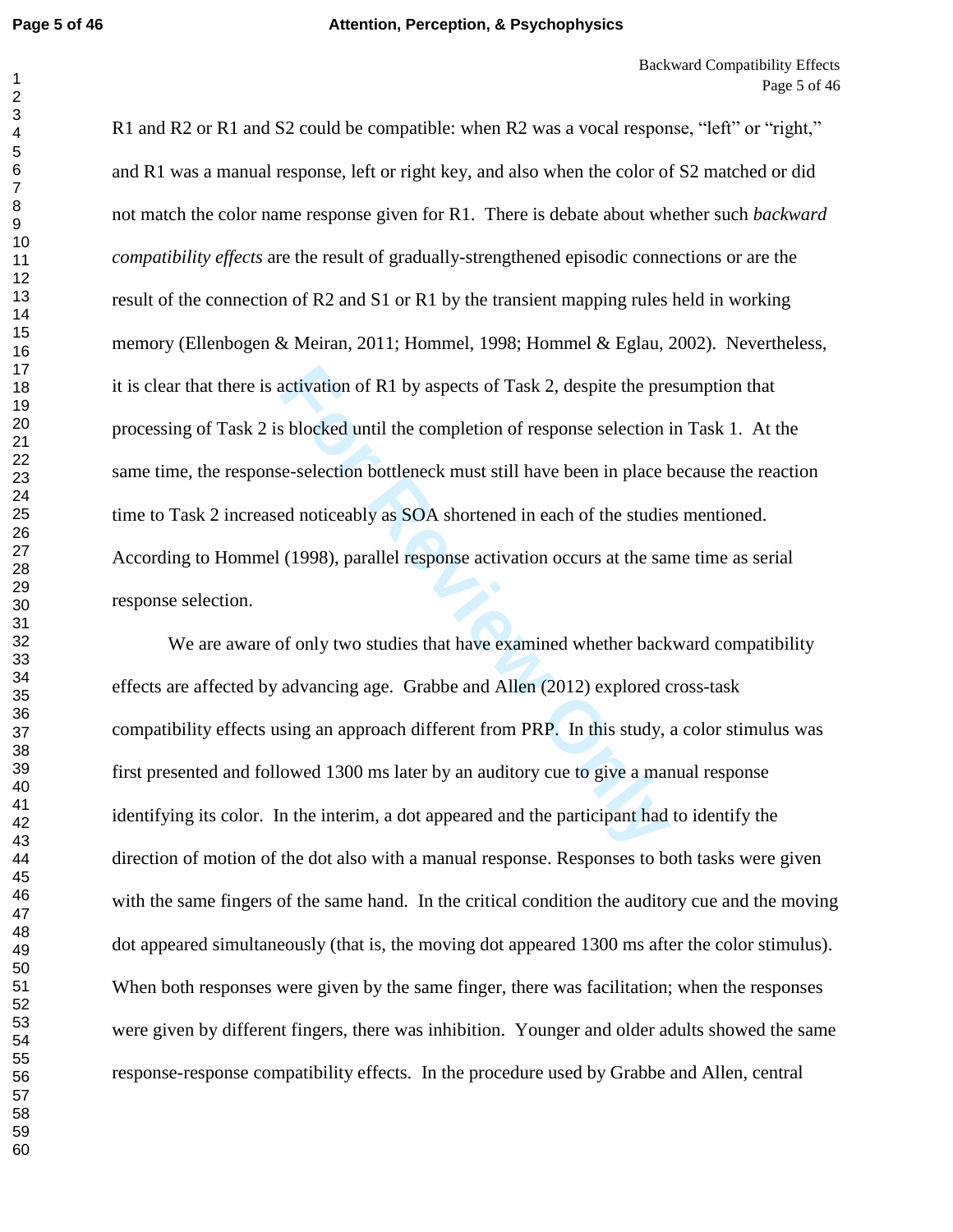Backward Compatibility Effects Page 6 of 46

processing of the first, color task would likely have been completed before the cue to give the response occurred. Thus the compatibility would have affected only the execution of the response or its monitoring. In recent research Allen, Lien, and Jardin (in press) explore d compatibility effects with emotional stimuli using PRP. Task 1 was to identify a facial expression of emotion as happy (positively valenced) or sad (negatively valenced); Task 2 was to identify three different sounds, one positively valenced (laugh), one neutral (cork popping), and one negatively valenced (scream). They found backward compatibility effects for both younger and older adults. RTs on Task 1 were shorter when R1 and R2 were compatible in emotional valence and longer when valence was incompatible.

enced (scream). They found backward compatibility<br>Its. RTs on Task 1 were shorter when R1 and R2 we<br>longer when valence was incompatible.<br>The first experiment reported here was to explore aged<br>ad compatibility effects usin The purpose of the first experiment reported here was to explore age differences and similarities in backward compatibility effects using a method more similar to conventional PRP procedures than that used by Grabbe and Allen (2012) . In light of the recent report by Allen et al. (in press), Experiment 1 further explores backward compatibility effects using the PRP procedures similar to those of Hommel (1998). We specifically selected tasks that used different response modalities to reduce any greater output interference that older adults might experience (Hartley, 2001; Hartley & Maquestiaux, 2007).

### Method

# *Participants*

Twenty -four younger adults (23 female) and 24 older adults (15 female) participated in the experiment. The younger adults averaged 20.33 years of age  $(SD = 1.28$  years; range, 18 to 21 years), reported 14.18 years of education  $(SD = 1.25)$ , rated their health at 8.83 ( $SD = 1.14$ ) on a 10 -point scale with 10 as excellent, and had a median measured visual acuity of 20/25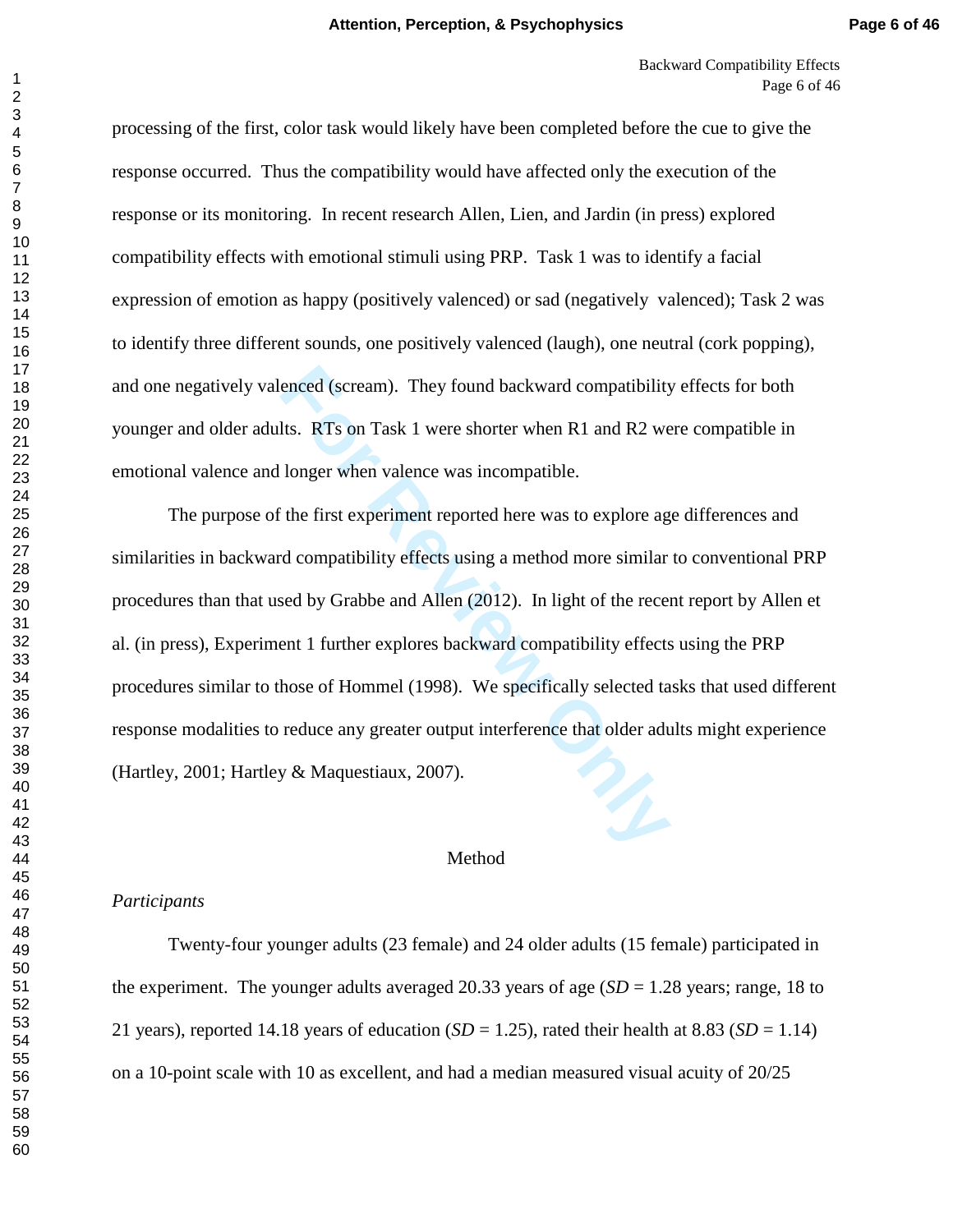#### **Page 7 of 46 Attention, Perception, & Psychophysics**

(range 20/20 to 20/40). The older adults averaged 76.28 years of age (SD = 5.80; range, 67 to 87 years), reported 16.22 years of education (*SD* = 2.59), rated their health at 8.02 (*SD* = 0.94), and had a median measured acuity of 20/34 (range 20/20 to 20/60). All participants had normal color vision, by self-report. All participants received a stipend of 10 USD for participation. Participants were tested at Scripps College.

### *Tasks*

tal procedures were controlled by programs written i<br>an, & Zuccolotto, 2002) running on Intel Pentium co<br>with button presses on a response box (Serial Respon<br>Fools); vocal responses were sensed by a voice-opera<br>prophone at The experimental procedures were controlled by programs written in E Prime (Version 1.0, Schneider, Eschman, & Zuccolotto, 2002) running on Intel Pentium computers. Manual responses were made with button presses on a response box (Serial Response Box Model 200a, Psychology Software Tools); vocal responses were sensed by a voice -operated relay in the response box via a microphone attached to a microphone stand and positioned close to the participant's mouth.

*Practice.* There were three components to the practice task. The first was a color task that introduced what would become the first task in the dual -task trials. On each trial the letter B appeared in gray to signal that a trial was beginning. It subtended  $3.63^\circ$  in height by  $3.03^\circ$  in width at an approximate viewing distance of 60 cm. It was centered on the screen of a 19 in. (48.26 cm) diagonal black display . After 1000 ms, the color changed to red or green. If the color was red, the participant was to press the z key (labeled "RED") at the left of the keyboard with the left index finger; if the color was green, the participant was to press the / key (labeled "GREEN") at the right of the keyboard with the right index finger. The participant was allowed 3000 ms to respond. Feedback about correctness was presented for 750 ms. The intertrial interval was 3000 ms. Colors appeared equally often, in random sequence. The second component of the practice introduced a letter task that would become the second task in the dual -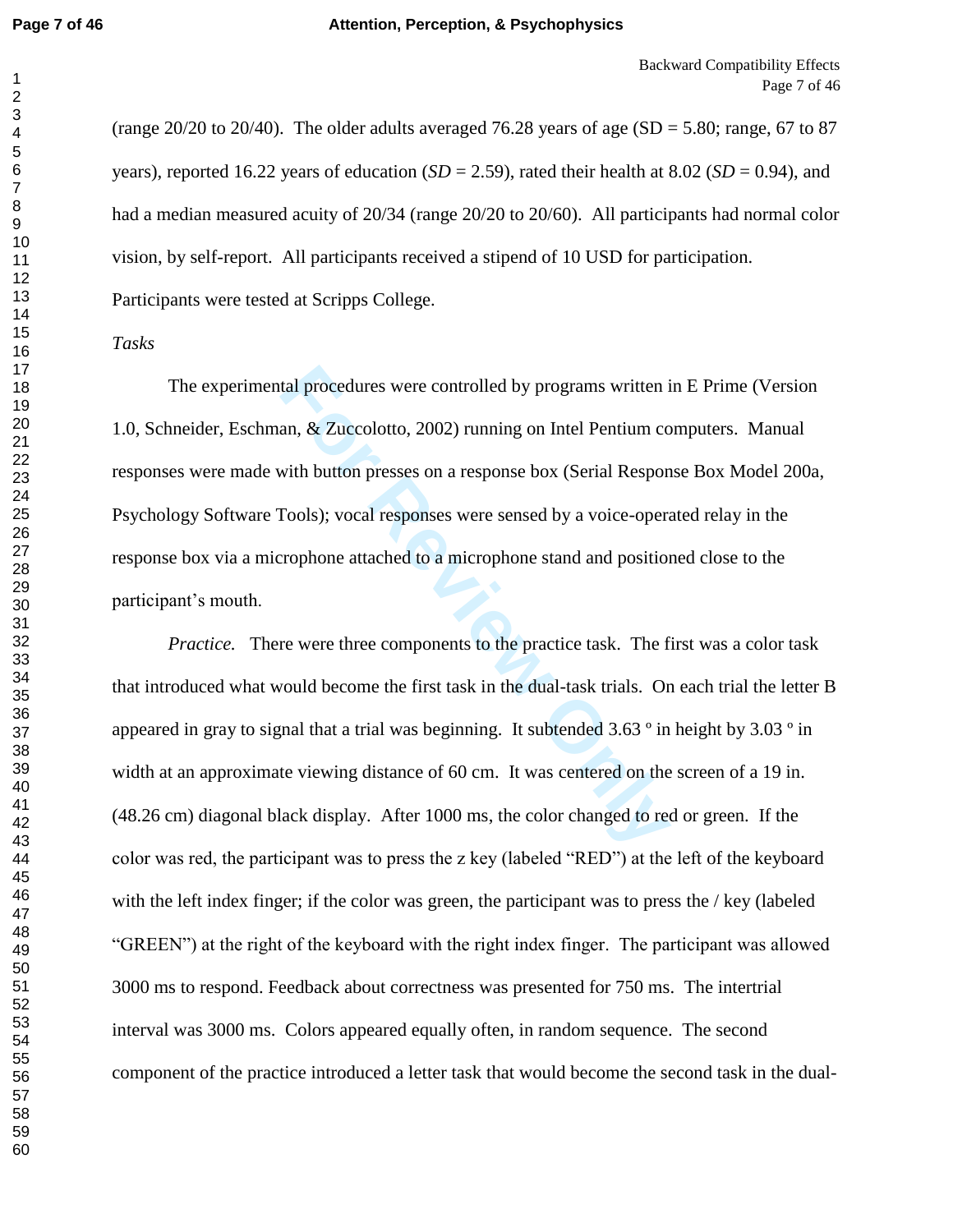Backward Compatibility Effects Page 8 of 46

the experimenter entered the vocal response given and<br>the correctness of the response for 750 ms. The ir<br>ers appeared equally often, in random sequence. The<br>the two tasks, namely the color task (Task 1) and the<br>re. Once ag task trials. Once again, each trial began with the letter B presented in gray. After 1000 ms the B was replaced either by the letter "L" or the letter "R, " also in gray. If the letter was L, the participant was to say "left" into a microphone placed near the lips. If the letter was R, the participant was to say "right." A clock was started when the L or R was presented and stopped when the participant's voice was sensed. The participant was allowed 3000 ms to respond. If the voice was not sensed, a message appeared saying "Could not hear you!" After the response or the error message, the experimenter entered the vocal response given and the participant received feedback about the correctness of the response for 750 ms. The intertrial interval was 3000 ms. The two letters appeared equally often, in random sequence. The third component of the practice combined the two tasks, namely the color task (Task 1) and the letter task (Task 2), using the PRP procedure. Once again, each trial began with a B in gray for 1000 ms, whereupon the color changed to either red or green. After an SOA of 50, 150, or 650 ms, the B changed to L or R. For each task, 3000 ms were allowed for a response. Feedback about correctness was provided for each of the responses for 750 ms. The participant was instructed to respond to the color and then the letter, and to respond to both tasks as quickly as possible. They were specifically cautioned not to wait to see what the second stimulus was before responding to the first. On half of the trials, the responses for the two tasks were compatible, the color red calling for a left -hand response paired with the letter L calling for a vocal response of "left" or the color green calling for a right -hand response paired with the letter R calling for a response of "right." On the other half of the trials, the responses were incompatible.

*Dual Task*. The experimental, dual -task trials were identical to those in the third component of practice except that no feedback was provided.

*Procedure*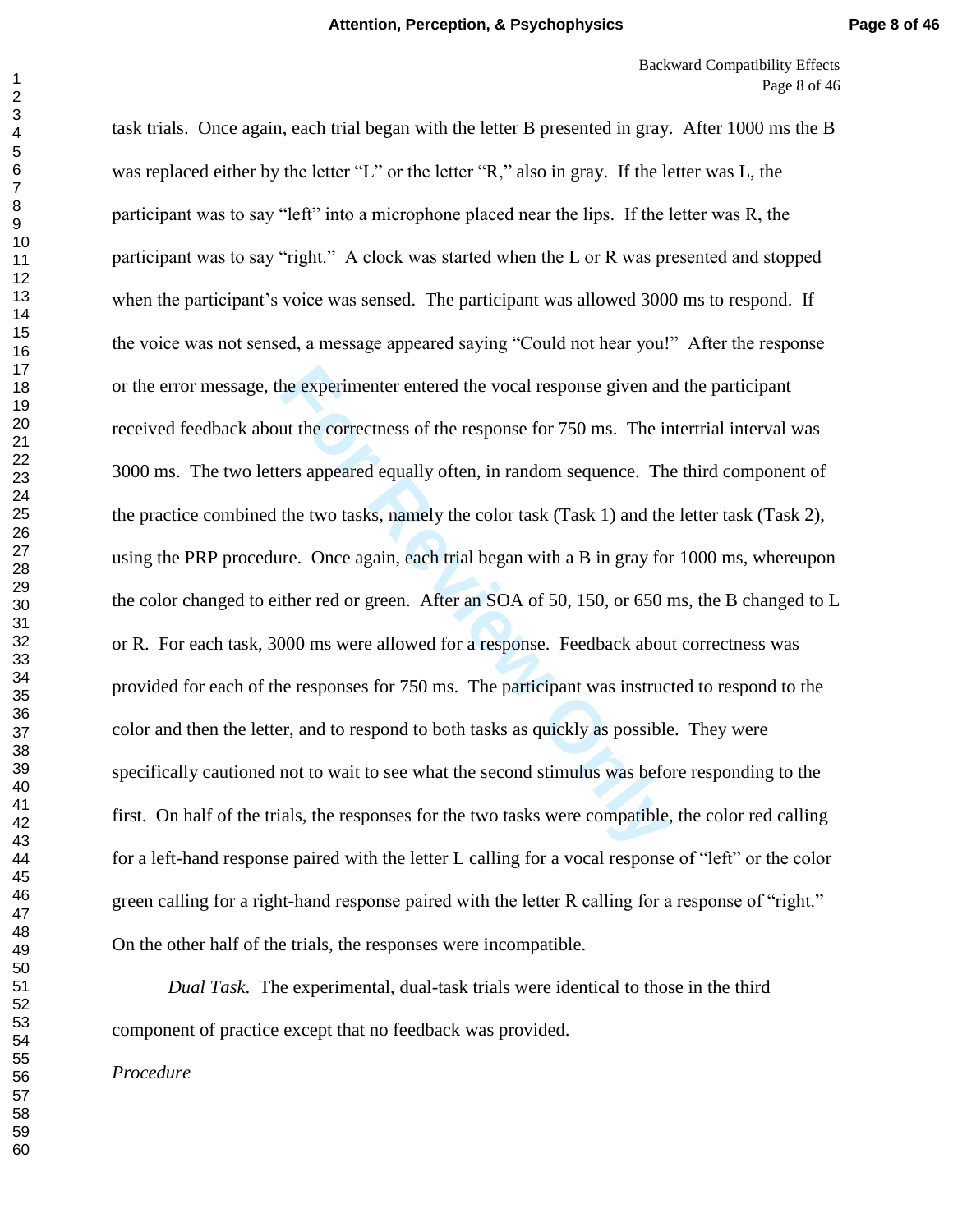#### **Page 9 of 46 Attention, Perception, & Psychophysics**

At the outset, informed consent was obtained and demographic information was collected. Visual acuity was measured at the end of the session, using a Snellen chart at 20 ft. (6.11 m). Next were 24 trials in each of the three components of practice. Within each component, stimulus types occurred equally often and were randomly ordered. This was followed by six blocks of 24 trials each of the dual task with ad lib rest after each. Each of the six types of trials —compatible and incompatible stimuli combined with SOAs of 50, 150, and 650 ms —occurred four times in each block. The order of stimuli in a block was random.

# Results

r times in each block. The order of stimuli in a block.<br>
Results<br>
Results<br>
Results<br>
Results<br>
Results<br>
Results<br>
Results<br>
Results<br>
Results<br>
Results<br>
Results<br>
Results<br>
Results<br>
Results<br>
Task 1 (the color task), the proportion We report analyses carried out on data from the experimental dual-task trials; practice trials were not analyzed. Analyses of variance (ANOVAs) were carried out on the median reaction time (RT) to Task 1 (the color task), the proportion correct on Task 1, the median RT to Task 2 (the letter tas k ), and the proportion correct on Task 2 as a function of age group (younger or older), response compatibility (Task 1 and Task 2 compatible and incompatible), and SOA (50, 150, and 650 ms). Age group was a between -subjects variable and compatibility and SOA were within-subjects variables. Median RTs were used to reduce the influence of outlying observations. In the cases of effects for which Mauchly's test of sphericity was significant, the Greenhouse -Geisser correction was applied and the corresponding probability is reported. *Task 1 (Color Identification )*

ANOVA on median Task 1 RT showed significant main effects of age group,  $F(1, 46) =$ 65.49,  $p < .001$ ,  $\eta^2 = .59$ , of compatibility,  $F(1, 46) = 5.04$ ,  $p = .030$ ,  $\eta^2 = .10$ , and of SOA,  $F(2, 49)$ 92) = 9.04,  $p = .003$ ,  $\eta^2 = .16$ . Older adults ( $M = 1264$  ms,  $SE = 60$  ms) were much slower than younger adults ( *M* = 578 ms, *SE* = 60 ms). Incompatible trials had longer RTs ( *M* = 935 ms, *SE*  $=$  44 ms) than did compatible trials ( $M = 907$  ms,  $SE = 42$  ms). Paired comparisons using a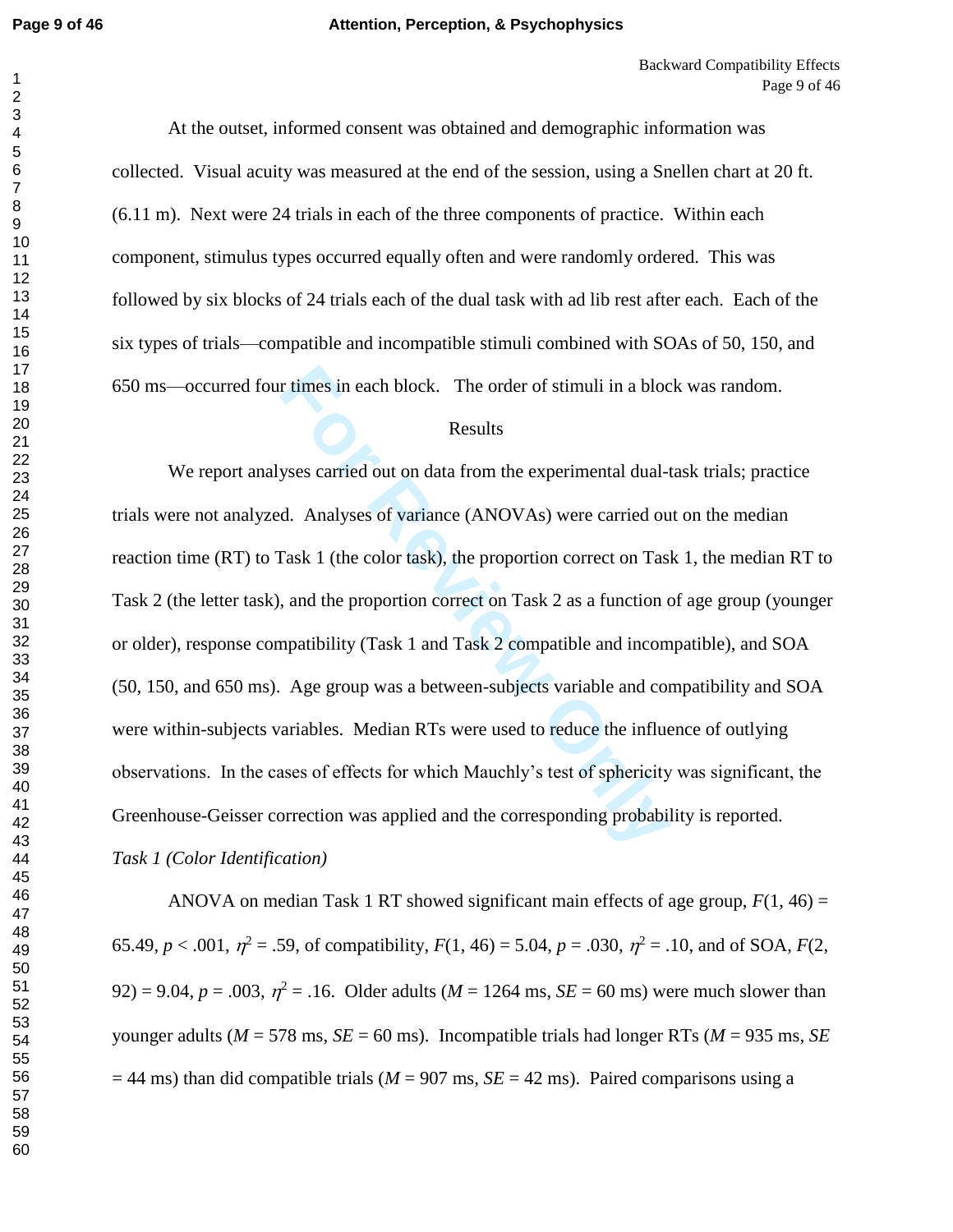Backward Compatibility Effects Page 10 of 46

Bonferroni correction showed that RTs were shorter at 50 ms ( $M = 881$  ms,  $SE = 37$  ms) than at 150 ms ( $M = 910$  ms,  $SE = 40$  ms) which were, in turn, shorter than at 650 ms ( $M = 973$  ms,  $SE =$ 54 ms). There was also an interaction of SOA and age group,  $F(2, 92) = 12.13$ ,  $p = .001$ ,  $\eta^2 =$ .21. The interaction of age with compatibility and SOA approached significance,  $F(2, 92) =$ 2.76,  $p = .072$ ,  $\eta^2 = .06$ .

or different for younger and older adults. The answere-way interaction, so it was decomposed even though<br>ace. Younger adults, shown in Figure 1a, showed a set and  $= 7.76$ ,  $p = .010$ , and a significant interaction of cors The central questions are whether a backward compatibility effect occurred and, if so, whether it was similar or different for younger and older adults. The answers to these questions are reflected in the three -way interaction, so it was decomposed even though it did not reach conventional significance. Younger adults, shown in Figure 1a , showed a significant effect of compatibility,  $F(1, 23) = 7.76$ ,  $p = .010$ , and a significant interaction of compatibility and SOA,  $F(2, 46) = 8.42$ ,  $p = .002$ . By contrast, older adults, shown in Figure 1b, showed only a significant effect of SOA,  $F(2, 46) = 14.09$ ,  $p < .001$ , with RTs increasing monotonically with SOA. T tests were used to compare incompatible and compatible RTs at 50, 150, and 650 ms SOA for younger and older adults separately. For younger adults incompatible and compatible RTs differed significantly at 50 ms,  $t(23) = 4.42$ ,  $p < .001$ , with a mean difference of 60 ms (*SE* = 14 ms). The difference at 150 ms was nonsignificant,  $t(23) = 1.77$ ,  $p = .091$ , with a mean difference of 22 ms ( $SE = 12$  ms), as was the difference at 650 ms,  $t(23) = 0.26$ ,  $p = .80$ , with a mean difference of 3 ms ( $SE = 13$  ms). For older adults, none of the differences approached significance ( $p > .36$ ) although at 50 ms SOA the difference was 27 ms ( $SE = 30$  ms). This was not significantly different from the younger adult mean of 60 ms,  $t(46) = 1.01$ ,  $p = .320$ .

ANOVA on the proportion of correct responses to Task 1 showed a main effect of age group,  $F(1, 46) = 4.63$ ,  $p = .037$ ,  $\eta^2 = .09$ , and of compatibility,  $F(1, 46) = 4.23$ ,  $p = .045$ ,  $\eta^2 =$ .08. Younger adults ( $M = .97$ ,  $SE = .01$ ) were more accurate than older adults ( $M = .95$ ,  $SE =$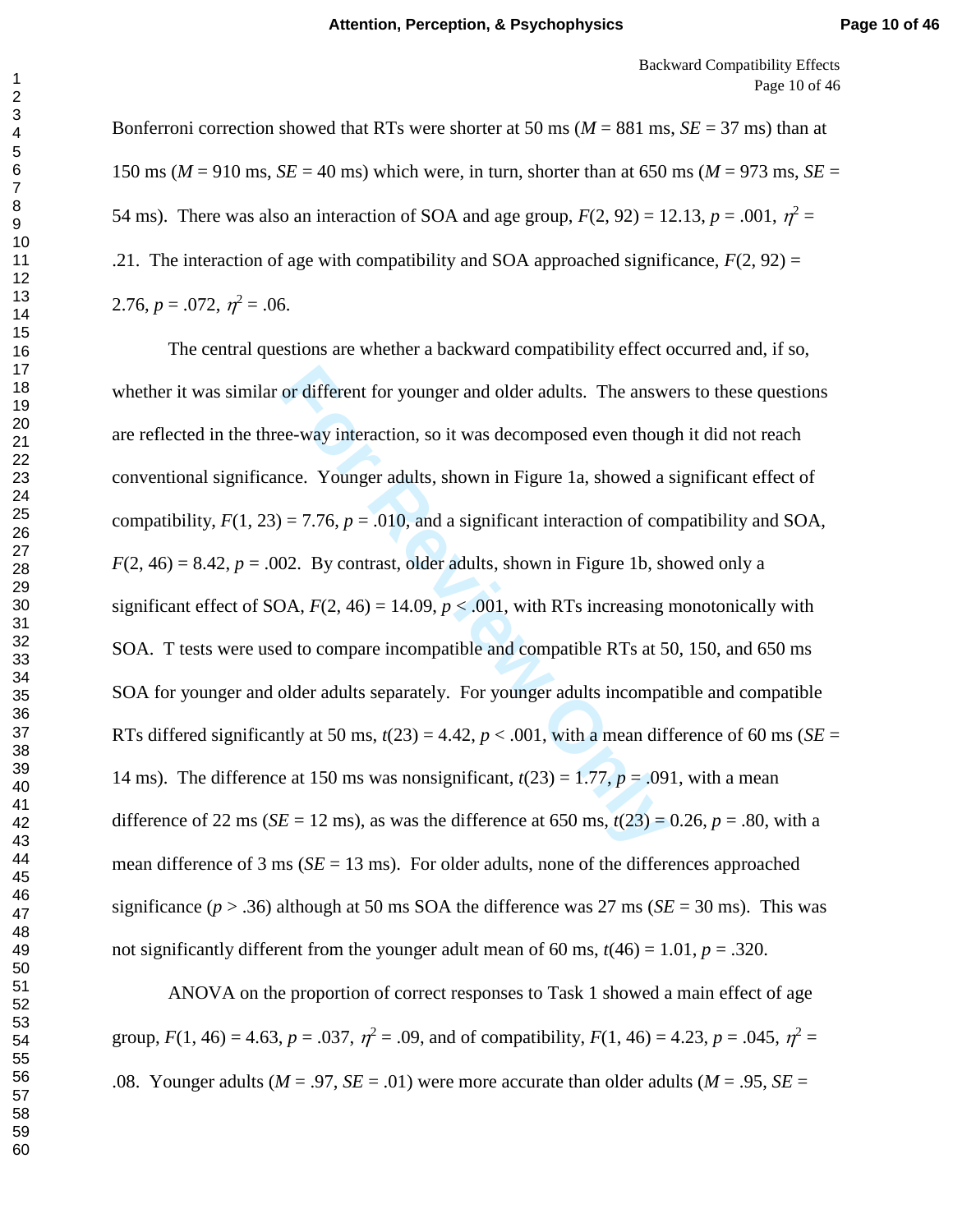.01). Accuracy was higher with compatible stimuli ( $M = .97$ ,  $SE = .01$ ) than with incompatible stimuli ( $M = .96$ ,  $SE = .01$ ). There was also a significant interaction of age group and SOA,  $F(2, 1)$ ) = 4.82,  $p = .012$ ,  $\eta^2 = .10$ . For younger adults the proportion correct increased from 50 ms  $(M = .96, SE = .01)$  to 150 and 650 ms (for both  $M = .97, SE = .01$ ); for older adults the proportion correct decreased from 50 ms ( $M = .96$ ,  $SE = .01$ ) to 150 and 650 ms (for both  $M =$  $.95, SE = .01$ ).

# *Task 2 (Letter Identification )*

extion)<br>
Example 18 and of SOA,  $F(2, 92) = 164.69$ ,  $p < .001$ ,  $\eta^2 = .8$ <br>
For Formular SOA,  $F(2, 92) = 164.69$ ,  $p < .001$ ,  $\eta^2 = .8$ <br>
For Formular SOA showed a classic PRP effect<br>
For Formular SOA showed a classic PRP effec ANOVA of median RTs to Task 2 showed significant main effects of age group, *F*(1, 46)  $= 17.60, p < .001, \eta^2 = .28$ , and of SOA,  $F(2, 92) = 164.69, p < .001, \eta^2 = .78$ . RTs for older adults ( $M = 1273$  ms,  $SE = 61$  ms) were considerably longer than for younger adults ( $M = 908$ ms, *SE* = 61 ms). Paired comparisons for SOA showed a classic PRP effect with RTs longer at 50 ms ( $M = 1226$  ms,  $SE = 46$  ms) than at 150 ms ( $M = 1158$  ms,  $SE = 46$  ms) which in turn were longer than at 650 ms ( $M = 888$  ms,  $SE = 42$  ms). The interaction of age group and SOA was not significant,  $F(2, 92) = 2.69$ ,  $p = .097$ ,  $\eta^2 = .06$ . The PRP effect  $(RT_{50} - RT_{650})$  was numerically smaller in the older adults ( $M = 292$  ms) than in the younger adults ( $M = 383$  ms). There were significant interactions of compatibility and SOA,  $F(2, 92) = 6.81$ ,  $p = .002$ ,  $\eta^2 = .13$ , and of age group with compatibility and SOA,  $F(2, 92) = 3.79$ ,  $p = .027$ ,  $\eta^2 = .08$ . The three-way interaction is shown in Figure 2. Decomposition of the three -way interaction showed, for the younger adults, significant effects of compatibility,  $F(1, 46) = 9.67$ ,  $p = .005$ , SOA,  $F(2, 92) =$ 154.01,  $p < .001$ , and of the interaction of compatibility and SOA,  $F(2, 92) = 12.07$ ,  $p < .001$ . For the older adults, the only significant effect was SOA,  $F(1, 46) = 48.37$ ,  $p < .001$ . Comparisons of incompatible and compatible RTs at each SOA for the younger adults showed that the difference was significant at 50 ms, with a mean difference of 75 ms ( $SE = 18$  ms),  $t(23)$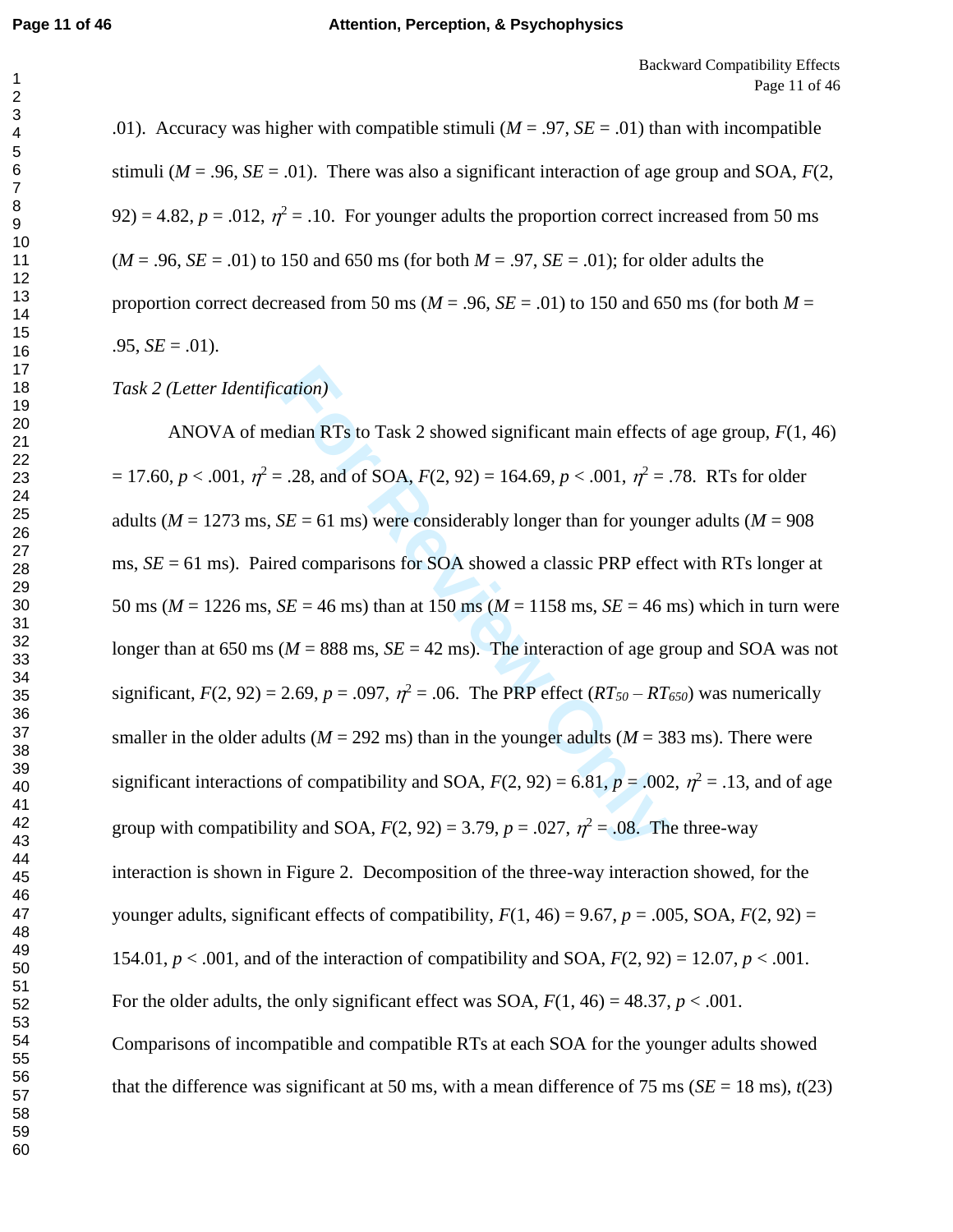Backward Compatibility Effects Page 12 of 46

 $= 4.25, p < .001$ , and at 150 ms, with a mean difference of 34 ms (*SE* = 14 ms),  $t(23) = 2.44, p =$ .023, but not at 650 ms, with a mean difference of  $-18 \text{ ms } (SE = 12 \text{ ms})$ ,  $t(23) = -1.53$ ,  $p = .14$ . There were no significant differences for older adults .

Analysis of the proportion correct on Task 2 showed only a significant main effect of age group,  $F(1, 46) = 25.88$ ,  $p < .001$ ,  $\eta^2 = .36$ , with accuracy slightly higher for younger adults (*M* = .995, *SE* = .002) than for older adults ( *M* = .980, *SE* = .002).

# Discussion

Discussion<br> **For Adults, there were clear backward compatibility eff**<br> **For Review Only Conditions.** There was a smaller, nonsignifical<br> **For Example Conditions.** There was a smaller, nonsignifical<br> **For Example SOA, 650** For the younger adults, there were clear backward compatibility effects. At the shortest SOA, 50 ms, compatibility of the Task 1 response with the Task 2 response shortened Task -1 RTs relative to incompatible conditions. There was a smaller, nonsignificant effect at 150 ms SOA and almost no effect at the longest SOA, 650 ms. The RSB model predicts that any manipulation that affects Task 1 precentral or central processing —such as the compatibility effects here —will carry over onto the RT to Task 2 (see Pashler, 1994, Principle 1). If a manipulation adds, for example, 50 ms to the processing of Task 1, then Task 2 must also wait those additional 50 ms at short SOAs. At long SOAs, however, Task 2 does not have to wait for the bottleneck to open because Task 1 central processing would be complete and the Task 1 manipulation should have no effect on Task 2. The result of the Task 1 carryover would be an overadditive interaction in Task 2 RT such that the effects are greatest at sort SOAs. Such a carryover was observed in the younger adults. Here the mean difference between compatible and incompatible RTs on Task 1 was 75 ms at 50 ms SOA; the difference for Task 2 was 60 ms.

The pattern of results for older adults was unclear. The difference between compatible and incompatible conditions at the shortest SOA (27 ms) did not differ significantly from zero . Nevertheless, it was not significantly different from the difference for younger adults (60 ms).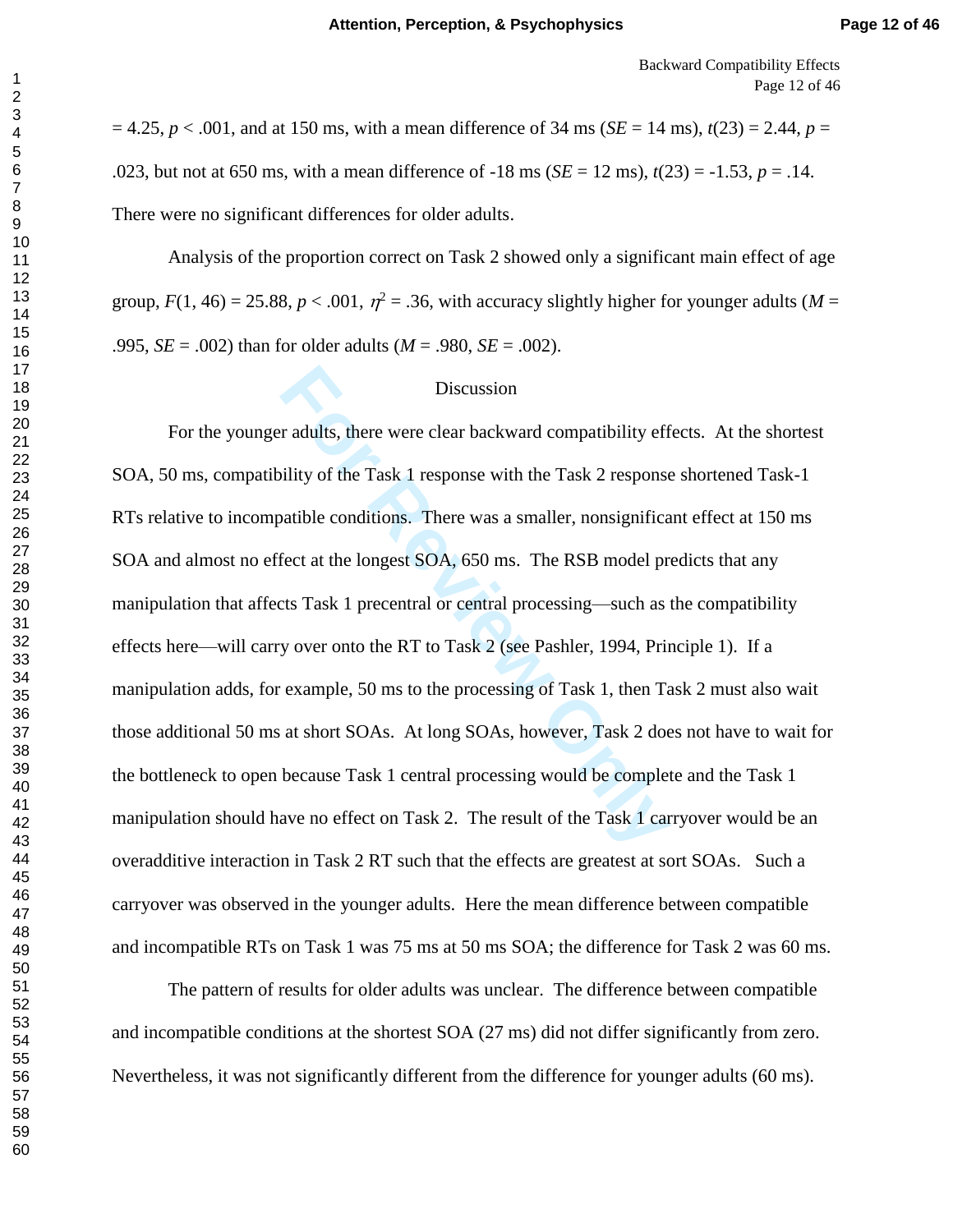#### **Page 13 of 46 Attention, Perception, & Psychophysics**

the results for the older adults. First, Task 1 RTs inc<br>
i0 ms SOA. For younger adults, Task 1 RTs were ure<br>
aatible and incompatible conditions. For older adults<br>
and stimulus to arrive about the time execution of the<br>
th On one hand there may, indeed, be no backward compatibility effect for older adults or, on the other hand, there may be a real effect but one that is smaller than that observed in younger adults with the reliability of the effects obscured by relatively small sample sizes and large variability. We will return to this issue shortly. Absent a significant backward compatibility effect, there was no reason to expect a carryover effect onto Task 2 RTs, and none was seen. There was a PRP effect with RTs to Task 2 at 50 ms SOA slower by 292 ms than at 650 ms. There were two anomalous features to the results for the older adults. First, Task 1 RTs increased by 199 ms from 50 ms SOA to 650 ms SOA. For younger adults, Task 1 RTs were unaffected by SOA, averaging across compatible and incompatible conditions. For older adults it may have been disruptive for the second stimulus to arrive about the time execution of the first response was commencing. Second, the PRP effect was actually smaller in older adults (292 ms) than in younger adults (383 ms). The average reaction time for older adults with an SOA of 650 ms was 1427 ms. Thus on many trials participants would still have been actively engaged in processing Task 1 at the onset of Task 2. This would lead to a substantial underestimation of the true PRP effect in older adults.

The slowing of Task -1 RTs with increasing SOA and the absence of compatibility effects in the older adults could reflect *response grouping*, in which the response to the first task is delayed until the second task is processed. We identified seven older adults who could have been grouping responses based on very short inter -response intervals and on frequent instances of giving the response to Task 2 before that to Task 1. We determined IRI as the difference between the time stamp for R2 and the time stamp for R1. Mean IRIs less than 150 ms were considered very short and negative mean IRIs were considered to indicate reversed responding. We repeated the analyses of Task 1 RTs with these individuals removed. In the reanalysis, there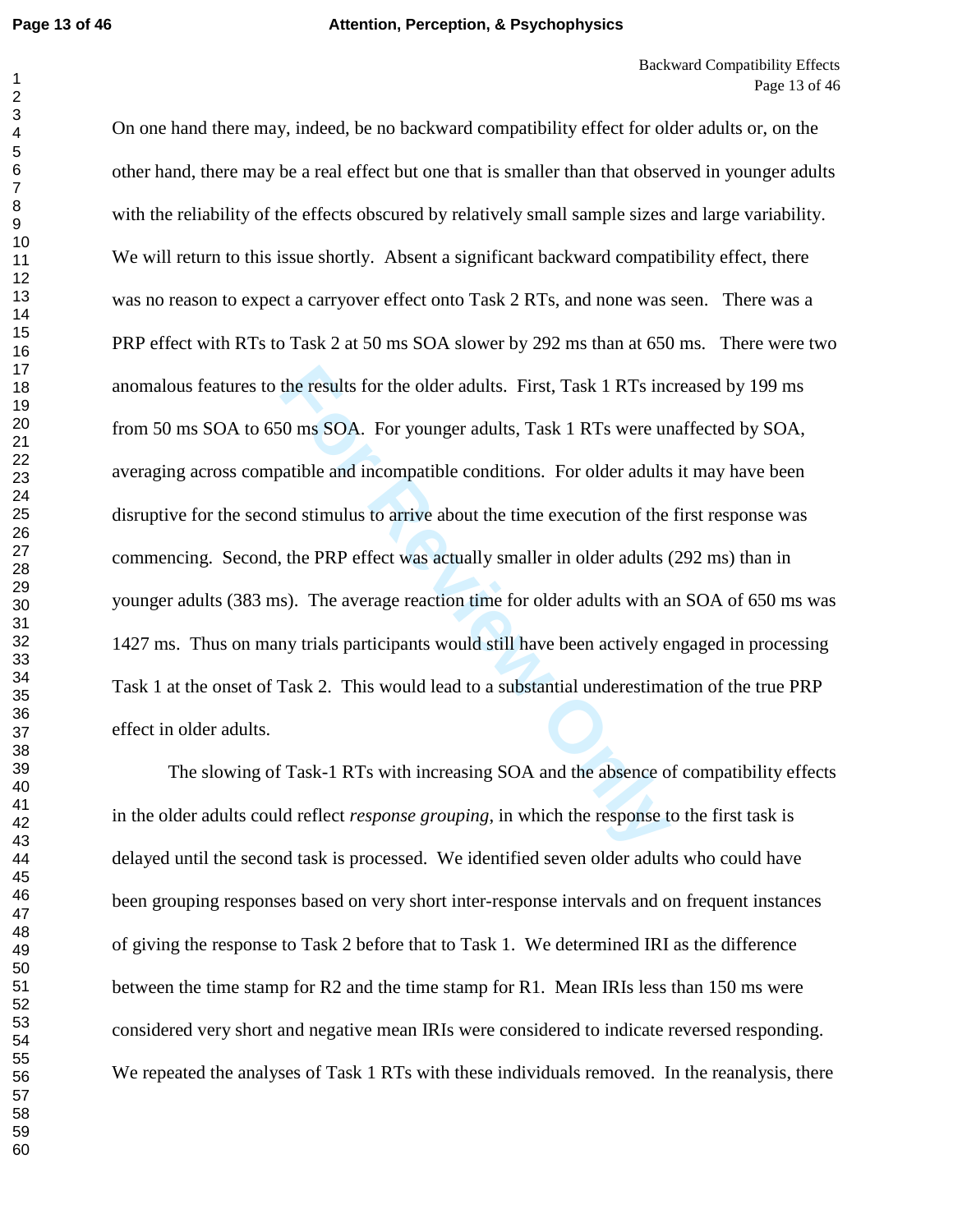fferences from zero were nonsignificant at 50 ms SC<br>  $M = -21$  ms,  $SE = 43$  ms), and 650 ms SOA ( $M = 26$ <br>
tibility effects for younger and older adults, they wer<br>
1 for older adults at 50 ms SOA,  $t(39) = 2.41$ ,  $p = .02$ <br>  $.09$ were significant main effects of age group,  $F(1,39) = 46.78$ ,  $p < .001$ ,  $\eta^2 = .54$ , compatibility,  $F(1,39) = 5.26$ ,  $p = .027$ ,  $\eta^2 = .12$ , and SOA,  $F(2,78) = 3.37$ ,  $p = .050$ ,  $\eta^2 = .08$ . There were significant interactions of age group and SOA,  $F(2,78) = 4.28$ ,  $p = .027$ ,  $\eta^2 = .10$ , and of age group, compatibility, and SOA,  $F(2,78) = 4.40$ ,  $p = .019$ ,  $\eta^2 = .10$ . Testing whether the observed backward compatibility effects  $(RT_{INCOMPATHILE} - RT_{COMPATHILE})$  were significantly greater than zero, the results for younger adults were, of course, unchanged from the original analysis. For the older adults, the differences from zero were nonsignificant at 50 ms SOA ( $M = -13$  ms,  $SE =$ 31 ms), 150 ms SOA ( $M = -21$  ms,  $SE = 43$  ms), and 650 ms SOA ( $M = 26$  ms,  $SE = 35$  ms). Comparing the compatibility effects for younger and older adults, they were significantly greater for younger adults than for older adults at 50 ms  $SOA$ ,  $t(39) = 2.41$ ,  $p = .021$ , but not at 150 ms SOA,  $t(39) = 1.09$ ,  $p = .091$ , or 650 ms SOA,  $t(39) = -.90$ ,  $p = .799$ . In Task 2 the pattern of results was unchanged. With response grouping taken into account the results are consistent with the interpretation that a backward compatibility effect was found in the younger adults but not in the older adults.

Grabbe and Allen (2012) and Allen et al. (in press) found backward compatibility effects of equivalent magnitude in younger and older adults. We did not find a backward compatibility effect in older adults. We did find it in younger adults, contrary to any claim that our manipulation was simply too weak to produce an effect. A simple but not helpful explanation for the difference in findings is that older adults show backward compatibility effects in some situations but not in others. Grabbe and Allen may have seen the effects of residual motor effector activation as the same fingers of the same hand were used for responding to the two tasks. The stimuli used by Allen et al. which have naturally meaningful emotional significance may have evoked parallel processing whereas the stimuli used here, which are given meaning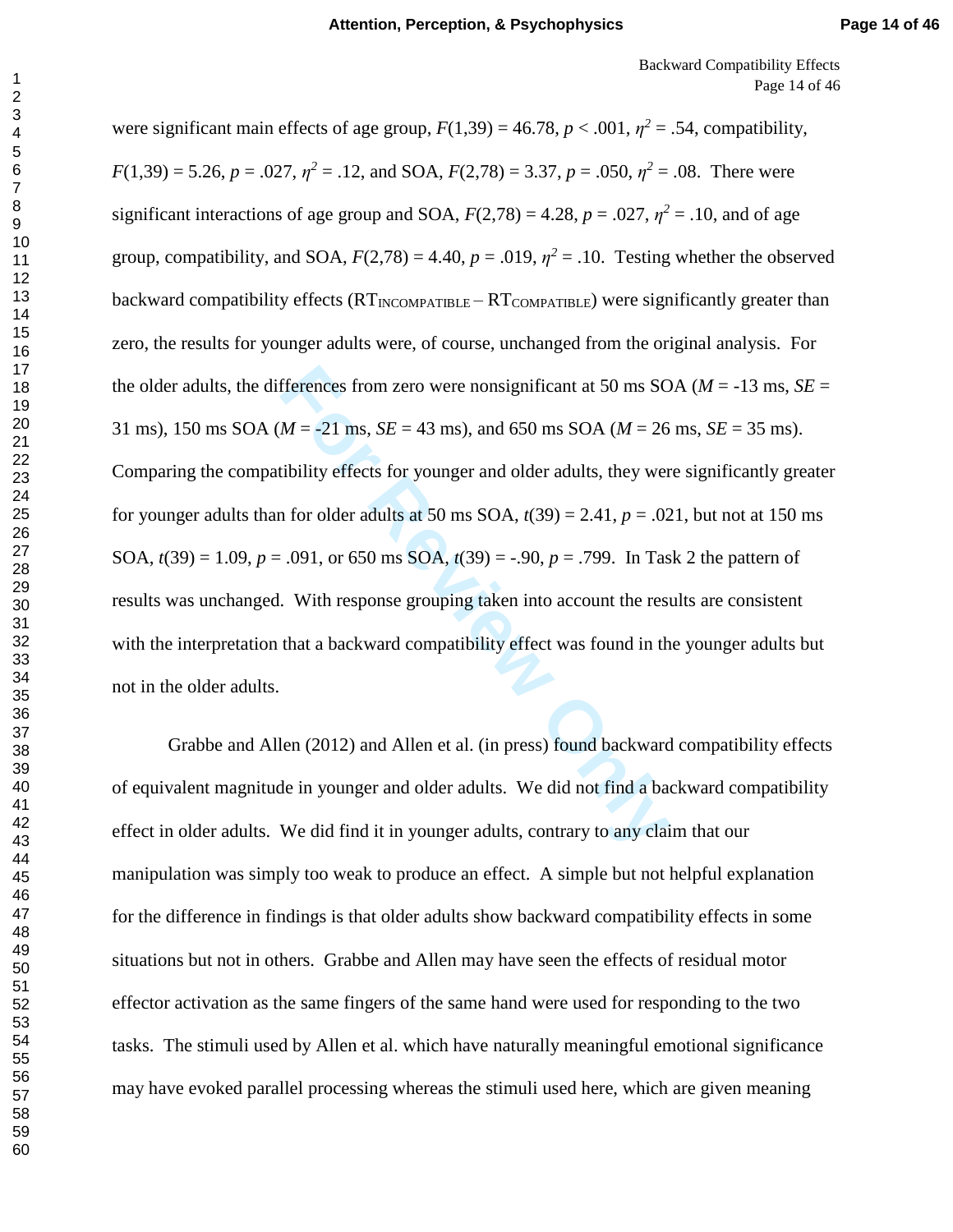#### **Page 15 of 46 Attention, Perception, & Psychophysics**

only by experimental instructions, did not. These are not parsimonious explanations. That will have to await the accumulation of more evidence about when older adults show backward compatibility effects and when they do not.

# EXPERIMENT 2

r the two tasks, as did Grabbe and Allen (2012). We<br>hich evidences very strong, automatic associations b<br>side from a general slowing, there are no age-related<br>then, 2014). In Experiment 2 Task 1 was to identify<br>me. The sti In Experiment 1 we found evidence of a backward compatibility effect between responses in younger adults but not in older adults. In Experiment 2 we explored compatibility between the stimuli for the two tasks, as did Grabbe and Allen (2012) . We made use of the Stroop (1935) effect which evidences very strong, automatic associations between color names and colored stimuli. Aside from a general slowing, there are no age -related differences in the Stroop effect (Verhaeghen, 2014). In Experiment 2 Task 1 was to identify the color of a patch by saying the color name. The stimuli for Task 2 were color names that were either congruent or incongruent with the Task 1 color or they were color -irrelevant, neutral words. To simplify responding, the actual task was to identify by a button press the first letter of the word. We expected that the Task 2 words would be read automatically as soon as they appeared (cf. Wheeler, 1970). Concerning Task 1, then, we expected that with a short SOA (a high task overlap) the color word would have a backward compatibility effect on the naming of the color. Task 1 color naming should be speeded by congruent Task -2 color words but should be slowed by incongruent Task - 2 color words. If automaticity of reading is stronger in older than in younger adults, we might expect to see larger effects in the older adults.

As a result of Experiment 1, we expanded the instructions not to group responses. We also increase d the number of SOAs to allow a more fine -grained analysis of compatibility effects. The amount of practice was also increased.

Method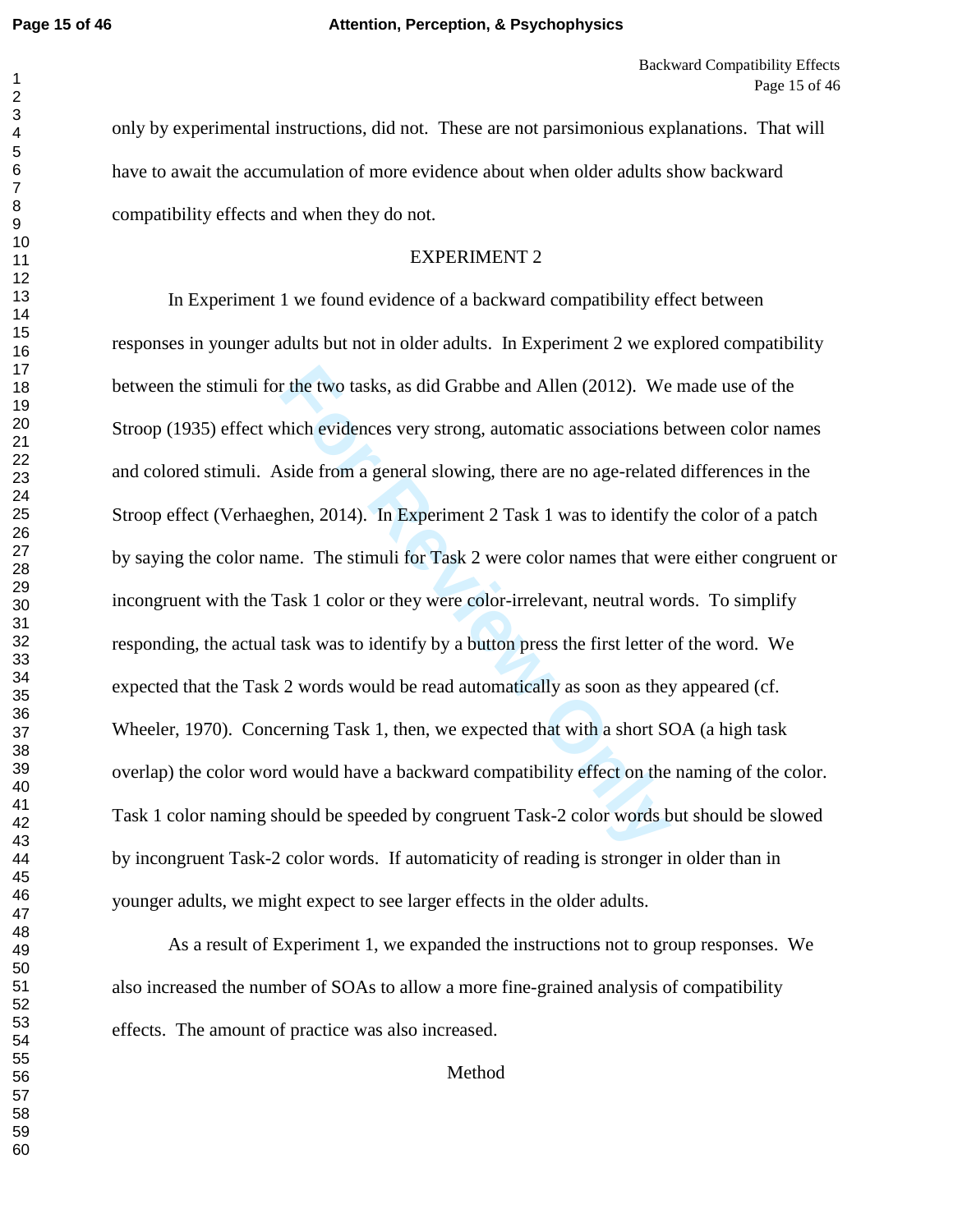Backward Compatibility Effects Page 16 of 46

# *Participants*

of age (*SD* = 7.80 years); they reported an average of<br>
years); they rated their health 8.38 (*SD* = 1.29) on the<br>
acuity was 20/34 (range, 20/20 to 20/60). All the pa<br>
ney were screened for color blindness by self-repor The participants were 3 7 undergraduate younger -adult volunteers (23 female) and 24 older -adult volunteers (12 female) from the local community. The younger adults averaged 19.71 years of age ( $SD = 1.15$  years); they reported an average of 13.86 years of education ( $SD = 1.15$ 0.88 years); the mean rating of health was  $8.38$  ( $SD = 1.35$ ) on a 10-point scale on which 10 was Excellent; their median Snellen visual acuity was 20/22 (range 20/15 to 20/40). The older adults averaged 76.54 years of age  $(SD = 7.80$  years); they reported an average of 16.81 years of education ( $SD = 2.68$  years); they rated their health 8.38 ( $SD = 1.29$ ) on the 10-point scale; their median Snellen visual acuity was 20/34 (range, 20/20 to 20/60). All the participants received a stipend of 15 USD. They were screened for color blindness by self -report. Data from two individuals reporting color blindness were not included in the analysis . Participants were tested at Scripps College.

# *Tasks*

*Task 1* (*Color Identification )*. Each trial in the color identification task began with a dark screen with a white outline rectangle at the center of the display, presented for 1,000 ms. At an approximate viewing distance of 60 cm, the outline rectangle subtended  $16.70^{\circ}$  in width by  $5.24^{\circ}$ in height. After a fixed foreperiod of 1000 ms, the white outline rectangle was filled with a color that was either red, green, blue, or purple (the background remained dark ). The participant was instructed to respond as quickly and accurately as possible by speaking the name of the color. Latency was determined from the onset of the color until a vocal response was sensed. After the verbal response was sensed, at the end of the trial, the participant was probed to identify the verbal response that had been given by pressing a key on the computer keyboard with the left hand. If no voice response was sensed, the message "No voice response detected" was displayed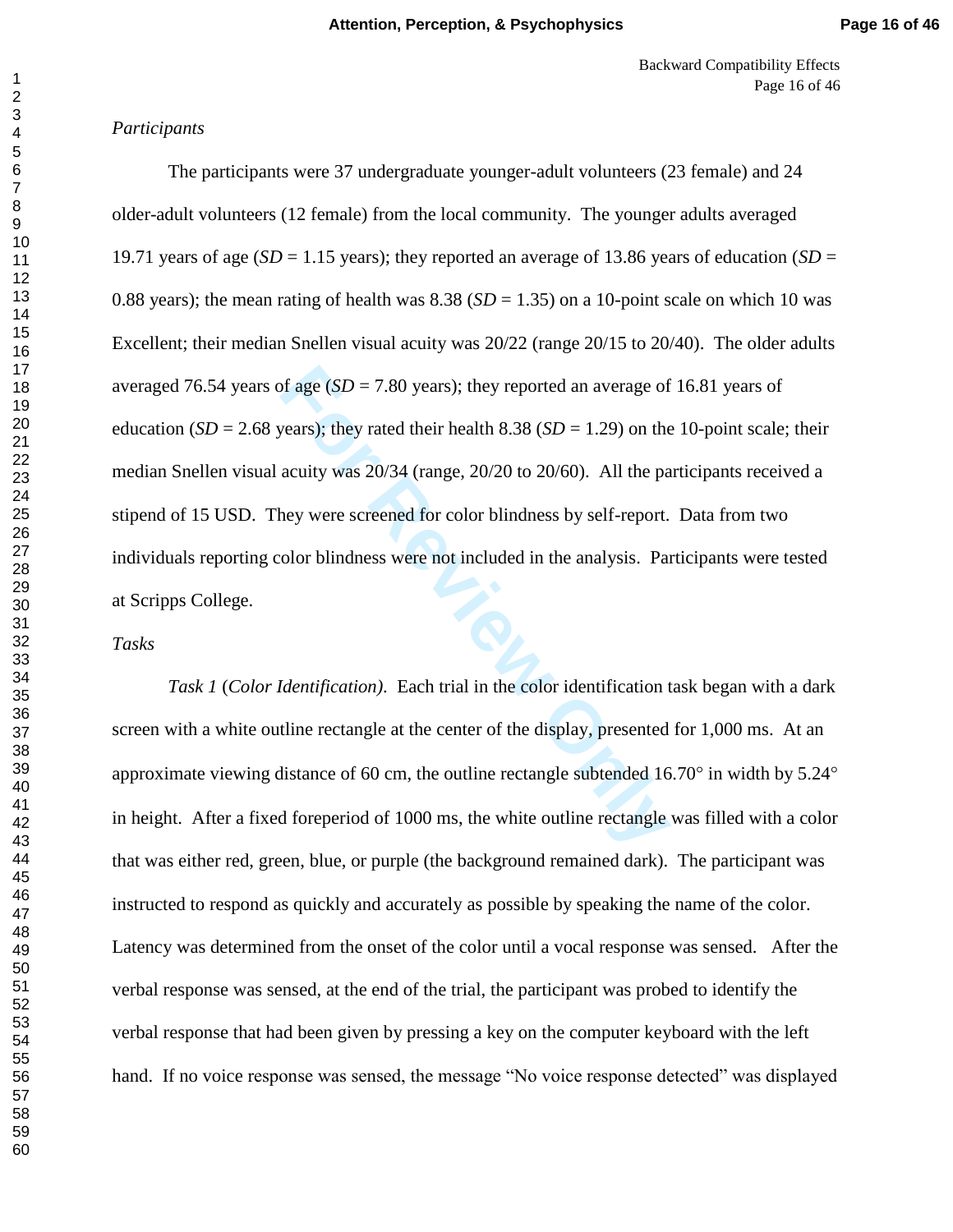#### **Page 17 of 46 Attention, Perception, & Psychophysics**

for 750 ms. If a response was sensed, the next screen provided feedback about the correctness of the reported response for 1,000 ms. The colors were randomized across trials.

Task 2 (Letter Identification). Each trial in the letter identification task began with a dark screen with a rectangle,  $16.70^{\circ}$  by  $5.24^{\circ}$ , outlined in white and filled with gray, at the center of the display , for 1,000 ms. After the fixed foreperiod, a word in white was superimposed on the gray outline rectangle. The word was either a word drawn from a set of color words (*red, green, blue, purple)* or from a set of color -unrelated words *(rap, grasp, bolt*, *pursue )*. The participant was instructed to respond as quickly and accurately as possible by pressing a button on a response box corresponding to the first letter of the word, *r, g, b,* or *p* (using fingers of their right hand). Labels were placed above the buttons. Following the response, the correctness of the response was signaled for 1,000 ms. The words were randomized across trials.

set of color-unrelated words (*rap, grasp, bolt, pursu*<br>and as quickly and accurately as possible by pressing<br>anding to the first letter of the word, *r, g, b,* or *p* (usin<br>aced above the buttons. Following the response, Dual Task. Each dual-task trial began with a dark screen with a white outline rectangle, 16.70 by 5.24 , presented at the center of the display for 1,000 ms. After the fixed foreperiod, the outline rectangle was filled with one of the colors used in the Color Identification task. After a stimulus -onset asynchrony (SOA) randomly drawn from the set of 50, 100, 150, 200, 400, 600, and 1000 ms, one of the words from the Letter Identification task was superimposed, in white, on the colored rectangle. The participant was instructed to respond verbally to the color as in the Color Identification task and manually to the first letter of the word as in the Letter Identification task. The instructions were to respond as quickly as possible, first to the color and then to the letter, but without sacrificing accuracy and not to group responses. No feedback was provided. For each task, 3000 ms from the onset of the stimulus was allowed for a response. The combinations of color, SOA, and word were randomized across trials, with the result that the words could be categorized as color words that were congruent with the color of the filled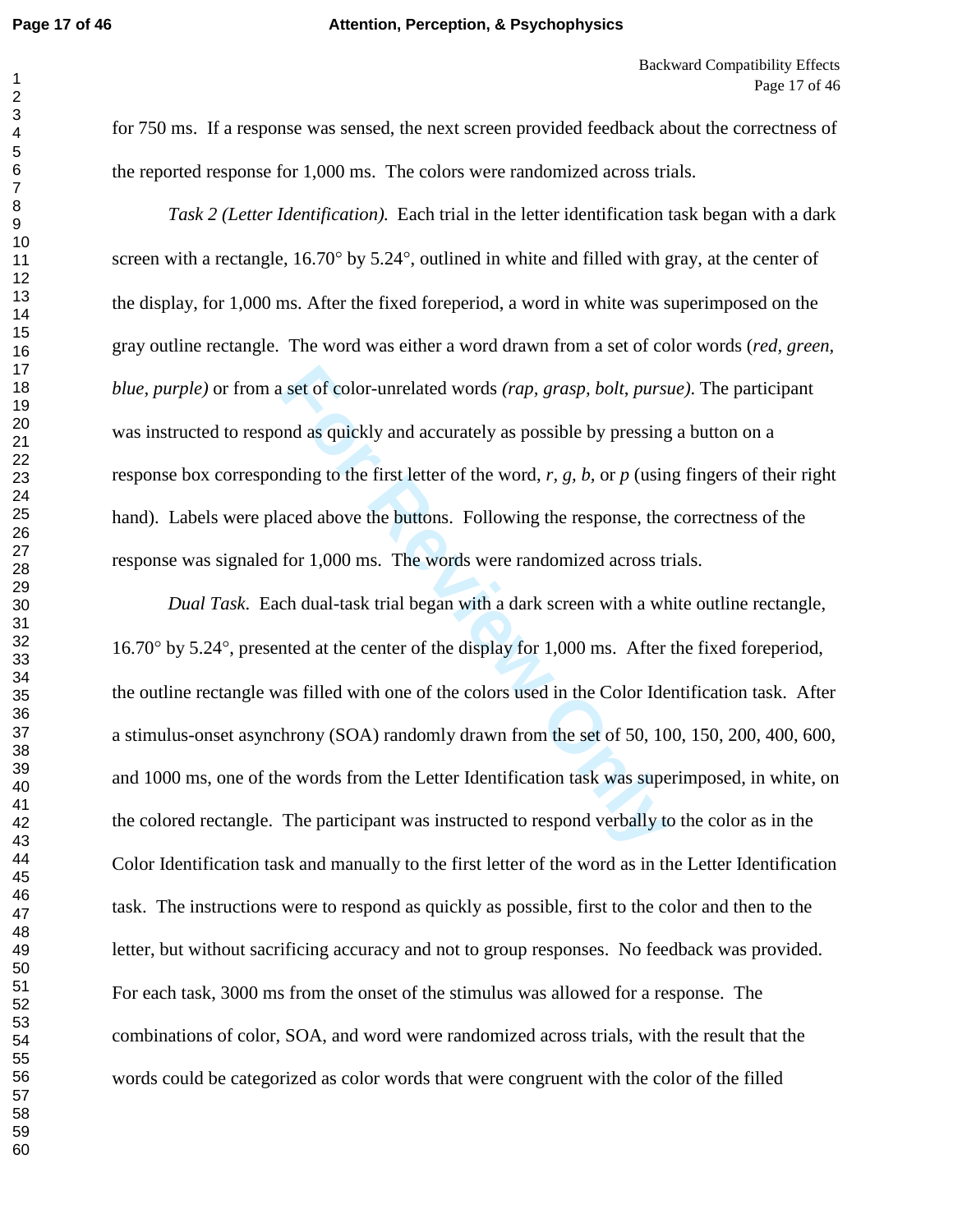Backward Compatibility Effects Page 18 of 46

rectangle, color words that were incongruent, or non -color words unrelated to the color of the filled rectangle (neutral condition) .

# *Procedure*

of 48 experimental dual task trials without feedback,<br>
Fial interval throughout was 1,000 ms. Information of<br>
ed health status was collected and Snellen visual acu<br>
S.<br> **Results**<br>
Fiance (ANOVAs) were carried out on media After the tasks were explained, the participant first completed a practice session comprising three blocks with feedback on each trial: 48 trials of the Color Identification task only, 48 trials of the Letter Identification task only, and 48 dual task trials. Next the participant completed six blocks of 48 experimental dual task trials without feedback, with *ad lib* rest after each block. The intertrial interval throughout was 1,000 ms. Information on year of birth, education, and self-rated health status was collected and Snellen visual acuity was measured after the experimental blocks.

# Results

Analyses of variance (ANOVAs) were carried out on median dual task RTs for both tasks for trials on which both responses were correct and on the proportion correct. Age group (younger or older) was a between -subjects variable; word type (congruent, incongruent, and unrelated) and SOA (50, 100, 150, 200, 400, 600, and 1000 ms) were within -subjects variables.

*Task 1 (Color Identification )*. Means of the median Task 1 RTs are shown in Figure 3 a for each word type and SOA for each age group. There were significant main effects of age group,  $F(1, 59) = 21.39$ ,  $p < .001$ ,  $\eta^2 = 0.27$ , and word type,  $F(2, 118) = 12.84$ ,  $p = .001$ ,  $\eta^2$  *PARTIAL* = 0.18. RTs were shorter for younger adults ( $M = 761$  ms,  $SE = 44$  ms) than for older adults ( $M = 1085$  ms,  $SE = 55$  ms). RTs were slowest when the Task 2 word was incongruent with the color on Task 1 ( $M = 955$  ms,  $SE = 36$  ms), intermediate when the word was colorneutral ( $M = 920$  ms,  $SE = 35$  ms), and fastest when the word was congruent with the color ( $M =$ 894 ms,  $SE = 36$  ms). Color identification RT was not affected by SOA,  $F(6, 354) = 0.90$ ,  $p =$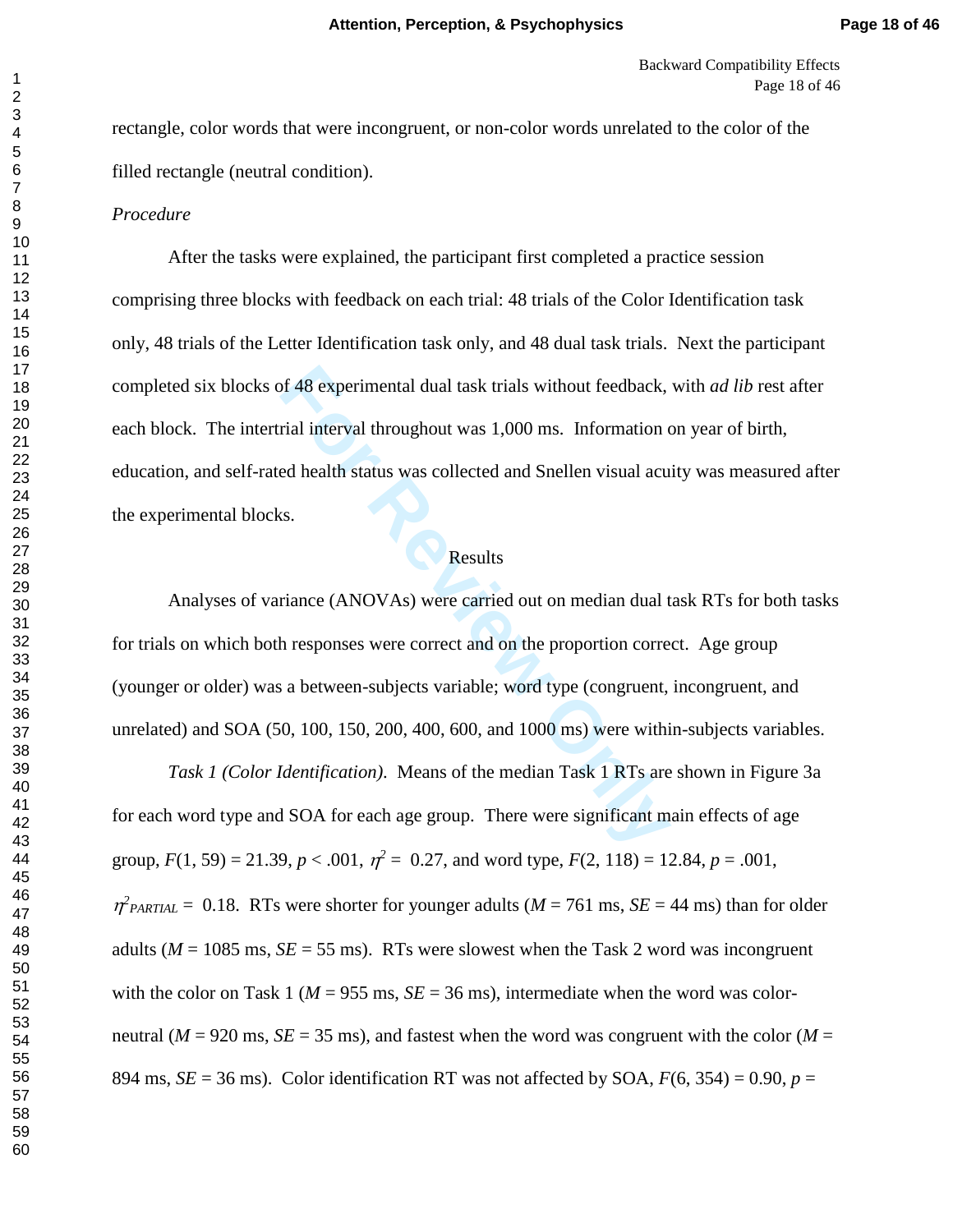.492,  $\eta^2 = 0.02$ . The interaction of word type and SOA approached significance,  $F(12, 708) =$ 1.91,  $p = .084$ ,  $\eta^2 = 0.03$ . Examination of the simple main effects of word type at each SOA showed significant effects at SOAs of 50, 100, 150 and 200 ms ( *F*s with *df* = 2, 118, respectively,  $14.29, 6.60, 6.96, 5.10; ps < .008$ ). Effects were not significant for SOAs of 400, 600, or ( $Fs < 1$ ). The interaction of age group with word type and SOA did not approach significance,  $F(14, 826) = 1.06$ ,  $p = .376$ ,  $\eta^2 = 0.02$ . Consistent with the nonsignificant threeway interaction, the mean difference between incongruent and congruent conditions for SOAs from 50 to 200 ms was comparable: 92 ms for the younger adults and 107 ms for the older adults.

ean difference between incongruent and congruent comparable: 92 ms for the younger adults and 107<br> *Hentification*). Mean RTs are shown in Figure 3b. *A*<br>
analysis of the Color Identification task showed sign<br>
= 80.75, *p* Task 2 (Letter Identification). Mean RTs are shown in Figure 3b. ANOVA with the same factors as for the analysis of the Color Identification task showed significant main effects of age group,  $F(1, 59) = 80.75$ ,  $p < .001$ ,  $\eta^2 = 0.58$ , word type,  $F(2, 118) = 74.60$ ,  $p < .001$ ,  $\eta^2 =$ 0.56, and SOA,  $F(7, 354) = 167.32$ ,  $p < .001$ ,  $\eta^2 = 0.74$ . Younger adults ( $M = 1158$  ms,  $SE = 56$ ms) were overall faster than older adults ( $M = 1965$  ms,  $SE = 70$  ms). Color-congruent trials ( $M$  $= 1455$  ms, *SE* = 45 ms) were faster than color-neutral trials ( $M = 1579$  ms, *SE* = 46 ms) which were in turn faster than color-incongruent trials ( $M = 1650$ ,  $SE = 46$  ms). RTs decreased monotonically with SOA from 50 ms ( $M = 1803$  ms,  $SE = 47$  ms) to 1000 ms ( $M = 1241$  ms,  $SE$  $=$  44 ms), a PRP effect ( $RT_{50} - RT_{1000}$ ) of 562 ms. The interaction of age group and SOA was not significant,  $F(6, 354) = 1.56$ ,  $p = .158$ ,  $\eta^2 = 0.03$ . The PRP effect was numerically but not statistically larger for younger adults ( $M = 584$  ms) than for older adults ( $M = 540$  ms). Because the mean Task 1 RT for older adults was longer than the longest SOA, the PRP effect might be underestimated. There was a significant interaction of word type and SOA,  $F(12, 708) = 2.58$ ,  $p$  $= .002$ ,  $\eta^2 = 0.04$ . To explore this interaction, we calculated the simple main effect of word type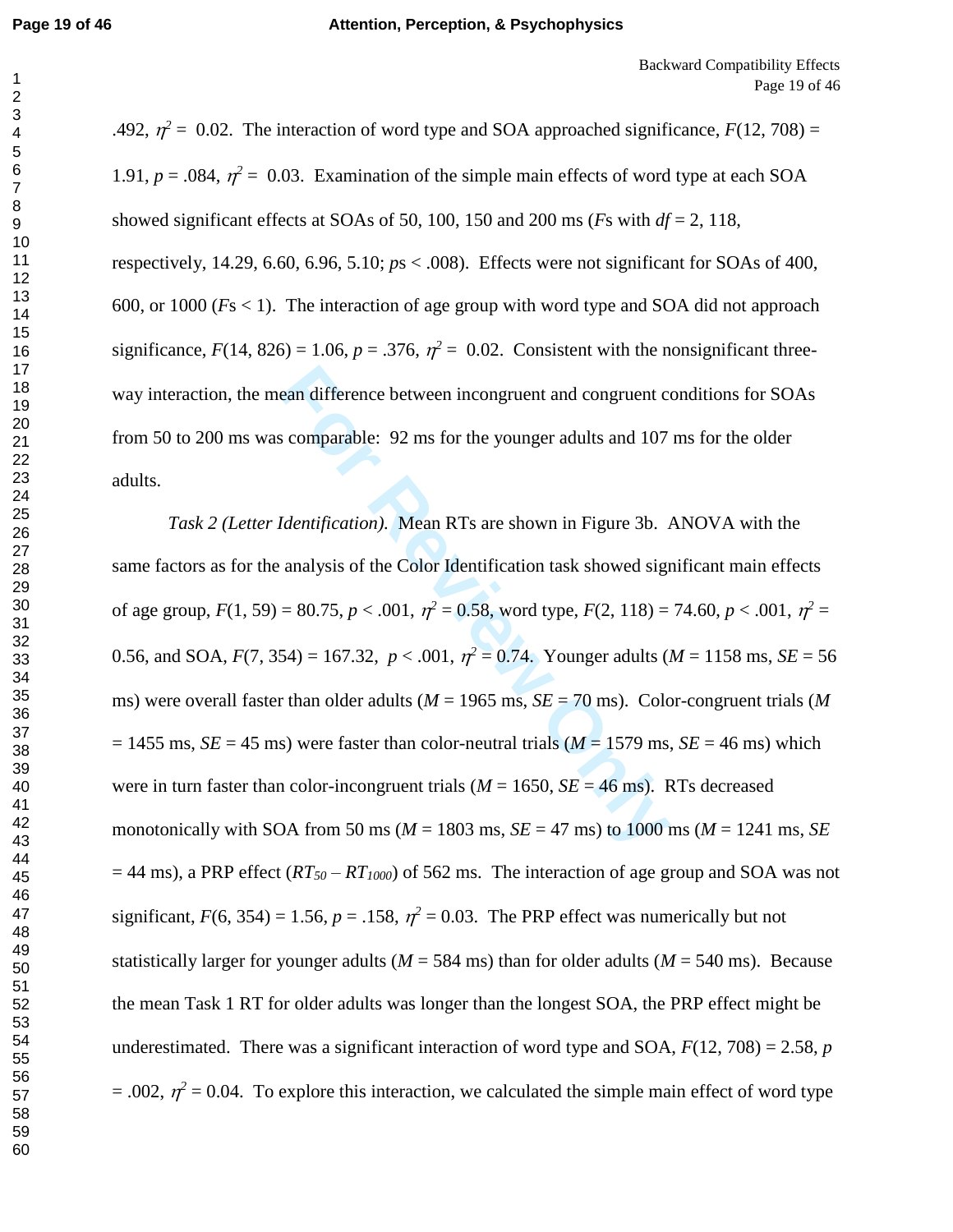Backward Compatibility Effects Page 20 of 46

at each SOA. These were significant from 50 ms SOA through 400 ms SOA with the largest *F*s (2, 118) of 25.02 at 50 ms SOA and 32.75 at 100 ms SOA. From a different perspective, the difference between incongruent and congruent RTs (RT  $_{NCONGRUENT}$  – RT  $_{CONGRUENT}$ ) was larger for SOAs of 50 (281 ms), 100 (293 ms), 150 (222 ms) and 200 (197 ms) than for SOAs of 600 (69 ms) and 1000 (136 ms). The interaction of word type and SOA with age group was not significant,  $F(12, 708) = 0.76$ ,  $p = .694$ ,  $\eta^2 = 0.01$ .

Freet. ANOVA on the proportion of correct response<br>sk 1) produced a significant effect of age group,  $F(1,$ <br>er adults significantly more likely to respond correct<br>( $M = 0.93$ ,  $SE = 0.02$ ). ANOVA on the proportion on<br>n task *Proportion Correct*. ANOVA on the proportion of correct responses in the Color Identification task (Task 1) produced a significant effect of age group,  $F(1, 60) = 9.51$ ,  $p = .003$ ,  $\eta^2 = 0.14$ , with younger adults significantly more likely to respond correctly (*M* = 0.99, *SE* = 0.01) than older adults ( $M = 0.93$ ,  $SE = 0.02$ ). ANOVA on the proportion of correct responses in the Letter Identification task (Task 2) showed a significant main effect of word type,  $F(2, 120) =$ 23.40,  $p < .001$ ,  $\eta^2 = 0.28$ , with accuracy higher for color-congruent trials ( $M = 0.99$ ,  $SE = 0.002$ ) and for color-neutral trials ( $M = 0.98$ ,  $SE = 0.004$ ) than for color-incongruent trials ( $M = 0.95$ ,  $SE$  $= 0.008$ ). Although the main effect of age group was not significant,  $F(1, 60) = 3.47$ ,  $p = .538$ ,  $\eta^2 = 0.05$ , there was a significant interaction of age group and word type,  $F(2, 120) = 6.19$ ,  $p =$ .011,  $\eta^2 = 0.09$ . The interaction occurred because older adults ( $M = 0.93$ ,  $SE = 0.02$ ) were significantly less accurate than younger adults ( $M = 0.97$ ,  $SE = 0.01$ ) for color-incongruent trials whereas there were no age differences for color-congruent or color-unrelated words.

#### *Task 1 Carryover*

As we noted in the Discussion of Experiment 1, the RSB model predicts that any manipulation that affects Task 1 precentral or central processing —such as the Stroop effects here—will carry over onto the RT to Task 2. A question then is whether at short SOAs, the effects of color -word congruency on Task 2 were any larger than what would be predicted by the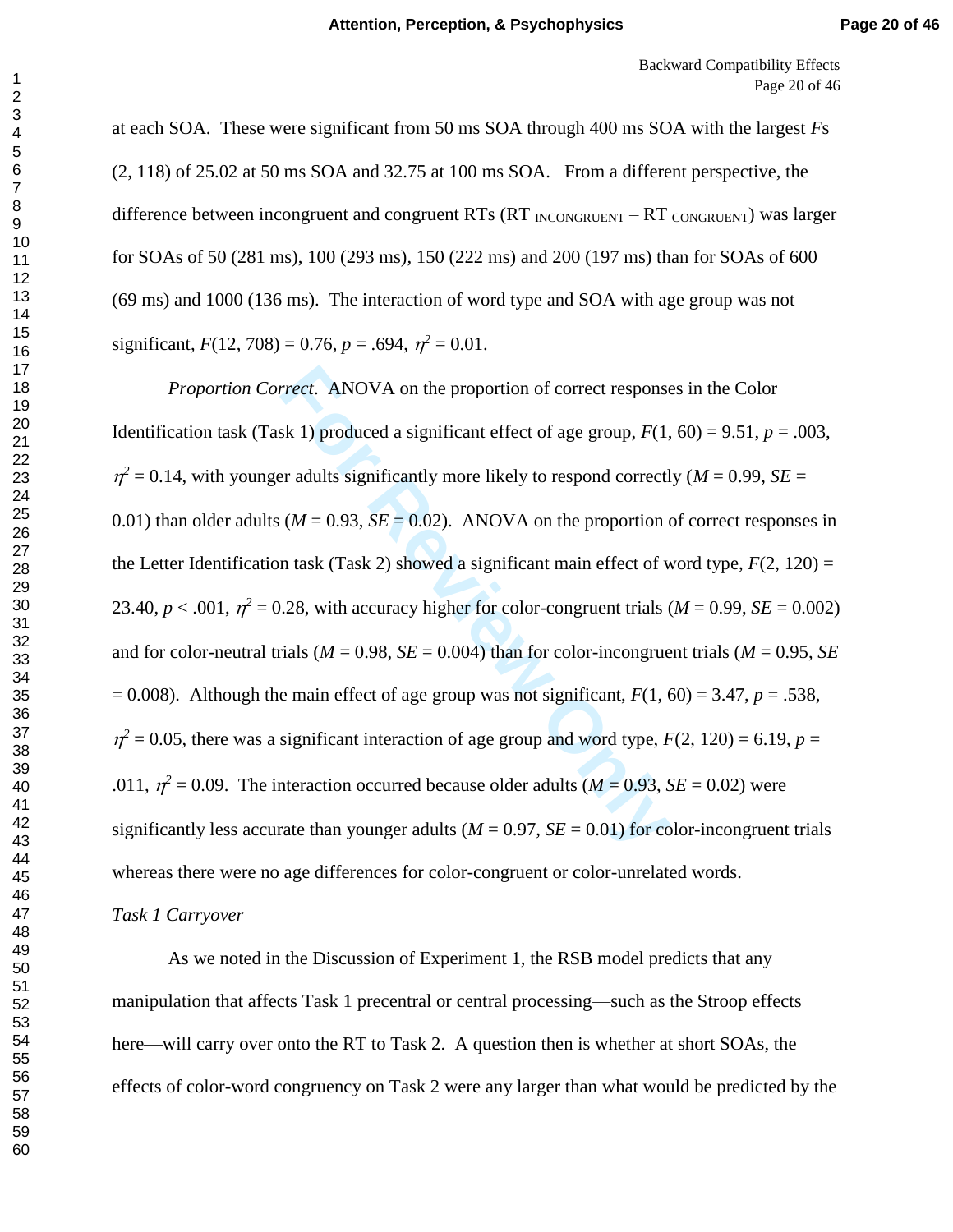#### **Page 21 of 46 Attention, Perception, & Psychophysics**

d Task 1 effects (see Thomson & Watter, 2013, for a ant effects: There was no effect of age group, of typ ruency), or of SOA, and no interactions of those fact size  $SE = 10$  ms), however, was significantly greater that is, carryover from Task 1, that is whether the overadditive interaction is larger than would be expected from the carryover of the congruency effect from Task 1 alone. To address this question, we calculated the effects for congruent combinations (*congruency effect*, RT<sub>NEUTRAL</sub> – RT<sub>CONGRUENT</sub>) and for incongruent combinations (*incongruency effect*, RT<sub>INCONGRUENT</sub> -RT<sub>NEUTRAL</sub>) both for Task 1 and Task 2 for SOAs from 50 to 200 ms (i.e., the SOAs for which the average congruency effects were large). We then carried out an ANOVA on the difference between the Task 2 and Task 1 effects (see Thomson & Watter, 2013, for a similar approach). There were no significant effects: There was no effect of age group, of type of effect (congruency or incongruency), or of SOA, and no interactions of those factors. The overall difference ( $M = 74$  ms,  $SE = 10$  ms), however, was significantly greater than zero,  $F(1, 59) =$ 54.69,  $p < .001$ . That is, the Task 2 congruency and incongruency effects were significantly larger than would be predicted from Task 1 carryover alone.

# **Discussion**

#### *Effects on Task 1*

In contrast to Experiment 1 in which younger but not older adults showed backward response compatibility effects, in Experiment 2 both age groups showed backward stimulus compatibility effects, effects that did not differ in size. This shows that reading the words comprising the Task 2 stimulus could proceed in parallel with Task 1 processing. The finding is at odds with that of Grabbe and Allen (2012) who did not find stimulus compatibility effects, a fact to which we will return in the General Discussion.

# *Effects on Task 2*

There was an interaction of congruity effects with SOA in Task 2 RTs. Moreover, the effects were larger than would be predicted if they were simply the result of carry-over of the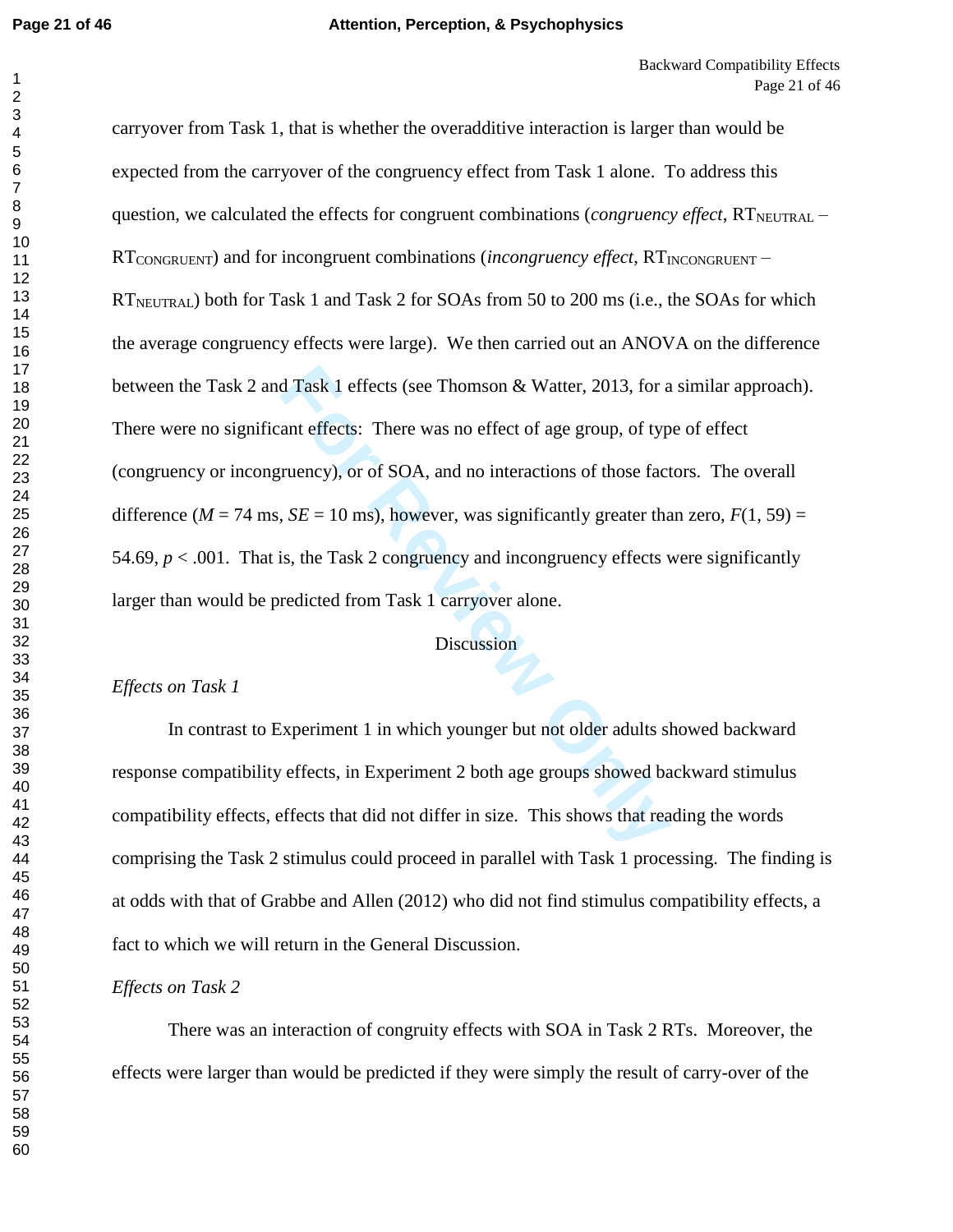Backward Compatibility Effects Page 22 of 46

effects of congruity on Task 1. This raises the question of whether the larger effects might reflect the presence of simultaneous processing, processing of the central stage of Task 2 before central processing of Task 1 was complete. To put this possibility in perspective, we need to review evidence suggestive of simultaneous processing.

ord recognition, and lexical decision tasks (Allen et a<br>amminen, 2006; Gaskell, Quinlan, Tamminen, & Cle<br>alvarez, Hohlfeld, & Sommer, 2008). For most adult<br>practiced task, so much so that it might be thought c<br>dreds of dem One class of situations in which some have argued that simultaneous processing or at least partial bottleneck bypass is possible is that of tasks involving word reading, such as phoneme judgment, word recognition, and lexical decision tasks (Allen et al., 2002; Cleland, Gaskell, Quinlan, & Tamminen, 2006; Gaskell, Quinlan, Tamminen, & Cleland, 2008; Lie n et al., 2006; Rabovsky, Álvarez, Hohlfeld, & Sommer, 2008). For most adults, reading is an easy and an extremely well -practiced task, so much so that it might be thought of as nearly reflexive or automatic. The hundreds of demonstrations of the Stroop (1935) phenomenon, in which the presence of an irrelevant color word facilitates or interferes with the naming of a displayed color, confirm this (MacLeod, 1991). If the second of two tasks involves or can be facilitated by reading, can central processing on that task begin before central processing on the first task is complete or must it wait until the central bottleneck has cleared? To address this question, McCann, Remington, and Van Selst (2000) gave a pitch discrimination as the first task and a lexical decision or word naming task as the second task with SOAs between the tasks of 100 to 800 ms. High frequency words were responded to more quickly than low frequency words but this slowing combined additively with the slowing due to decreasing SOA. They interpreted this result to mean that the effect of word frequency, and therefore the effects of visual word processing generally, must come after the RSB (see also Pashler, 1994, Principle 4).

Subsequent experiments have obtained different results (Allen et al. , 2002; Cleland et al., 2006; Gaskell et al., 2008; Lien et al., 2006; Rabovsky et al., 2008), reporting instead that the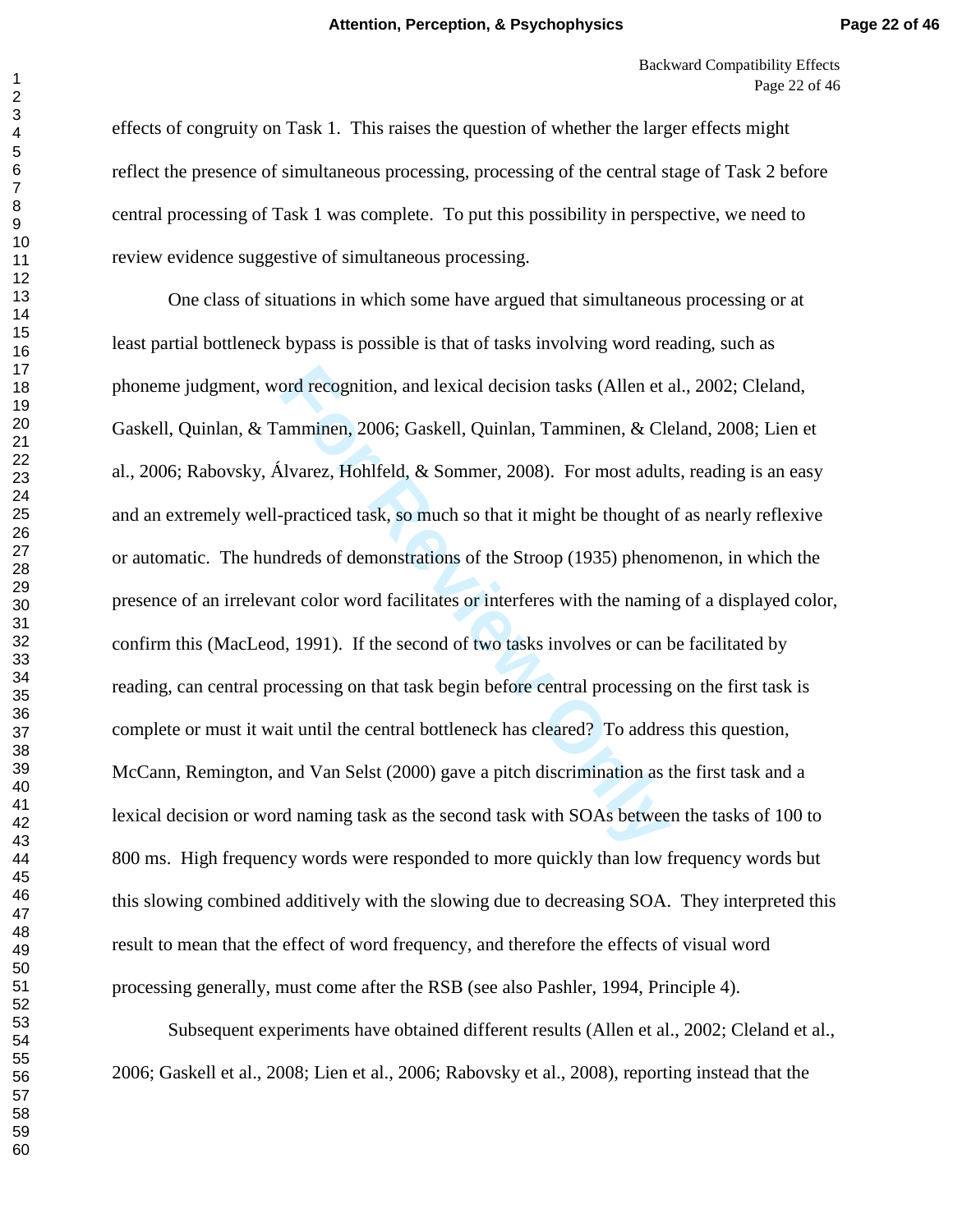#### **Page 23 of 46 Attention, Perception, & Psychophysics**

In decreasing SOA. Ruthruff, Allen, Lien, and Grabb<br>his interaction whereas poor readers did not. McCar<br>for underaddivity but discounted it. The RSB model<br>tral perceptual stage (labeled P in Figures 4 and 5),<br>ostcentral re effects due to word reading are smaller at very short SOAs than they are at long SOAs, at which there should be little interference between the tasks. For example, in a lexical decision task, high and low frequency words are identified as words faster than nonsense strings are identified as nonwords, but the difference between high and low frequency words was smaller at short SOAs than at long SOAs (Allen et al., 2002; Cleland et al., 2006; Lien et al., 2006; Rabovsky et al., 2008). That is, there was an underadditive interaction with RTs for high and low frequency words converging with decreasing SOA. Ruthruff, Allen, Lien, and Grabbe (2008) found that good readers showed this interaction whereas poor readers did not. McCann et al. (2000) had found some evidence for underaddivity but discounted it. The RSB model postulates three stages: an early, precentral perceptual stage (labeled P in Figures 4 and 5), a central -processing stage (C), and a late, postcentral response -execution stage (R). Underadditive effects are a signature in the RSB model of Task 2 precentral, perceptual processes being carried out in parallel with Task 1 precentral or central processing (see Pashler, 1994, Principle 3). It is a correct inference that the presence of an underadditive interaction means that some aspects of reading of the word (Task 2) must have taken place at the same time as the precentral or central stages of processing of Task 1. Some aspects of word reading must be automatic in the sense that they are not subject to the capacity limitations imposed by the central response -selection bottleneck. Are those central aspects of Task 2 processing or are they precentral?

If we suppose that some aspects of a task such as word reading can avoid the bottleneck, then there are two possibilities or cases. Case 1 is that those aspects are part of perceptual processing; Case 2 , which we will describe next , is that those aspects are part of central processing. The model for Case 1 is shown in Figure 4. Our example concerns low frequency and high frequency words but the conclusions generalize to any situation in which there are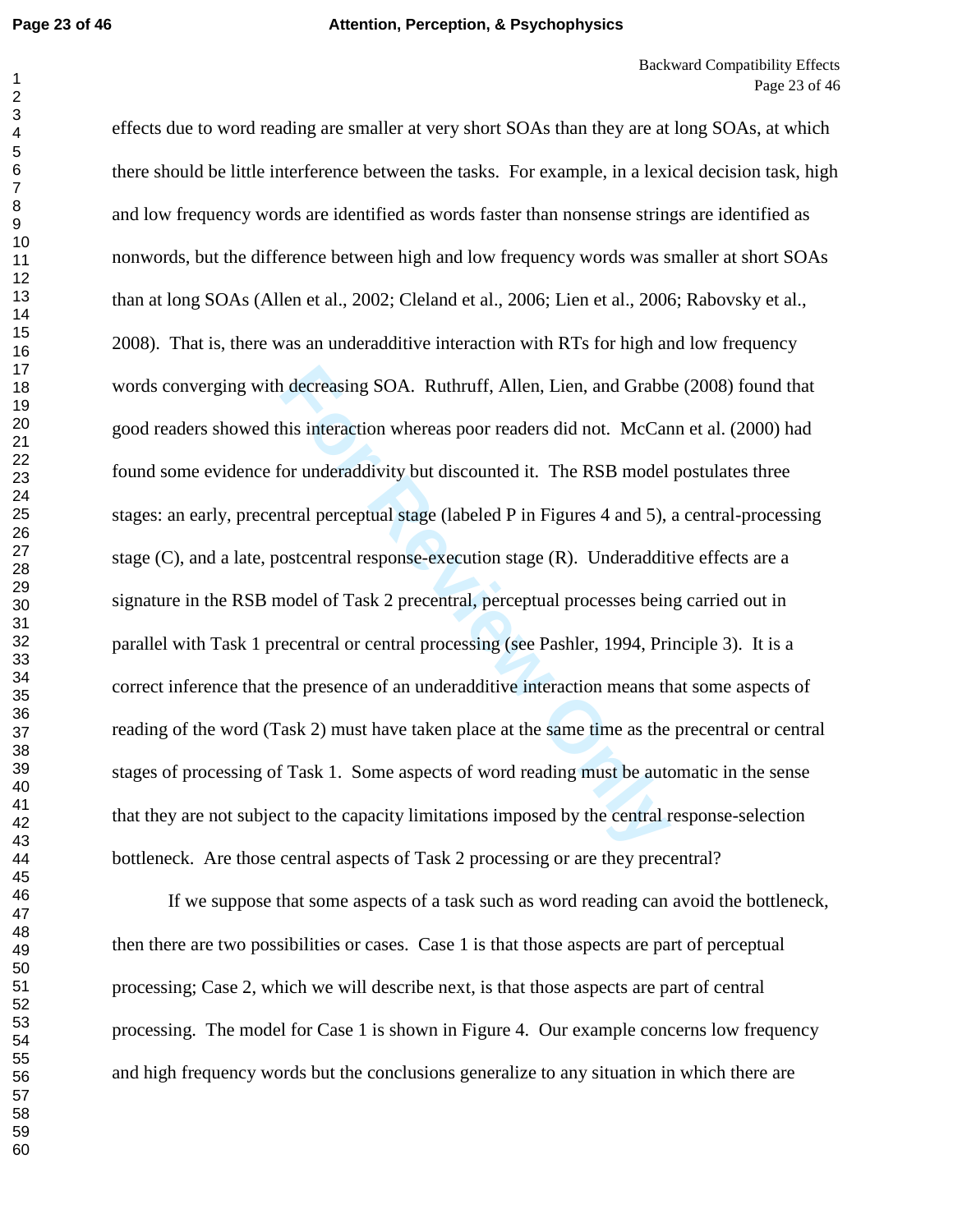Backward Compatibility Effects Page 24 of 46

harder and easier conditions. For consistency, we have called the two conditions harder and easier in Figures 4, 5, and 6. The predicted results from this model are shown in the left panel of Figure 6. Because of the cognitive slack (McCann & Johnston, 1992), while Task 2 is waiting for the central processor to become available, the effect of word frequency is wholly or partially absorbed at short SOAs but remains at long SOAs. This is seen as an underadditive interaction of word frequency and SOA with the differences between harder and easier conditions narrowing as SOA decreases. This is precisely what was seen in the experiments summarized above.

is is precisely what was seen in the experiments sum<br>scenario is that central processing in the two tasks ca<br>el for Case 2 in which the aspects of processing that c<br>entral processing is shown in Figure 5. Here central<br>roce An alternative scenario is that central processing in the two tasks can overlap, which we call Case 2. The model for Case 2 in which the aspects of processing that can escape the bottleneck are part of central processing is shown in Figure 5. Here central processing of Task 2 begins before central processing of Task 1 is complete and processing of the easier condition (e.g., congruent conditions) begins earlier than that of the harder condition (e.g., incongruent conditions). The predicted results for this model are shown in the right panel of Figure 6. Here the overadditive interaction is such that the difference between harder and easier conditions increases with decreasing SOA. There is evidence consistent with Case 2. Pashler, Carrier, and Hoffman (1993) found that when Task 2 required a saccade to a peripherally-appearing target, PRP effects were greatly reduced relative to a condition in which a central cue indicated the location of a peripheral target. Hartley, Seaman, and Maquestiaux (2015) confirmed this finding and showed that it was true for older adults as well. Hartley et al. further showed the same result in both age groups when Task 2 required a body tilt in the direction of a peripheral target. In each of these experiments there was still a small but significant PRP effect, indicating that some part of Task 2 processing still proceeded serially. The procedures of Pashler et al. and Hartley et al., arguably, involved some natural connection between the Task 2 stimulus and response, what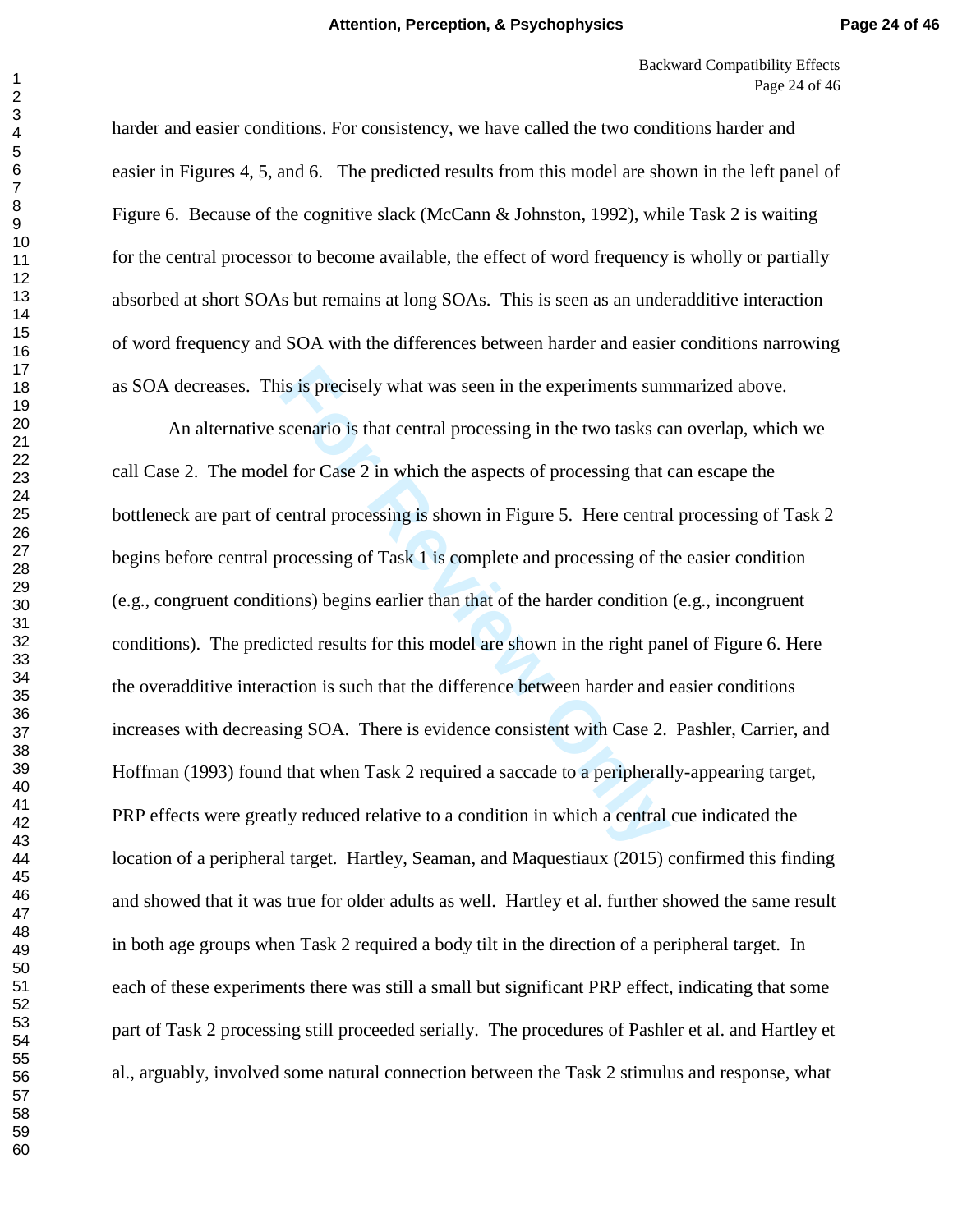#### **Page 25 of 46 Attention, Perception, & Psychophysics**

Greenwald (1972; Greenwald & Shulman, 1973) has termed *ideomotor compatibility* . Ideomotor compatibility is a special case of stimulus -response compatibility in which "a stimulus corresponds to sensory feedback from its required response" (Greenwald, 1972, p. 52), as for example when the required response is to say "right" in response to the auditorily-presented stimulus "right."

response-selection bottleneck, leading to apparently<br>1, 2003, 2004, 2005; Lien, Proctor, and Allen, 2002;<br>McCann, Ruthruff, & Proctor, 2005) but there is no c<br>ffects than non-ideomotor compatible tasks. The im<br>stimuli and There has been considerable debate about whether ideomotor compatible tasks can completely bypass the response -selection bottleneck, leading to apparently perfectly parallel processing (Greenwald, 2003, 2004, 2005; Lien, Proctor, and Allen, 2002; Lien, Proctor, & Ruthruff, 2003; Lien, McCann, Ruthruff, & Proctor, 2005) but there is no disagreement that they result in smaller PRP effects than non-ideomotor compatible tasks. The important point is that in Experiment 2, Task 2 stimuli and responses were not ideomotor compatible. There is no natural connection between a word and pressing an arbitrarily -assigned key to identify the first letter.

Lien et al. (2005) proposed a model equivalent to Case 2, the *engage-bottleneck-later model*, in which an early substage of response selection can proceed before the bottleneck is released. This model was an attempt to explain PRP effects that were smaller than predicted by the standard response selection bottleneck model when the stimuli and responses on Task 2 were ideomotor compatible.

We can conclude from this review that the results for Task 2 RTs in Experiment 2 were consistent with Case 2, but not with Case 1. This would lead us to conclude that central processing in Task 2 was not fully postponed until central processing of Task 1 was complete. There is, however, a competing explanation. Suppose that central processing of Task 2 is fully postponed until central processing of Task 1 is complete. Suppose also, though, that activation of R1 persists for a short time. At short SOAs, the argument goes, the activation of R1 could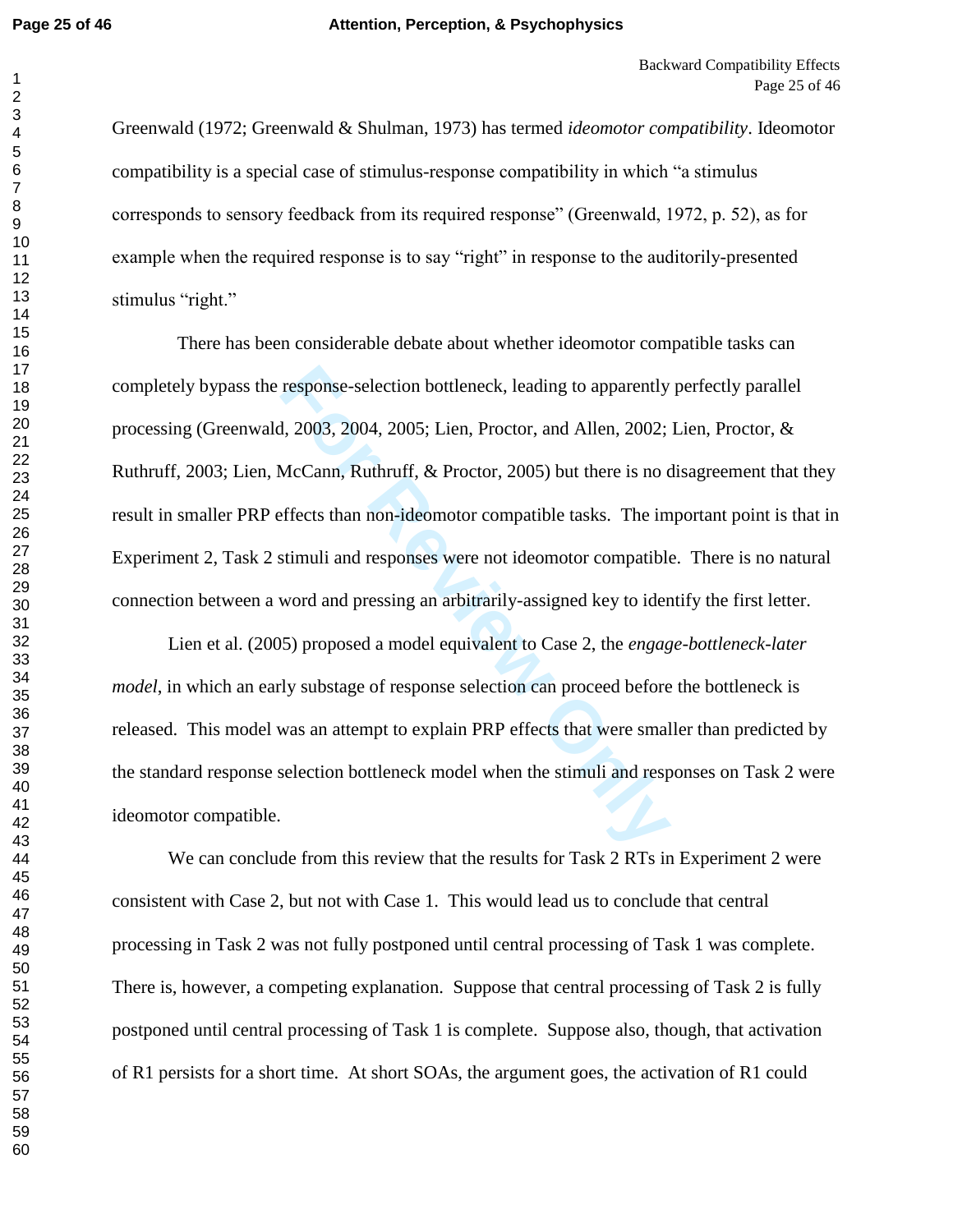Backward Compatibility Effects Page 26 of 46

Insistent with some simultaneous central processing of that the only evidence for parallel processing is that arger than predicted by carryover from Task 1. This pass of the response-selection bottleneck is very different lead directly to the activation of R2, even though central processing was completely separate. A difficulty with this explanation is that  $R1$  is to name a color whereas  $R2$  is quite different, to press a key corresponding to the first letter of S2. However, we could assume that the activation of R1 speeds or slows the processing of the word and that affects the response selection for the letter. But that, in fact, would mean that the activation of R1 was affecting central processing response selection —of Task 2. Our tentative conclusion then is that the results for Task 2 in Experiment 2 were consistent with some simultaneous central processing of the two tasks. It is important to emphasize that the only evidence for parallel processing is that the effect of congruity was 74 ms larger than predicted by carryover from Task 1. This one piece of possible evidence for partial bypass of the response -selection bottleneck is very different from the apparently complete bypass seen in younger adults given very extensive training (e.g., Maquestiaux, Laguë -Beauvais, Ruthruff, & Bherer, 2008; Ruthruff, Van Selst, Johnston, & Remington, 2006).

# GENERAL DISCUSSION

# *Backward Compatibility Effects*

We found backward response -compatibility effects in younger but not older adults in Experiment 1; we found similar backward stimulus -compatibility effects in both age groups in Experiment 2. Grabbe and Allen (2012) and Allen et al. (in press) both found backward compatibility effects in older adults with manipulations of the compatibility of R2 and R 1 . As we have noted, understanding the source of the difference in results will require further research.

In Experiment 2 of Grabbe and Allen (2012) S2 —a dot whose direction of movement had to be discriminated—was either in the same color as S1 (compatible stimulus) or a different color (incompatible stimulus ). Task 1 was to discriminate the color of the stimulus. However,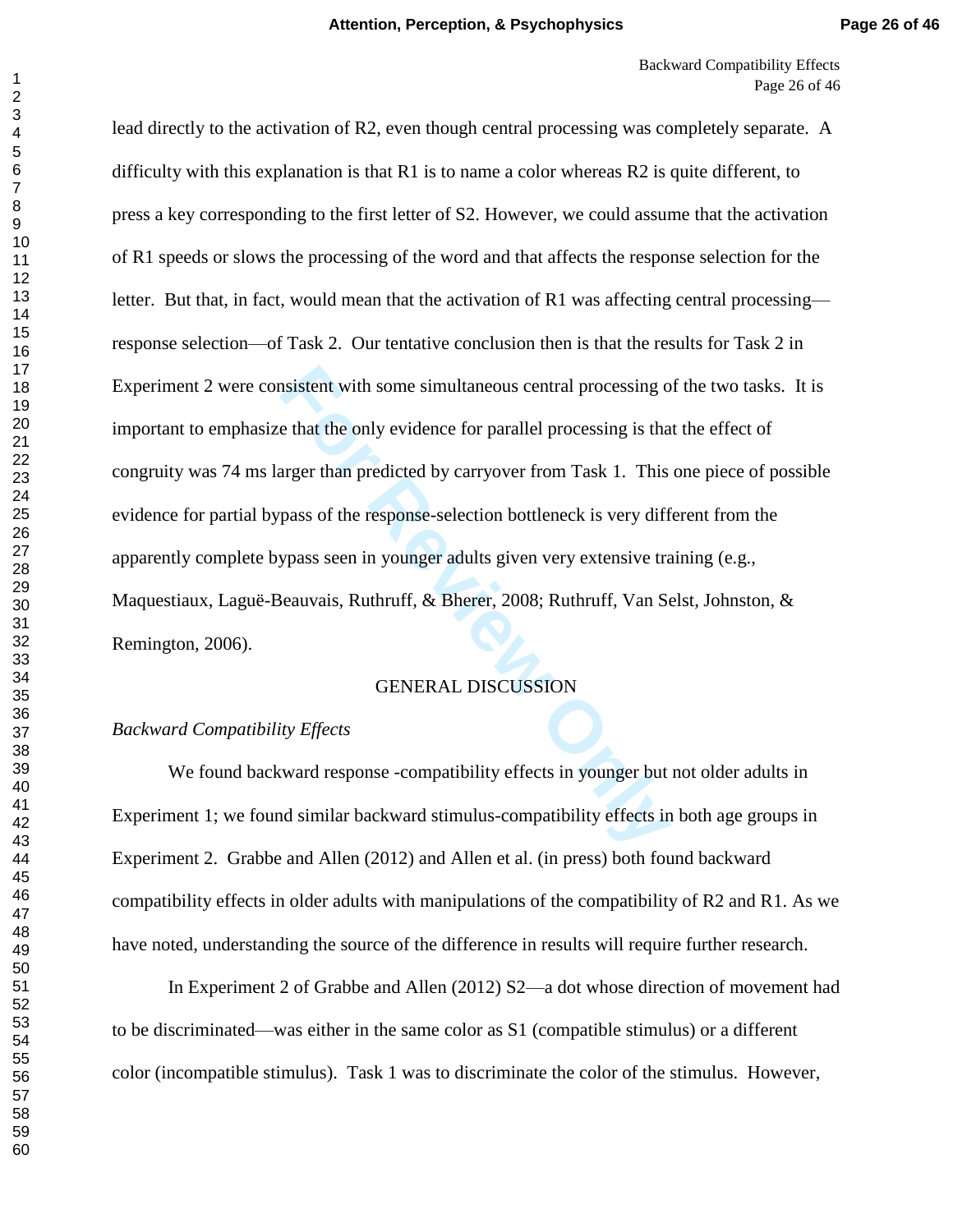#### **Page 27 of 46 Attention, Perception, & Psychophysics**

participants had 1300 ms in which to process Task 1 before the onset of S2. Quite possibly R1 was fully selected and loaded for execution before the arrival of S2 so that competing information might have no effect. The procedures of their Experiment 2 are not readily comparable with those of our Experiment 2, so differences in results should not be surprising. Again, at this point we can say that older adults show backward stimulus-compatibility effects in some but not all situations in which younger adults show them.

We processing are typically larger in older adults. For (2014) found that the average incongruity effect in the *EUTRAL*) was 254 ms for younger adults but 479 ms for overall, so one might expect such effects to be amplowe Effects that slow processing are typically larger in older adults. For example, in a meta analysis, Verhaeghen (2014) found that the average incongruity effect in the Stroop task  $(RT_{INCONGRUENT} - RT_{NEUTRAL})$  was 254 ms for younger adults but 479 ms for older adults. But older adults are slower overall, so one might expect such effects to be amplified proportionally. Verhaeghen showed, however, that when baseline (neutral condition ) slowing of older adults was taken into account, age differences vanished. Because older adults were much slower in these experiments, that makes it particularly striking that the backward compatibility effects were not only not larger in older adults but were in fact similar (Experiment 2: Younger adult mean effect  $= 92$  ms; older adult, 107 ms) or smaller (Experiment 1: Younger adult mean effect  $= 60$  ms; older adult, 6 ms).

# *Parallel Processing*

An anomalous finding in both of the present experiments was that the PRP effect was not significantly different in older and younger adults (in fact it was numerically smaller in older adults in Experiment 1). In most reports, the PRP effect is significantly larger in older adults (see, e.g., Hartley & Little, 1999) as in the Stroop effect but this is not always the case (see Allen et al., in press; Hartley, 2001, manual -verbal responses; Hartley & Little, 1999, Experiments 3 and 6; Hartley et al., 2015) One likely possibility is that the size of the PRP effect was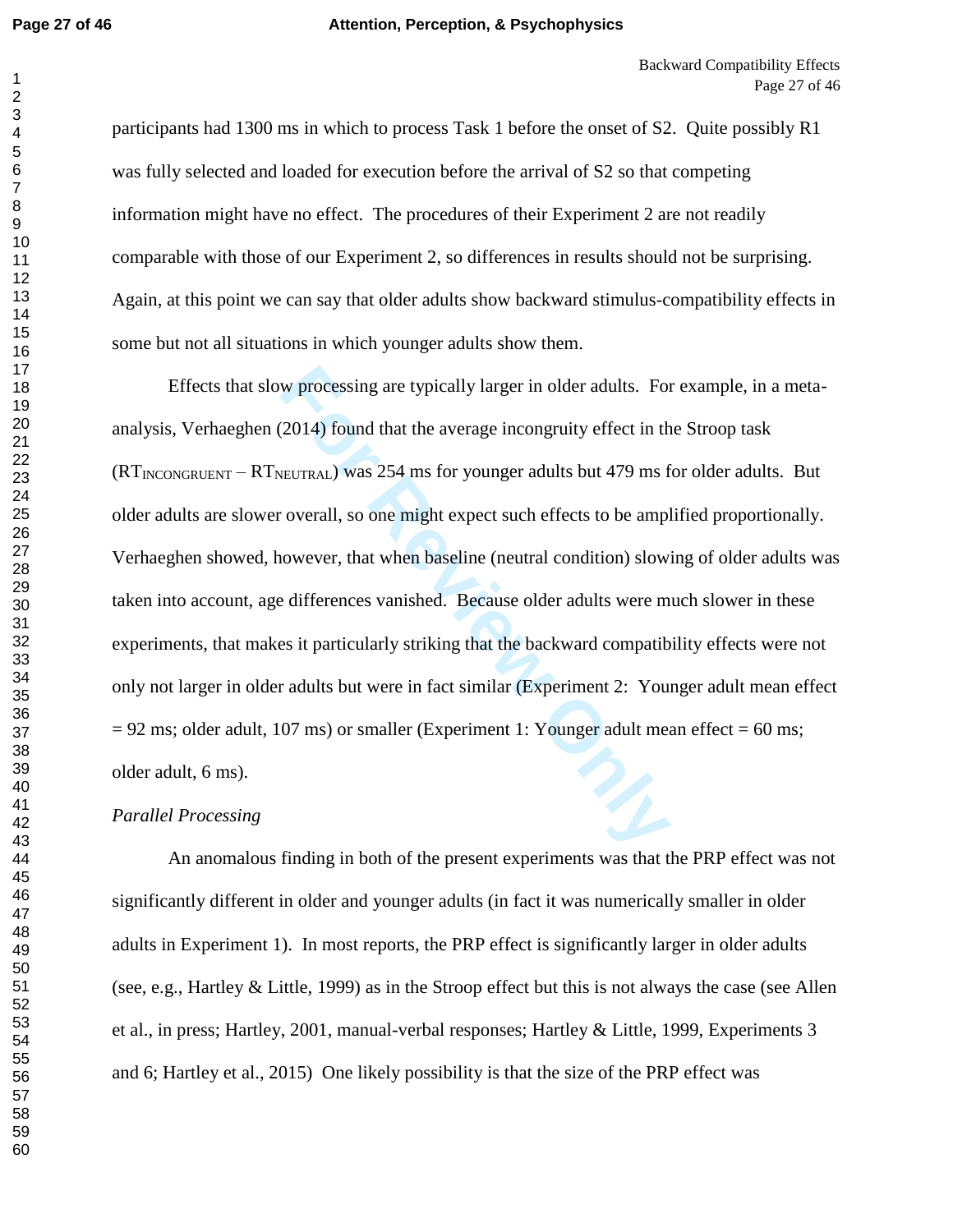Backward Compatibility Effects Page 28 of 46

underestimated for older adults. Because mean RT to Task 1 was greater than the longest SOA, on many trials at the longest SOA participants would still have been processing Task 1 when the S2 arrived and Task 2 processing would be postponed. A second possibility is that in the present experiments, older adults were engaging in more parallel processing. Because their RTs to Task 1 were very long, this may have allowed more time to carry out processing of Task 2 at the same time. Note that this need not imply they were carrying out central processing of the two tasks at the same time. The RSB model countenances pre -central processing of Task 2 while Task 1 is being processed, what we called Case 1. Parallel processing of this sort could indeed reduce the size of the PRP effect.

Allen et al. (2002) followed by Lien et al. (2006) proposed a measure of general savings that reflected the extent to which any parallel processing is being carried out in a dual -task situation. The equation for general savings due to parallel processing is<br> $RT T1-10NG + RT T2-10NG - (SOA + RT T2-SHORT)$ 

$$
RT_{T1\text{-LONG}} + RT_{T2\text{-LONG}} - (SOA + RT_{T2\text{-SHORT}})
$$
 [1]

ime. The RSB model countenances pre-central process<br>
sed, what we called Case 1. Parallel processing of t<br>
PRP effect.<br>
02) followed by Lien et al. (2006) proposed a measu<br>
t to which any parallel processing is being carri where SOA is the shortest SOA,  $RT_{Tn\text{-LONG}}$  is the RT at the longest SOA for Task n, and RT<sub>Tn</sub>. SHORT is the RT at the shortest SOA. The logic of Equation 1 is that, if there were no parallel processing at all, we would expect the time from the onset of the Task 1 stimulus (S1) to the response to Task 2 (R2) to be

$$
S_1 \text{ to } R_2 = RT \text{ T1-LONG} + RT \text{ T2-LONG}. \tag{2}
$$

If there were perfectly parallel processing, then it would be

$$
S_1 \text{ to } R_2 = \text{SOA} + \text{RT}_{\text{T2-LONG}} \,. \tag{3}
$$

The amount of parallel processing that is possible, then, would be

$$
RT_{T1\text{-LONG}} + RT_{T2\text{-LONG}} - (SOA + RT_{T2\text{-LONG}})
$$
  
= R\_{T1\text{-LONG}} - SOA. [4]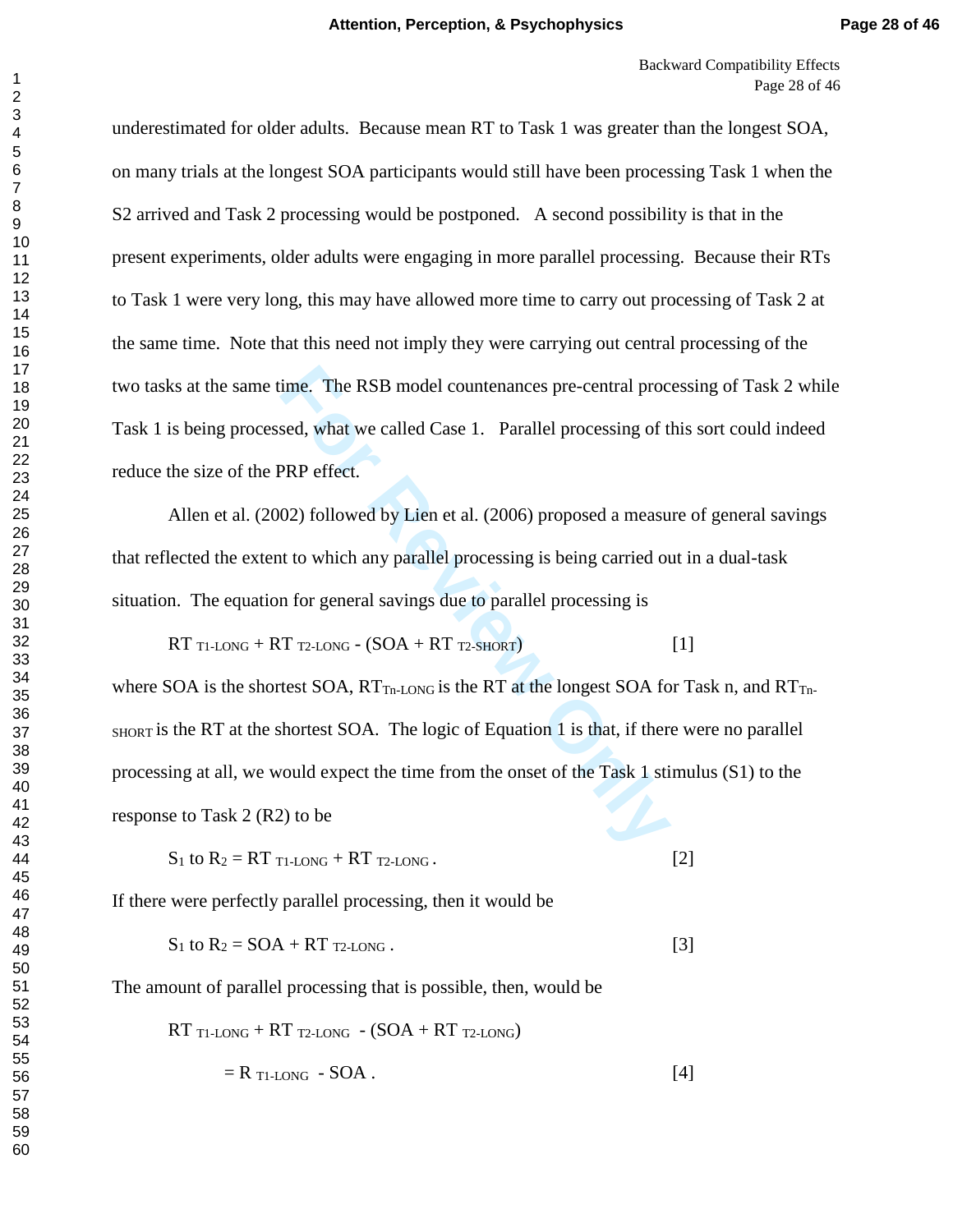#### **Page 29 of 46 Attention, Perception, & Psychophysics**

Finally, then, the proportion of the possible parallel processing that was observed with the shortest SOA of 50 ms would be

$$
\frac{RT_{T1-LONG} + RT_{T2-LONG} - RT_{T2-SHORT} - 50}{RT_{T1-LONG} - 50}.\tag{5}
$$

the measure in Equation 5 for both Experiment 1 and<br>
ional parallel processing scores were calculated for b<br>
is. ANOVA was carried out with age group as a bet<br>
within-subjects factor. Older participants who appear<br>
d from We calculated the measure in Equation 5 for both Experiment 1 and Experiment 2. For Experiment 1, proportional parallel processing scores were calculated for both compatible and incompatible conditions. ANOVA was carried out with age group as a between -subjects factor and compatibility as a within-subjects factor. Older participants who appeared to have been grouping were excluded from the analysis. The analysis showed a significant effect of age group,  $F(1, 39) = 20.39$ ,  $p < .001$ ,  $\eta^2 = .33$ , with proportional parallel processing much higher in older adults ( $M = .62$ ,  $SE = .07$ ) than in younger adults ( $M = .18$ ,  $SE = .07$ ). There was also a main effect of compatibility,  $F(1, 39) = 9.35$ ,  $p < .001$ ,  $\eta^2 = .18$ , with greater parallel processing for compatible responses ( $M = .46$ ,  $SE = .05$ ) than for incompatible responses ( $M = .34$ ,  $SE =$ .06).

If slowed processing of Task 1 confers an advantage then it should be seen not only in older adults but in slower younger adults as well. Consequently, because we had a relatively large number of younger adults in Experiment 2, we split them into faster and slower groups by standardizing the RTs to each of the two tasks at the longest SOA, summing those z scores, and splitting at the median sum. For Experiment 2, an ANOVA of parallel processing scores as a function of condition (incongruent, neutral, and congruent stimuli) and group (faster younger adults, slower younger adults, or older adults) found a significant main effect of group,  $F(2,58) =$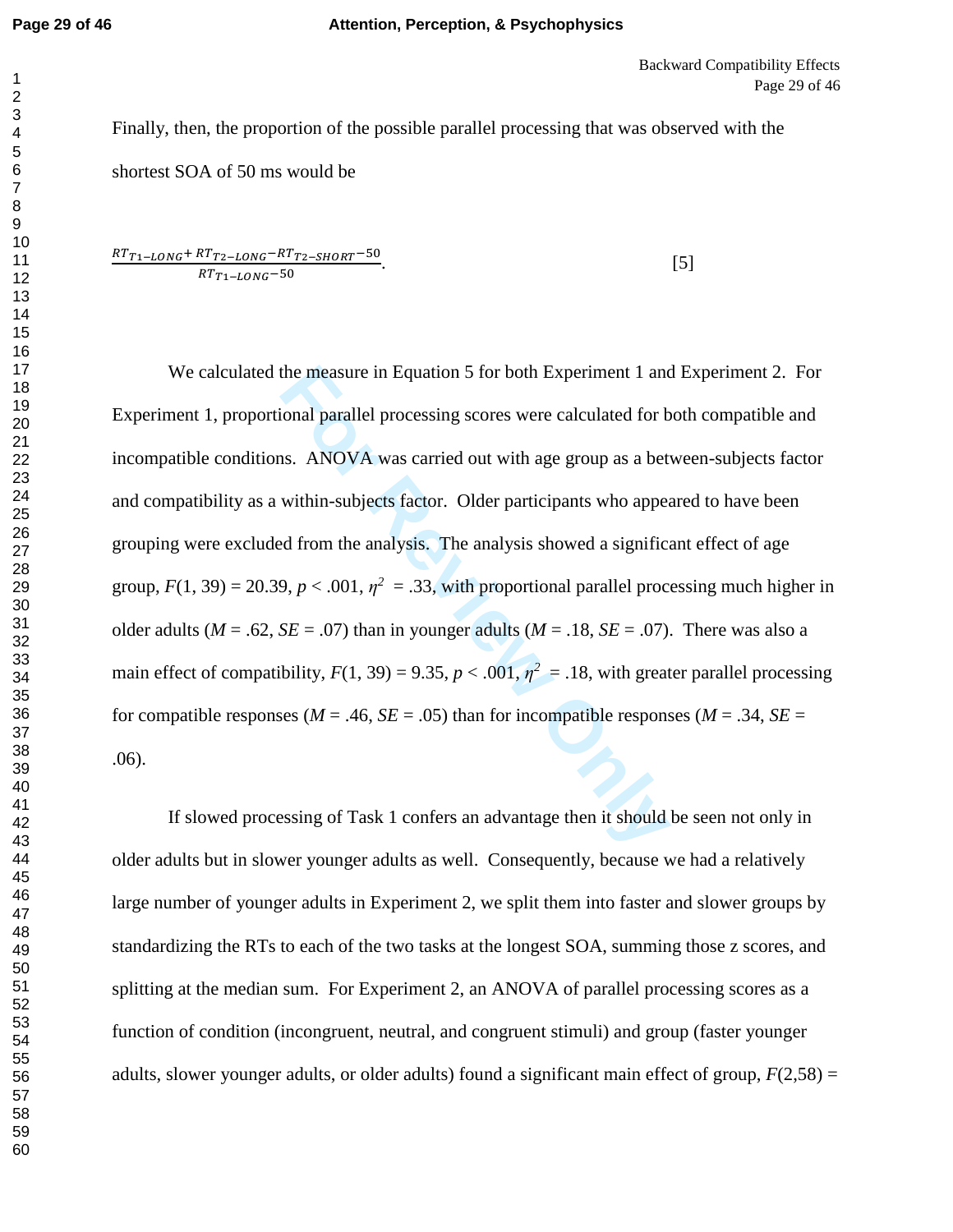Backward Compatibility Effects Page 30 of 46

3.49,  $p = .04$ ,  $\eta^2 = .11$ , with older adults ( $M = .35$ ,  $SE = .10$ ) displaying significantly more parallel processing than faster younger adults  $(M = -0.06, SE = 0.10)$ , and with slower younger adults ( $M = .19$ ,  $SE = .10$ ) intermediate. There was also a significant main effect of type with congruent conditions ( $M = .28$ ,  $SE = .07$ ) showing more parallel processing than incongruent ( $M$  $= .04$ , *SE* = .08), with neutral conditions (*M* = .16, *SE* = .07) intermediate. Slowed processing does appear to allow for more parallel processing. In sum, it is at least possible that higher levels of parallel processing contributed to smaller -than -expected PRP effects in the older group. Arguably, the prebottleneck, perceptual stage of Task 2 was being carried out in parallel with Task 1.

# *Conclusion s*

contributed to smaller-than-expected PRP effects in the<br>
Fineck, perceptual stage of Task 2 was being carried on<br>
Section 2 was being carried to<br>
Section 2 was being carried to<br>
Section 2 was being carried to<br>
Section 2 wa Because there is so little evidence concerning backward compatibility effects in older adults, any conclusions must be cautious and preliminary. Age differences in response compatibility effects have been sometimes found (Allen et al., in press) and sometimes not (Experiment 1). When response compatibility effects have been found they are of equivalent magnitude in younger and older adults. Age differences in stimulus compatibility effects have been sometimes found (Experiment 2) and sometimes not (Grabbe & Allen, 2012). When stimulus compatibility effects have been found they are of equivalent magnitude in younger and older adults. We might then argue that when compatibility involves direct response facilitation (in response compatibility) or highly -practiced associations (in stimulus compatibility), effects will be seen in older adults. With so little evidence, that argument is ad hoc if not circular. We did find evidence in Experiment 2 consistent with the possibility that some aspects of central processing of Task 2 were carried out in parallel with Task 1. There was an effect of the color in Task 1 on the color word in Task 2 which was larger than could be accounted for by carryover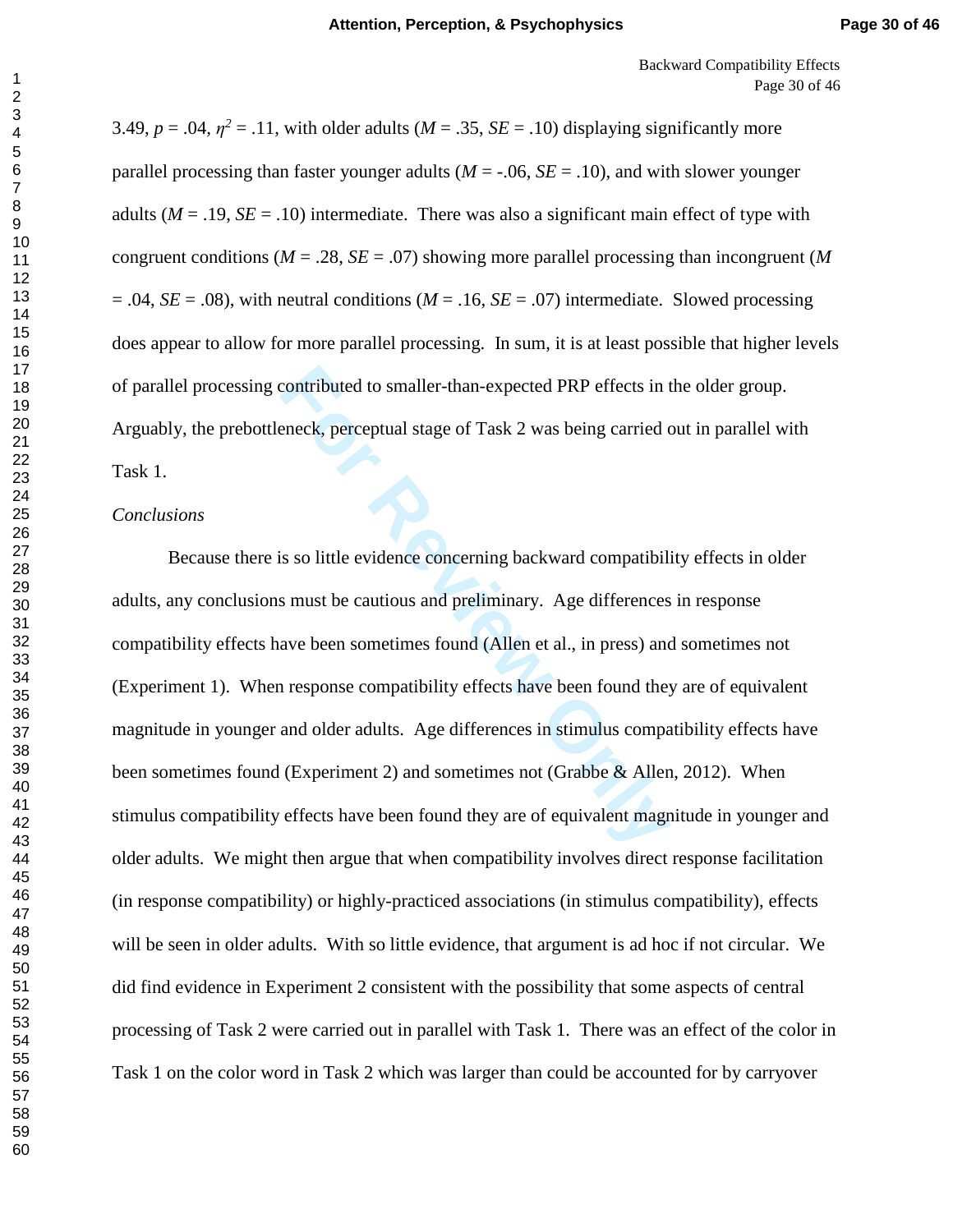#### **Page 31 of 46 Attention, Perception, & Psychophysics**

from Task 1 to Task 2. If this reflects a bypass of the response -selection bottleneck, it is only partial . Some situations in which one or the other or both of the tasks are simple and very extensively practiced show indications in younger adults that the bottleneck can be completely bypassed (e.g., Maquestiaux et al., 2008; Ruthruff et al., 2006). Older adults, though, fail to show these indications even after very extensive training (Maquestiaux, Laguë-Beauvais, Ruthruff, Hartley, & Bherer, 2010; Maquestiaux, Didierjean, Ruthruff, Chauvel, & Hartley, 2013). Older adults do show evidence of partial bypass when Task 2 stimuli and responses are ideomotor compatible (Hartley et al., 2015) or very strongly associated (Experiment 2, possibly), and the magnitude of the effect is the same as in younger adults (Hartley et al., 2015). This does converge with the ad hoc explanation we offered for the discrepancies between our results and those of Grabbe and Allen (2012) and Allen et al., in press.

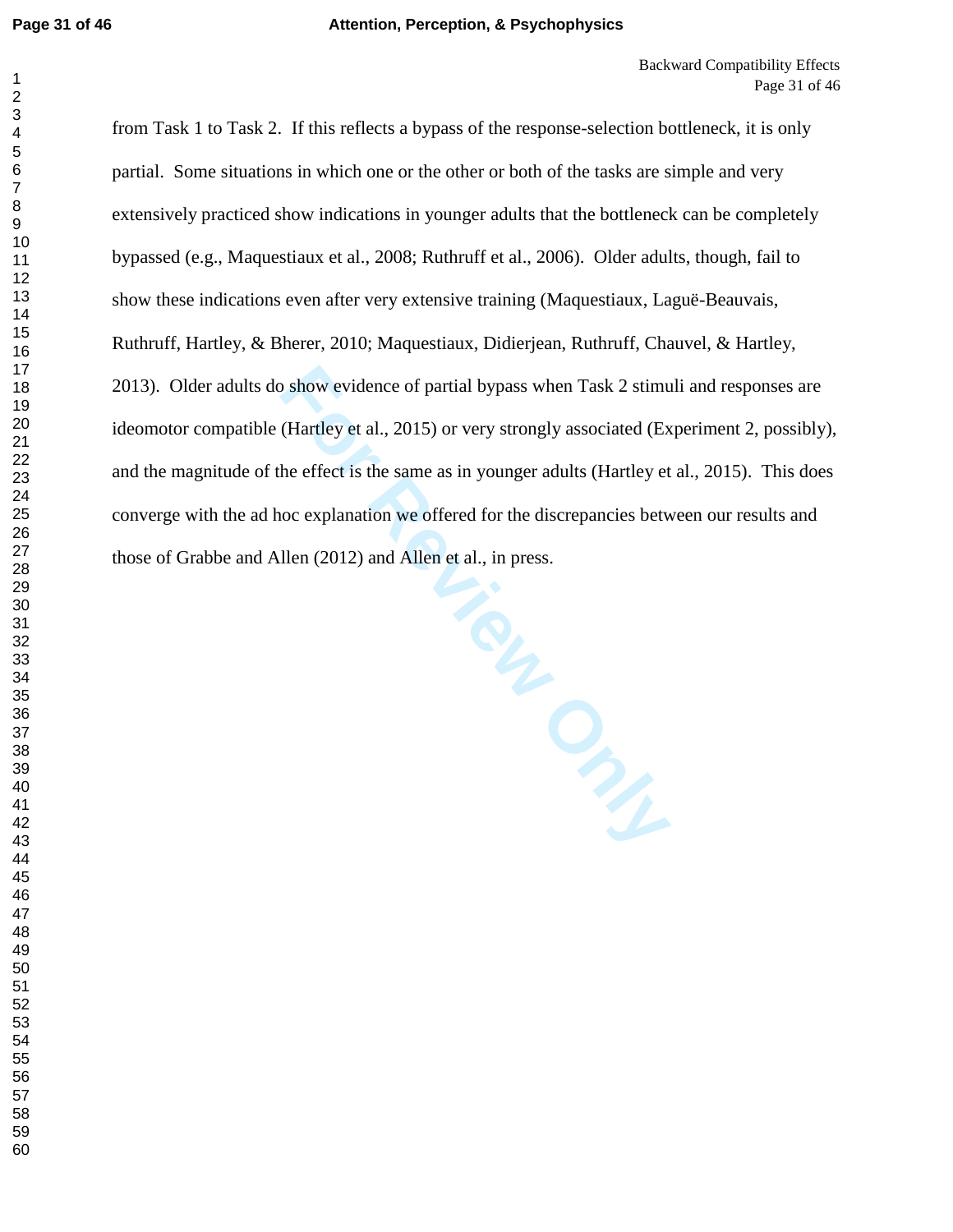Backward Compatibility Effects Page 32 of 46

# References

- Allen, P. A., Lien, M -C, & Jardin, E. (in press). Age -related emotional bias in processing two emotionally valenced tasks. Psychological Research. doi: 10.1007/s00426-015-0711-8
- Allen, P., Lien, M -C., Murphy, M., Sanders, R., Judge, K., & McCann, R. (2002). Age differences in overlapping -task performance: Evidence for efficient parallel processing in older adults. *Psychology and Aging*, *17*, 505 -519. doi:10.1037/0882 -7974.17.3.505
- *A.*, Quinlan, P., & Tamminen, J. (2006). Frequency example of the example of the example of the example of the example of the example of the example of the control of the control of the control of the example of the examp Cleland, A., Gaskell, M., Quinlan, P., & Tamminen, J. (2006). Frequency effects in spoken and visual word recognition: Evidence from dual -task methodologies. *Journal of Experimental Psychology: Human Perception and Performance*, *32*, 104 -119. doi:10.1037/0096 -1523.32.1.104
- Ellenbogen, R., & Meiran, N. (2011). Objects and events as determinants of parallel processing in dual tasks: Evidence from the backward compatibility effect. *Journal of Experimental Psychology: Human Perception and Performance, 37*, 152 -167. doi:10.1037/a0019958
- Fagot, C., & Pashler, H. (1992). Making two responses to a single object: Implications for the central attentional bottleneck. *Journal of Experimental Psychology: Human Perception and Performance*, *18*, 1058 -1079. doi:10.1037/0096 -1523.18.4.1058
- Gaskell, M., Quinlan, P., Tamminen, J., & Cleland, A. (2008). The nature of phoneme representation in spoken word recognition. *Journal of Experimental Psychology: General*, *137*, 282 -302. doi:10.1037/0096 -3445.137.2.282

Grabbe, J. W., & Allen, P. A. (2012). Cross-task compatibility and age-Related dual-task performance. *Experimental Aging Research*, 38, 469-487. doi:10.1080/0361073X.2012.726154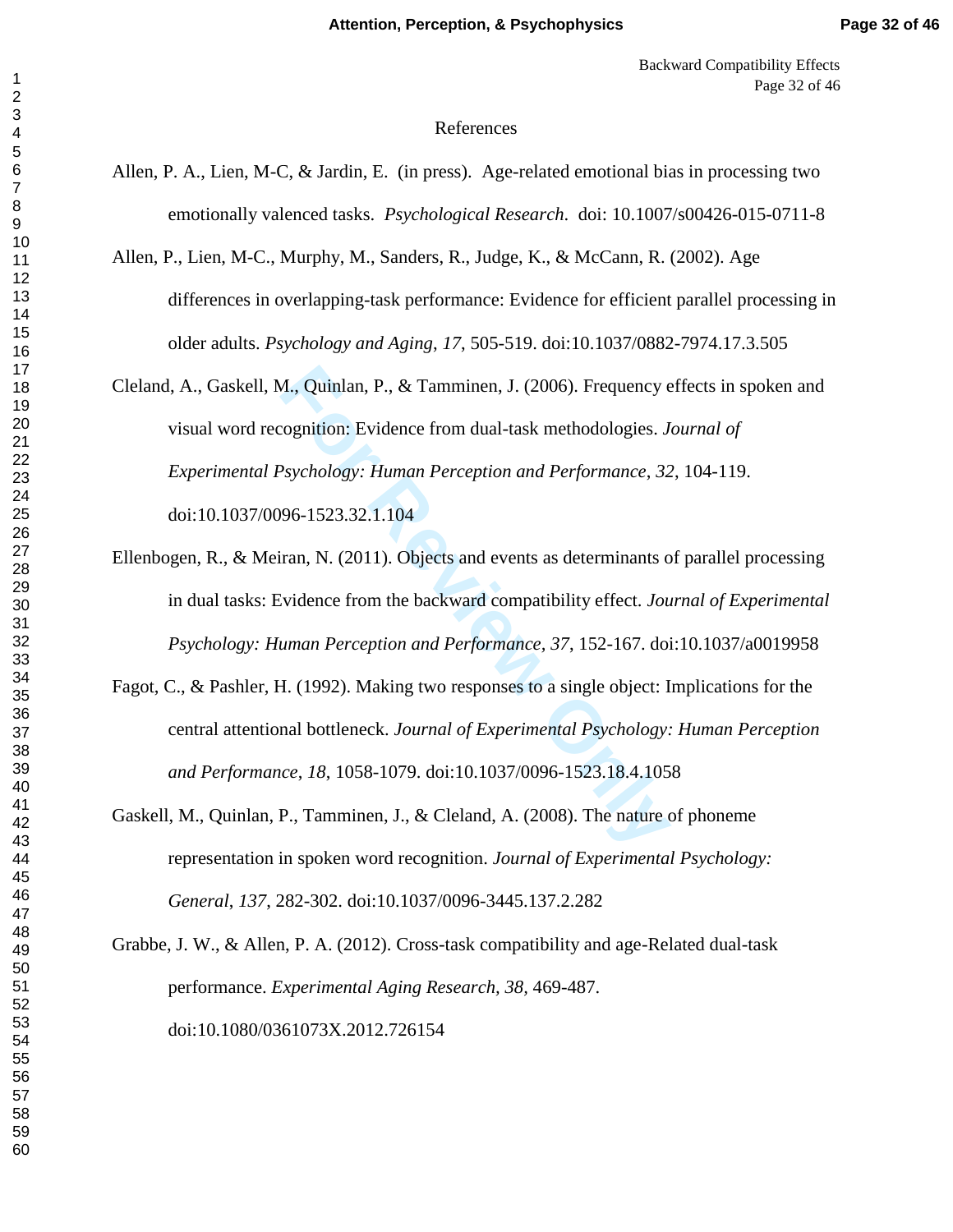$\mathbf 1$ 

#### **Page 33 of 46 Attention, Perception, & Psychophysics**

Greenwald, A. G. (1972). On doing two things at once: Time sharing as a function of ideomotor compatibility. *Journal of Experimental Psychology, 94*, 52 -57. doi:10.1037/h0032762

- Greenwald, A. G. (2003). On doing two things at once: III. Confirmation of perfect timesharing when simultaneous tasks are ideomotor compatible. *Journal of Experimental Psychology:*  Human Perception and Performance, 29, 859-868. doi:10.1037/0096-1523.29.5.859
- Greenwald, A. G. (2004). On doing two things at once: IV. Necessary and sufficient conditions: Rejoinder to Lien, Proctor, and Ruthruff (2003). *Journal of Experimental Psychology: Human Perception and Performance, 30*, 632 -636. doi:10.1037/0096 -1523.30.3.632
- en, Proctor, and Ruthruff (2003). *Journal of Experin*<br> *Formance, 30, 632-636.* doi:10.1037/009<br> **Follow Are Experiment on Lien, McCann, Ruthruff, and Proctor (20**<br> *Posychology: Human Perception and Performance, 31*<br>
96-Greenwald, A. G. (2005). A reminder about procedures needed to reliably produce perfect timesharing: Comment on Lien, McCann, Ruthruff, and Proctor (2005). *Journal of Experimental Psychology: Human Perception and Performance, 31*, 221 -225. doi:10.1037/0096 -1523.31.1.221
- Greenwald, A. G., & Shulman, H. G. (1973). On doing two things at once: II. Elimination of the psychological refractory period effect. *Journal of Experimental Psychology, 101(1),* 70 - 76. doi:10.1037/h0035451
- Hartley, A. A. (2001). Age differences in dual -task interference are localized to response generation processes. *Psychology and Aging, 16,* 47 -54. doi:10.1037/0882 -7974.16.1.47
- Hartley, A. A., & Little, D. M. (1999). Age-related differences and similarities in dual-task interference. *Journal of Experimental Psychology: General*, *128*(4), 416 -449. doi:10.1037/0096 -3445.128.4.416
- Hartley, A. A., & Maquestiaux, F. (2007). Success and failure at dual-task coordination by younger and older adults. *Psychology and Aging, 22,* 215 -222. doi: 10.1037/0882 - 7974.22.2.215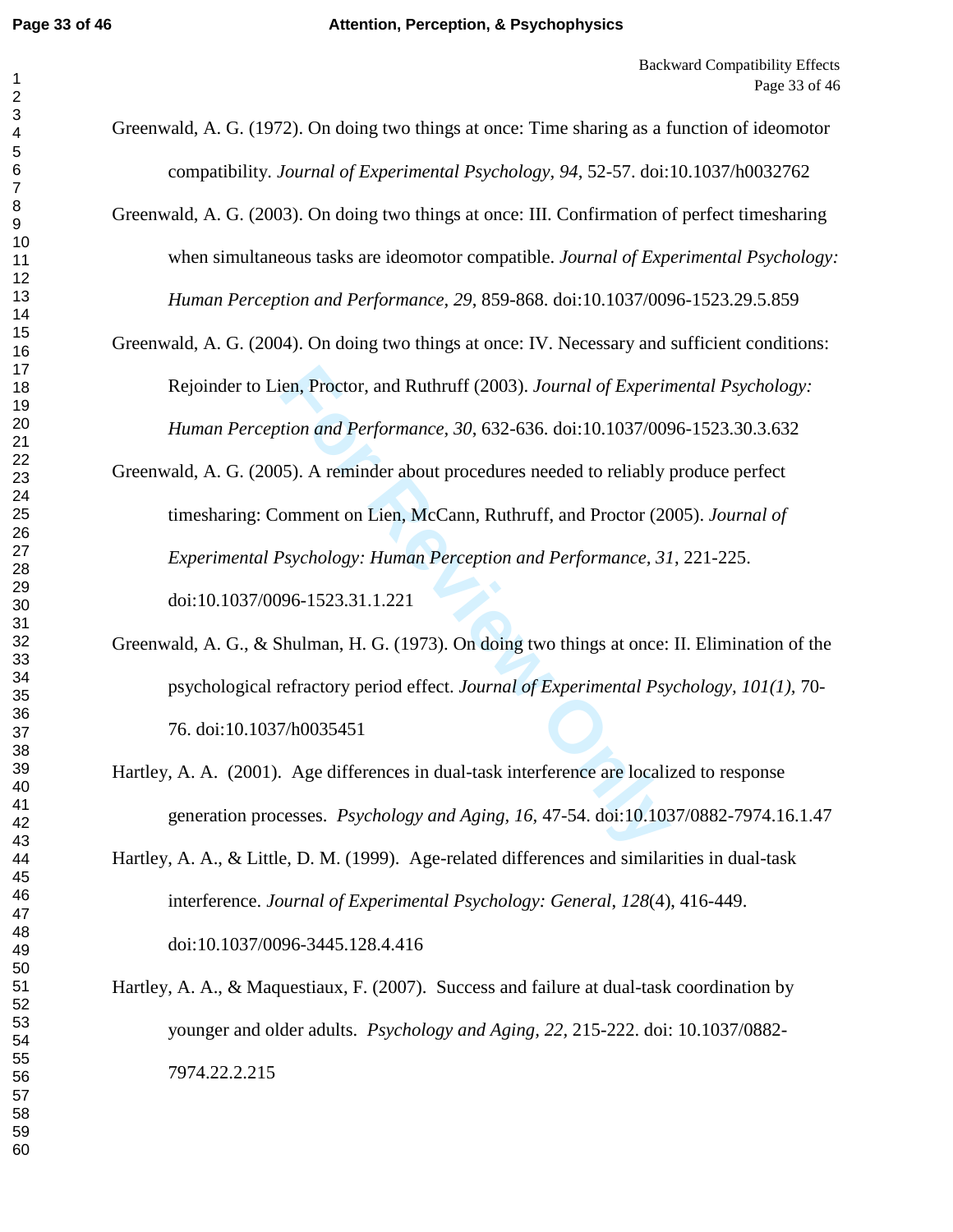- Hartley, A. A., Seaman, B., & Maquestiaux, F. (2015). Ideomotor -compatible tasks partially escape dual-task interference in both young and elderly adults. *Psychology and Aging*, , 36 -45.
- Hommel, B. (1998). Automatic stimulus –response translation in dual -task performance. *Journal of Experimental Psychology: Human Perception and Performance, 24*, 1368 -1384. doi:10.1037/0096 -1523.24.5.1368
- Hommel, B., & Eglau, B. (2002). Control of stimulus-response translation in dual-task performance. *Psychological Research*, 66, 260-273. doi:10.1007/s00426-002-0100-y
- Lien, M., Allen, P., Ruthruff, E., Grabbe, J., McCann, R. S., & Remington, R. W. (2006). Visual word recognition without central attention: Evidence for greater automaticity with advancing age. *Psychology and Aging*, *21*, 431 -447. doi: 10.1037/0882 -7974.21.3.431
- B. (2002). Control of stimulus-response translation<br> *Psychological Research*, 66, 260-273. doi:10.1007/s0<br>
tthruff, E., Grabbe, J., McCann, R. S., & Remington,<br>
on without central attention: Evidence for greater aut<br> *Psy* Lien, M., McCann, R. S., Ruthruff, E., & Proctor, R. W. (2005). Dual-task performance with ideomotor -compatible tasks: Is the central processing bottleneck intact, bypassed, or shifted in locus? *Journal of Experimental Psychology: Human Perception And Performance, 3 1*, 122 -144. doi:10.1037/0096 -1523.31.1.122
- Lien, M., Proctor, R. W., & Allen, P. A. (2002). Ideomotor compatibility in the psychological refractory period effect: 29 years of oversimplification. *Journal of Experimental*  Psychology: Human Perception and Performance, 28, 396-409. doi:10.1037/0096-1523.28.2.396
- Lien, M., Proctor, R. W., & Ruthruff, E. (2003). Still no evidence for perfect timesharing with two ideomotor -compatible tasks: A reply to Greenwald (2003). *Journal of Experimental Psychology: Human Perception and Performance*, *29*, 1267 -1272. doi:10.1037/0096 - 1523.29.6.1267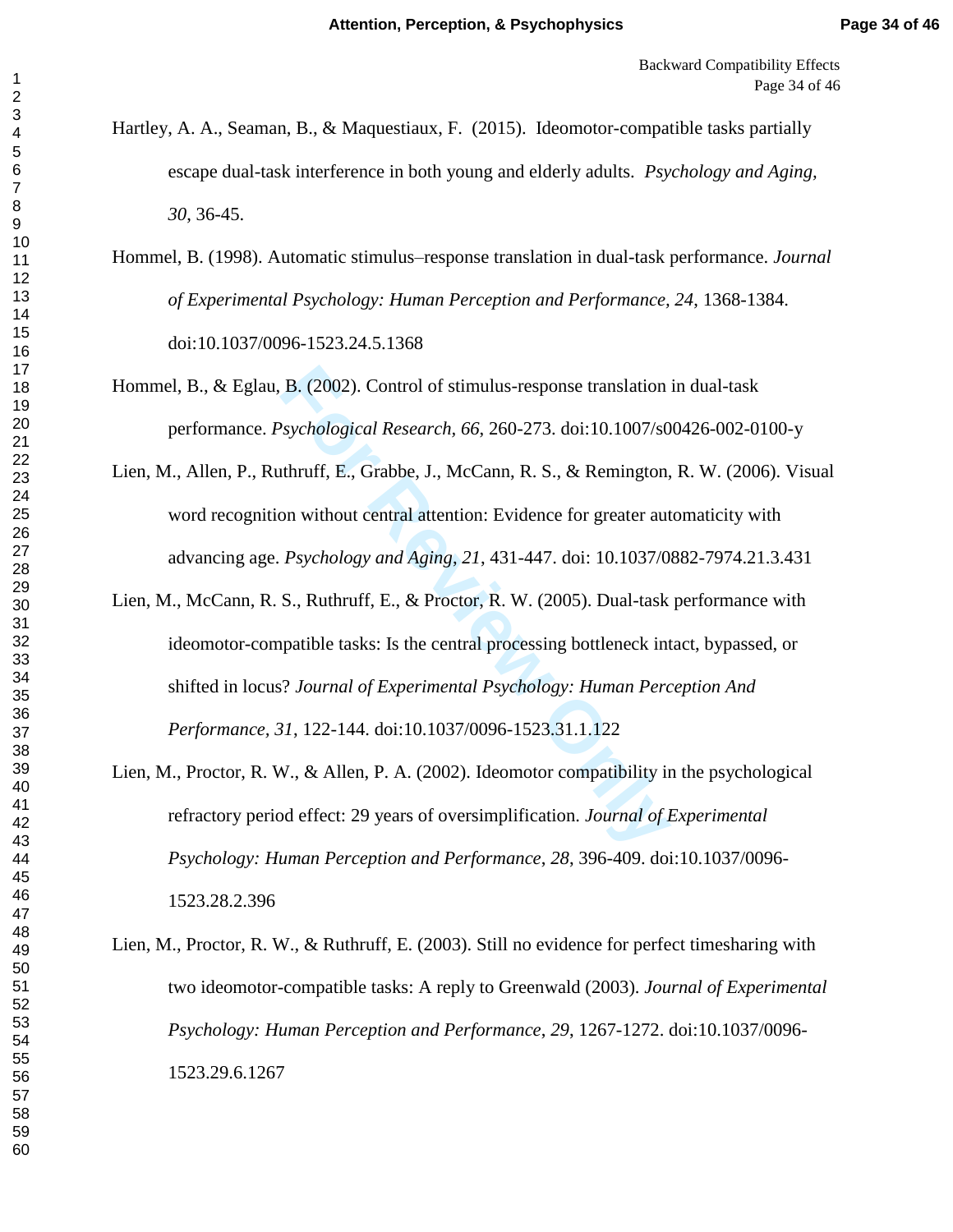$\mathbf 1$ 

MacLeod, C. M. (1991). Half a century of research on the Stroop effect: An integrative review. *Psychological Bulletin*, *109*, 163 -203. doi:10.1037/0033 -2909.109.2.163

Maquestiaux, F., Didierjean, A., Ruthruff, E., Chauvel, G., & Hartley, A. A. (2013). Lost ability to automatize task performance in old age. *Psychonomic Bulletin & Review, 20*, 1206 - 1212. doi: 10.3758/s13423-013-0438-8

r single-task practice in the psychological refractory<br>sk automatization and greedy resource recruitment.<br>doi:10.3758/MC.36.7.1262<br>ë-Beauvais, M., Ruthruff, E., Hartley, A., & Bherer,<br>entral bottleneck: Declining automatic Maquestiaux, F., Laguë -Beauvais, M., Ruthruff, E., & Bherer, L. (2008). Bypassing the central bottleneck after single -task practice in the psychological refractory period paradigm: Evidence for task automatization and greedy resource recruitment. *Memory & Cognition, 36,* 1262 -1282. doi:10.3758/MC.36.7.1262

- Maquestiaux, F., Laguë -Beauvais, M., Ruthruff, E., Hartley, A., & Bherer, L. (2010). Learning to bypass the central bottleneck: Declining automaticity with advancing age. *Psychology and Aging, 25*, 177 -192. doi:10.1037/a0017122
- McCann, R. S., & Johnston, J. C. (1992). Locus of the single-channel bottleneck in dual-task interference. *Journal of Experimental Psychology: Human Perception and Performance*, , 471 -484. doi:10.1037/0096 -1523.18.2.471
- McCann, R. S., Remington, R. W., & Van Selst, M. (2000). A dual-task investigation of automaticity in visual word processing. *Journal of Experimental Psychology: Human Perception and Performance, 26,* 1352 -1370. doi:10.1037/0096 -1523.26.4.1352

Miller, J. (2006). Backward crosstalk effects in psychological refractory period paradigms: Effects of second -task response types on first -task response latencies. *Psychological*  Research, 70, 484-493. doi:10.1007/s00426-005-0011-9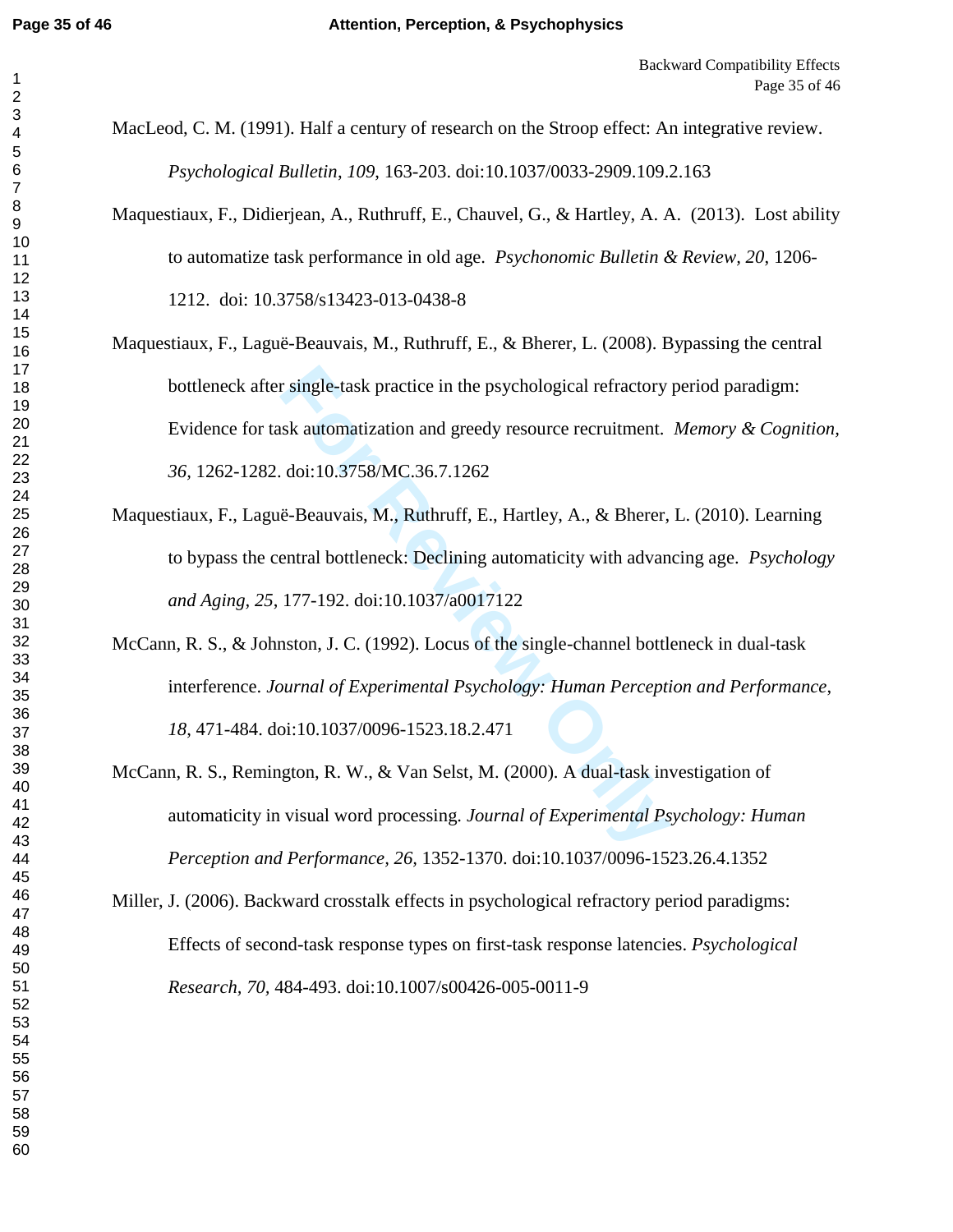Backward Compatibility Effects Page 36 of 46

# Miller, J., & Alderton, M. (2006). Backward response -level crosstalk in the psychological refractory period paradigm. *Journal of Experimental Psychology: Human Perception and*  Performance, 32, 149-165. doi:10.1037/0096-1523.32.1.14

Pashler, H. (1994). Dual-task interference in simple tasks: Data and theory. *Psychological Bulletin*, 116, 220 -244. doi:10.1037/0033 -2909.116.2.220

Pashler, H. (1998). *[The psychology of attention](http://www.amazon.com/exec/obidos/ASIN/026266156X/qid=1023160893/sr=2-1/ref=sr_2_1/002-3255528-7231253)* . Cambridge, MA: MIT Press.

- I., & Hoffman, J. (1993). Saccadic eye movements and<br>
the Quarterly Journal of Experimental Psychology A:<br>  $\hat{A}$ , 51-82. doi:10.1080/14640749308401067<br>
z, C., Hohlfeld, A., & Sommer, W. (2008). Is lexica<br>
combining overl Pashler, H., Carrier, M., & Hoffman, J. (1993). Saccadic eye movements and dual-task interference. *The Quarterly Journal of Experimental Psychology A: Human Experimental Psychology*, *46A*, 51 -82. doi:10.1080/14640749308401067
- Rabovsky, M., Álvarez, C., Hohlfeld, A., & Sommer, W. (2008). Is lexical access autonomous? Evidence from combining overlapping tasks with recording event -related brain potentials. *Brain Research*, *1222*, 156 -165. doi:10.1016/j.brainres.2008.05.066
- Ruthruff, E., Allen, P. A., Lien, M.-C., & Grabbe, J. (2008). Visual word recognition without central attention: Evidence for greater automaticity with greater reading ability. *Psychonomic Bulletin & Review, 15*, 337 -343. doi:10.3758/PBR.15.2.337
- Ruthruff, E., Van Selst, M., Johnston, J. C., & Remington, R. (2006). How does practice reduce dual -task interference: Integration, automatization, or just stage -shortening?. Psychological Research, 70, 125-142. doi:10.1007/s00426-004-0192-7
- Schneider, W., Eschman, A., & Zuccolotto, A. (2002) *E -Prime User's Guide*. Pittsburgh: Psychology Software Tools Inc
- Spence, C. (2008). Cognitive neuroscience: Searching for the bottleneck in the brain. *Current Biology, 18*, R965 -R968.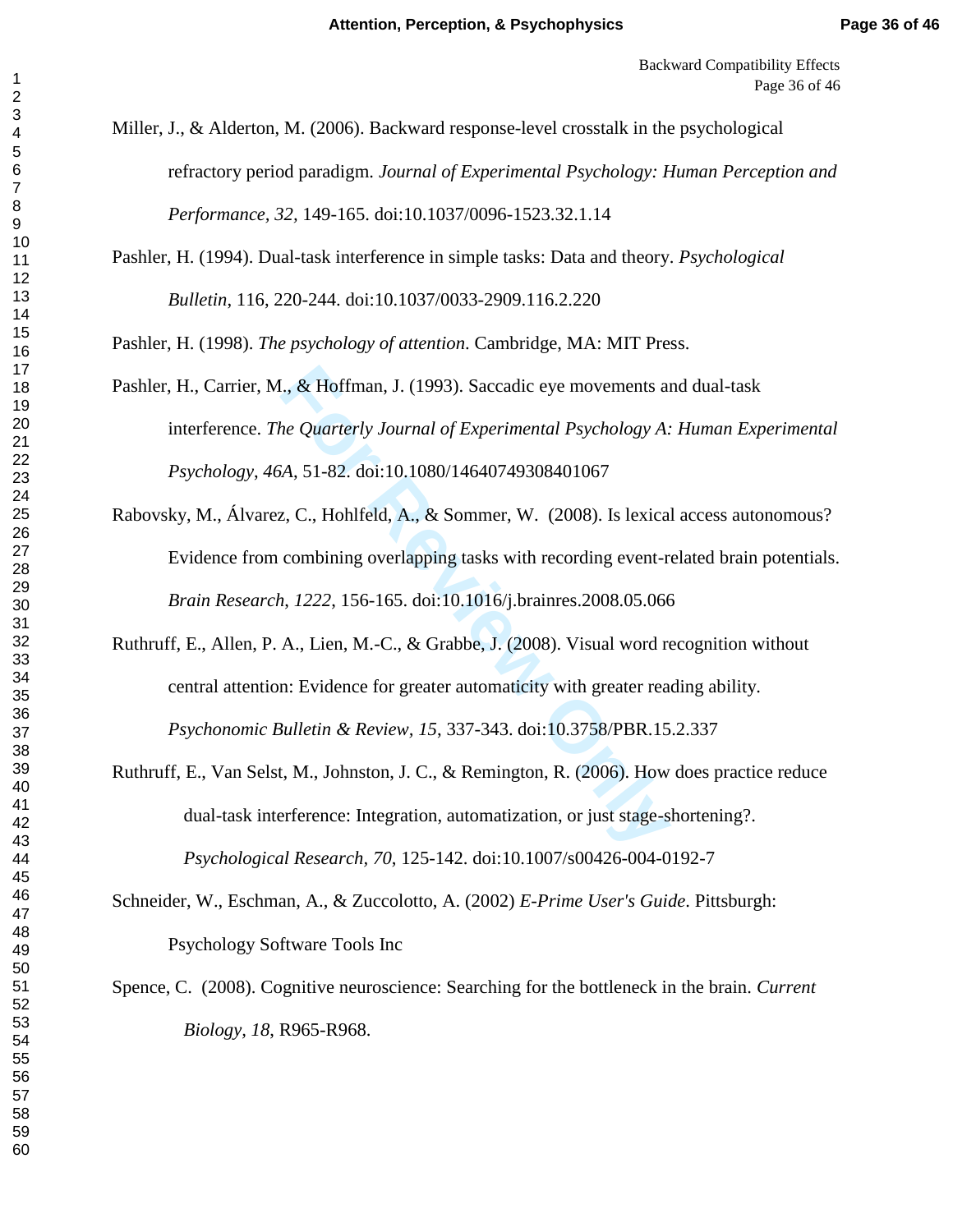$\mathbf 1$  $\overline{2}$ 

Stroop, J. (1935). Studies of interference in serial verbal reactions. *Journal of Experimental Psychology*, *18*, 643 -662. doi:10.1037/h0054651

Telford, C. W. (1931). The refractory phase of voluntary and associative responses. *Journal of Experimental Psychology, 14,*  1 -36. doi:10.1037/h0073262

Thomson, S. J., & Watter, S. (2013). Information continuity across the response selection bottleneck: Early parallel Task 2 response activation contributes to overt Task 2 performance. Attention, Perception, & Psychophysics, 75, 934-953. doi:10.3758/s13414--0457 - 6

- ttention, Perception, & Psychophysics, 75, 934-953.<br> **For Review Confidence** S. S., & Finkelshtein, A. (2010). Parallel response selutomatic category-to-response translation. *Attention*,<br> **For Alternatic category-to-respo** Thomson, S. J., Watter, S., & Finkelshtein, A. (2010). Parallel response selection in dual -task situations via automatic category -to -response translation*. Attention, Perception, & Psychophysics, 72 ,* 1791 -1802. doi:10.3758/APP.72.7.1791
- Tombu, M., & Jolicœur, P. (2005). Testing the predictions of the central capacity sharing model. *Journal of Experimental Psychology: Human Perception and Performance*, *31*, 790 -802. doi:10.1037/0096 -1523.31.4.790
- Verhaeghen, P. (2014). *Elements of cognitive aging*. New York: Oxford University Press. doi:10.1093/acprof:oso/9780195368697.001.0001
- Vince, M. A. (1948). The intermittency of control movements and the psychological refractory period . *British Journal of Psychology, 38*, 149 -157.

Watter, S., & Logan, G. D. (2006). Parallel response selection in dual -task situations. *Perception & Psychophysics, 68*, 254 -277. doi:10.3758/BF03193674

Welford, A. T. (1952). The "psychological refractory period" and the timing of high-speed performance: A review and a theory. *British Journal of Psychology, 43*, 2 -19.

Wheeler, D. D. (1970). [Processes in word recognition.](http://deepblue.lib.umich.edu/handle/2027.42/32833) *Cognitive Psychology*, *1*, 59 -85.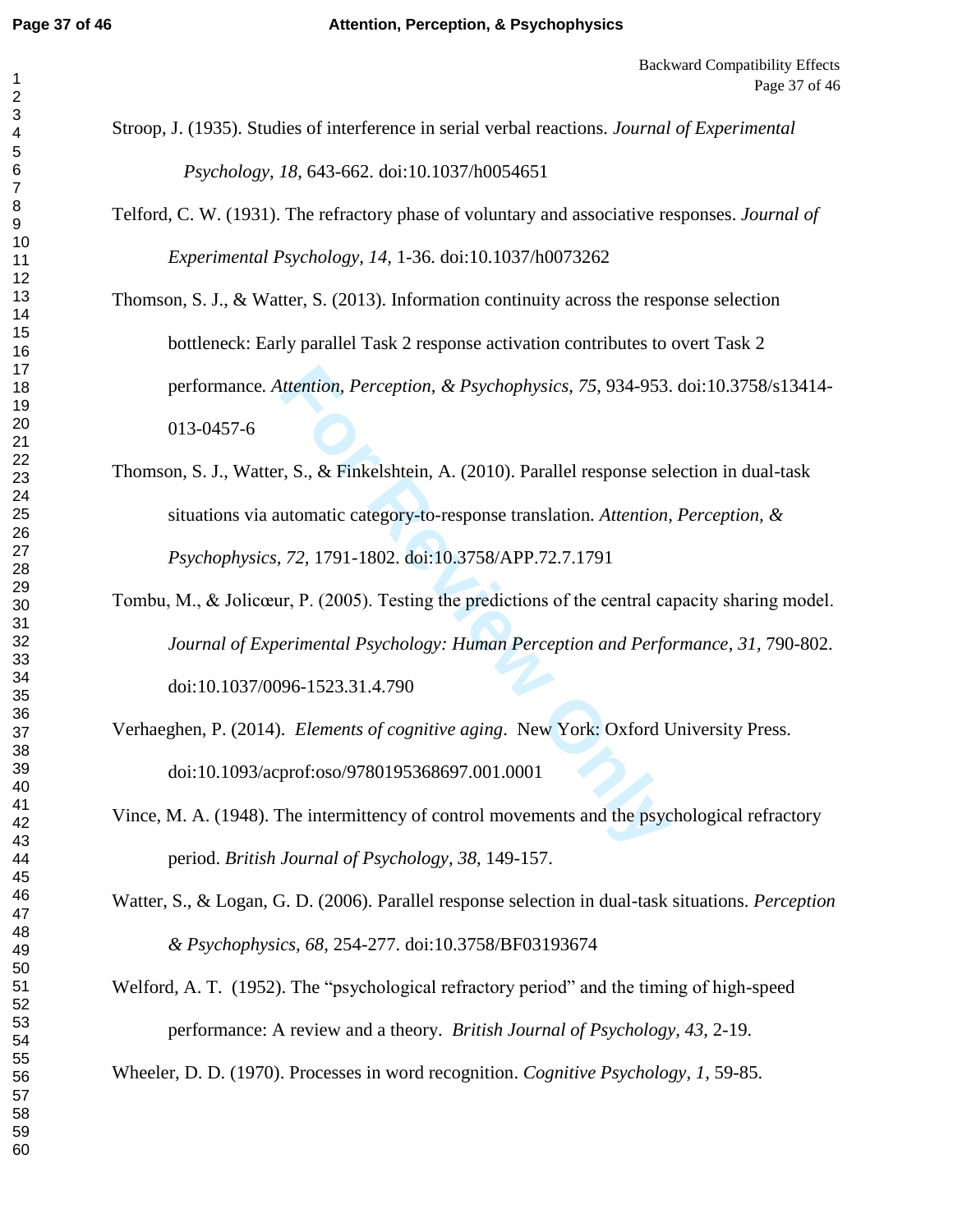Backward Compatibility Effects Page 38 of 46

doi:10.1016/0010 -0285(70)90005 - 8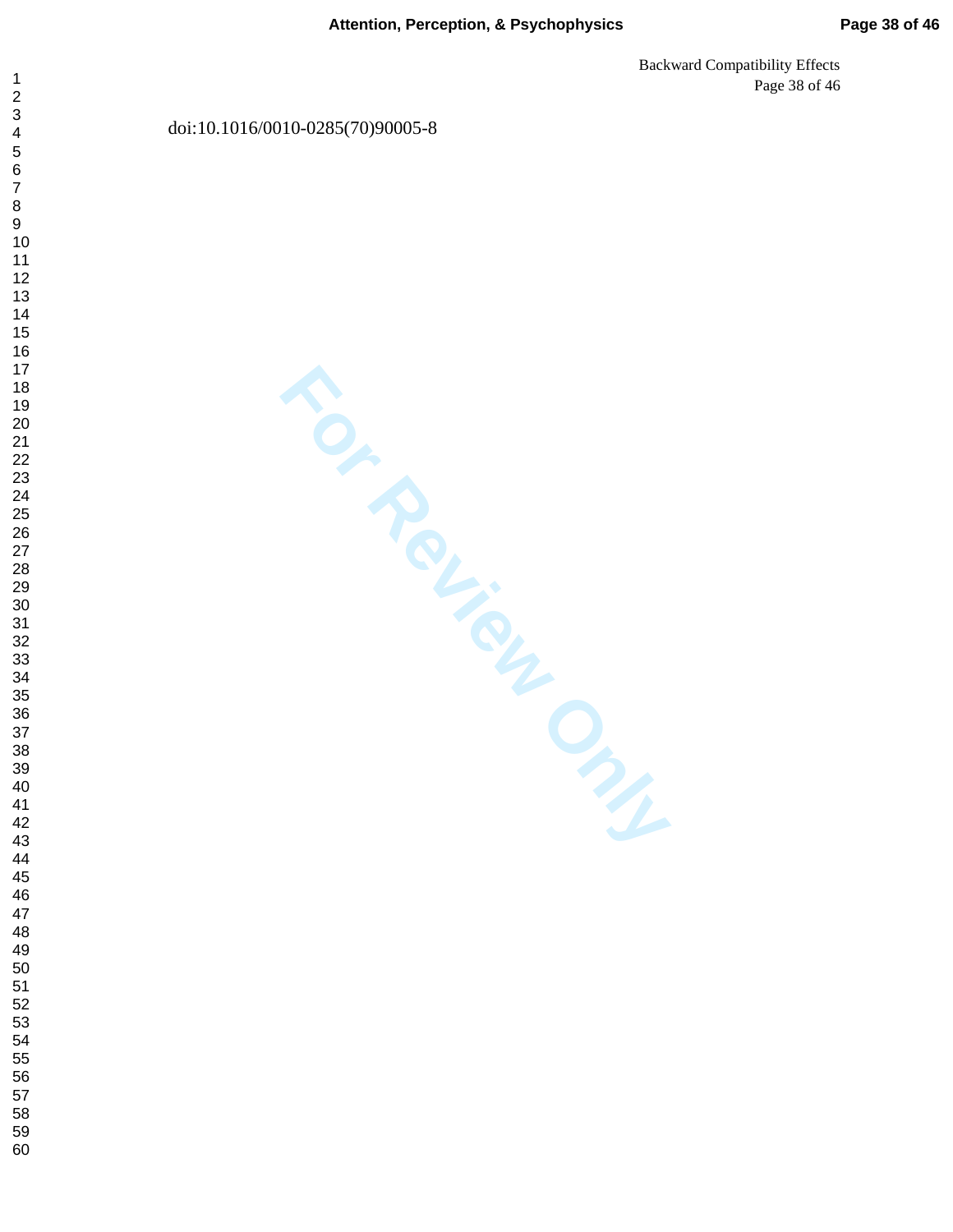$\mathbf 1$  $\overline{2}$ 

# **Page 39 of 46 Attention, Perception, & Psychophysics**

# Authors' Note

Alan A. Hartley, Sara B. Festini, Kathryn Frazier, Patricia J. Krimmer, Department of

Psychology, Scripps College. François Maquestiaux, Laboratoire de psychologie & MSHE -

Ledoux, Université Bourgogne Franche-Comté.

Sara B. Festini is now at the Department of Psychology, University of Texas-Dallas;

Kathryn Frazier is now at the Department of Psychology, Clark University.

We are grateful for the assistance in data collection of Jennifer Han, Alynn Hembrough,

Shruti Kanan, Carolyn Lasch, and Gabriela Paganini.

Support for this research was provided by the Molly Mason Jones Fund. Correspondence may be addressed to Alan Hartley, Department of Psychology, Scripps College, Claremont, CA 91711 USA, Email: alan.hartley@scrippscollege.edu.

The authors declare that there are no conflicts of interest regarding the publication of this article.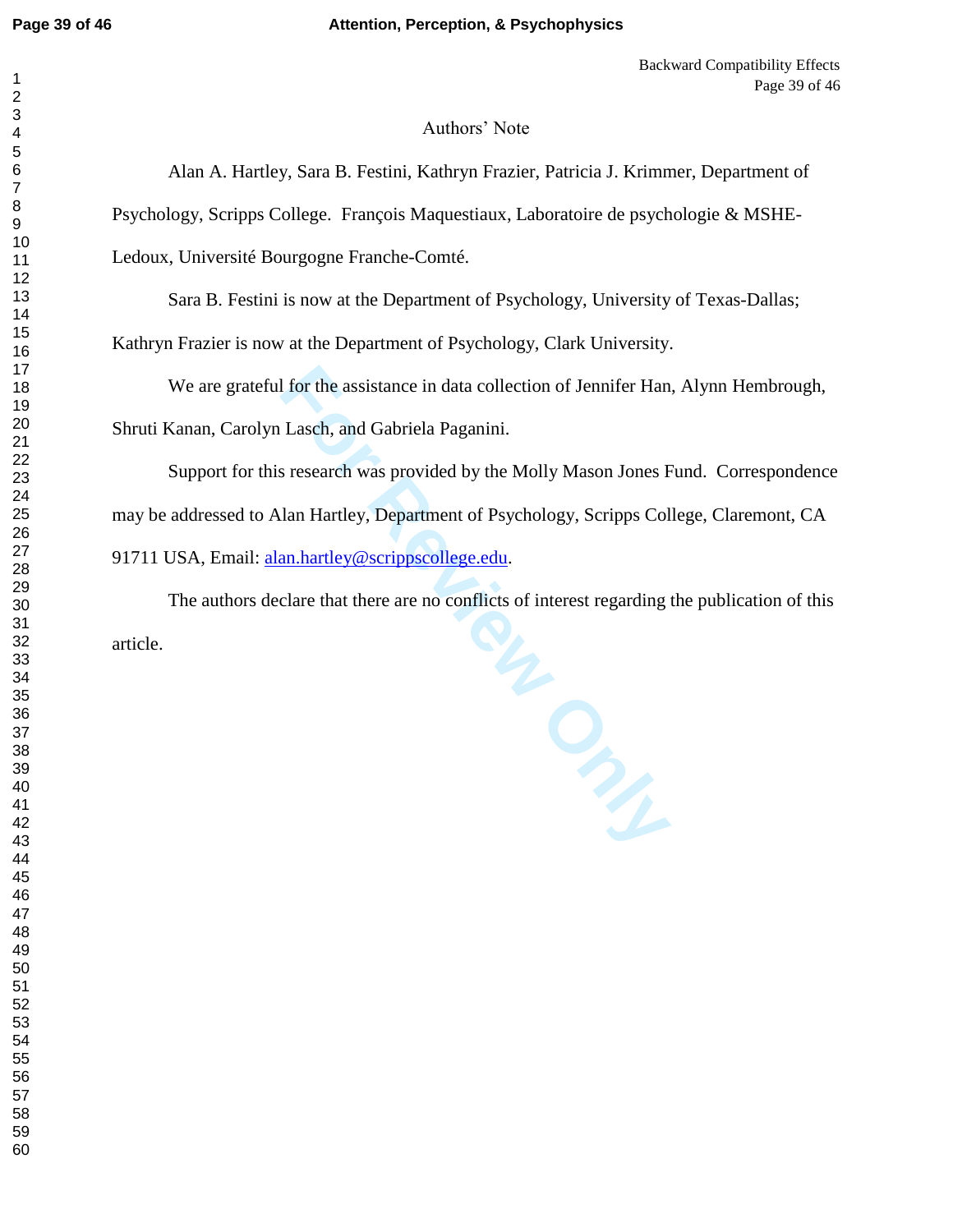Backward Compatibility Effects Page 40 of 46



**a. Younger Adults**

Figure 1. Task 1 reactions times in Experiment 1 as a function of compatibility between Task 1 and Task 2 and stimulus -onset asynchrony between tasks. Bars show standard errors.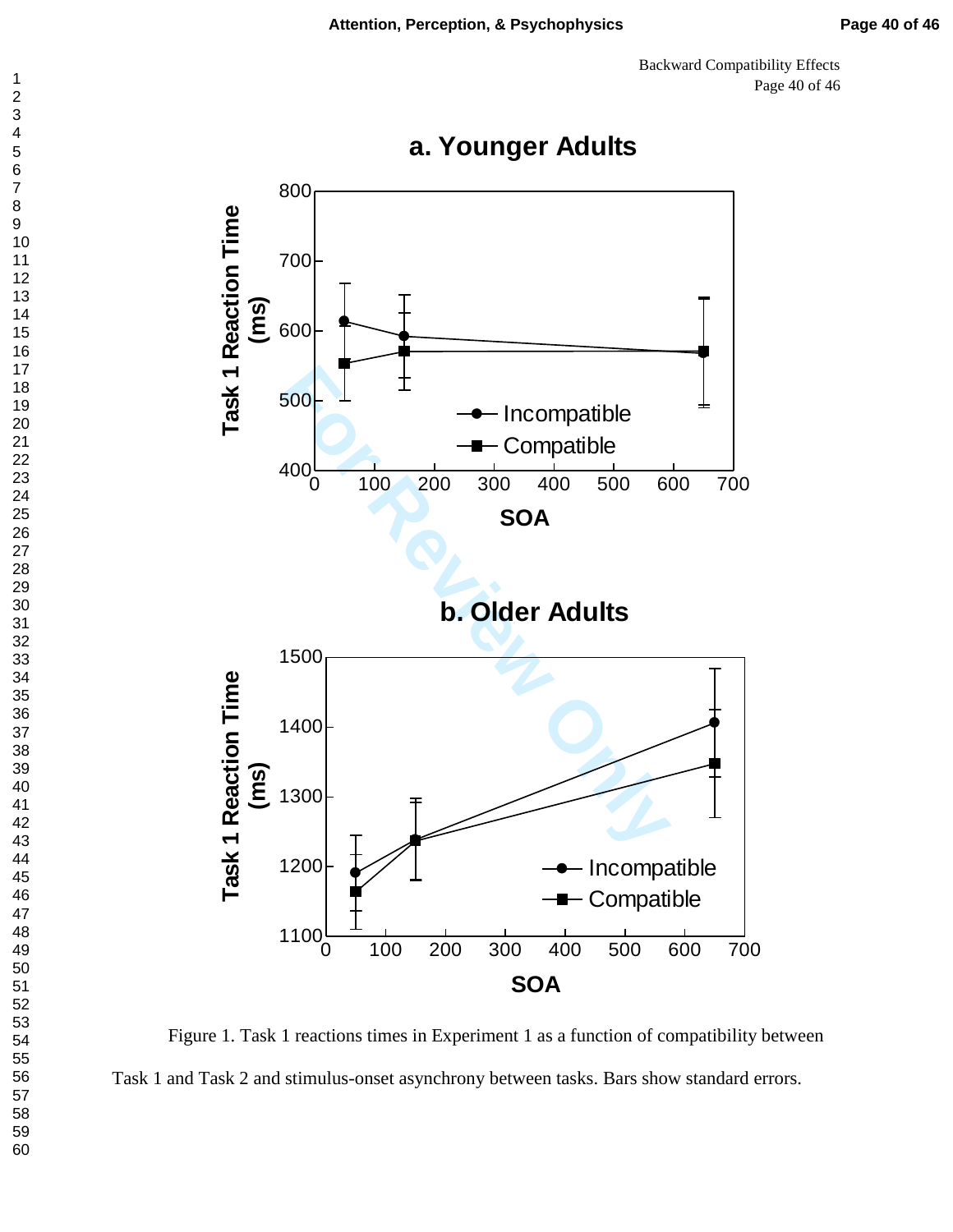$\mathbf 1$  $\overline{c}$  $\overline{3}$  $\overline{\mathbf{4}}$  $\overline{7}$ 



Figure 2. Task 2 reaction times in Experiment 1 as a function of age group, compatibility between Task 1 and Task 2, and stimulus -onset asynchrony between tasks. Bars show standard errors.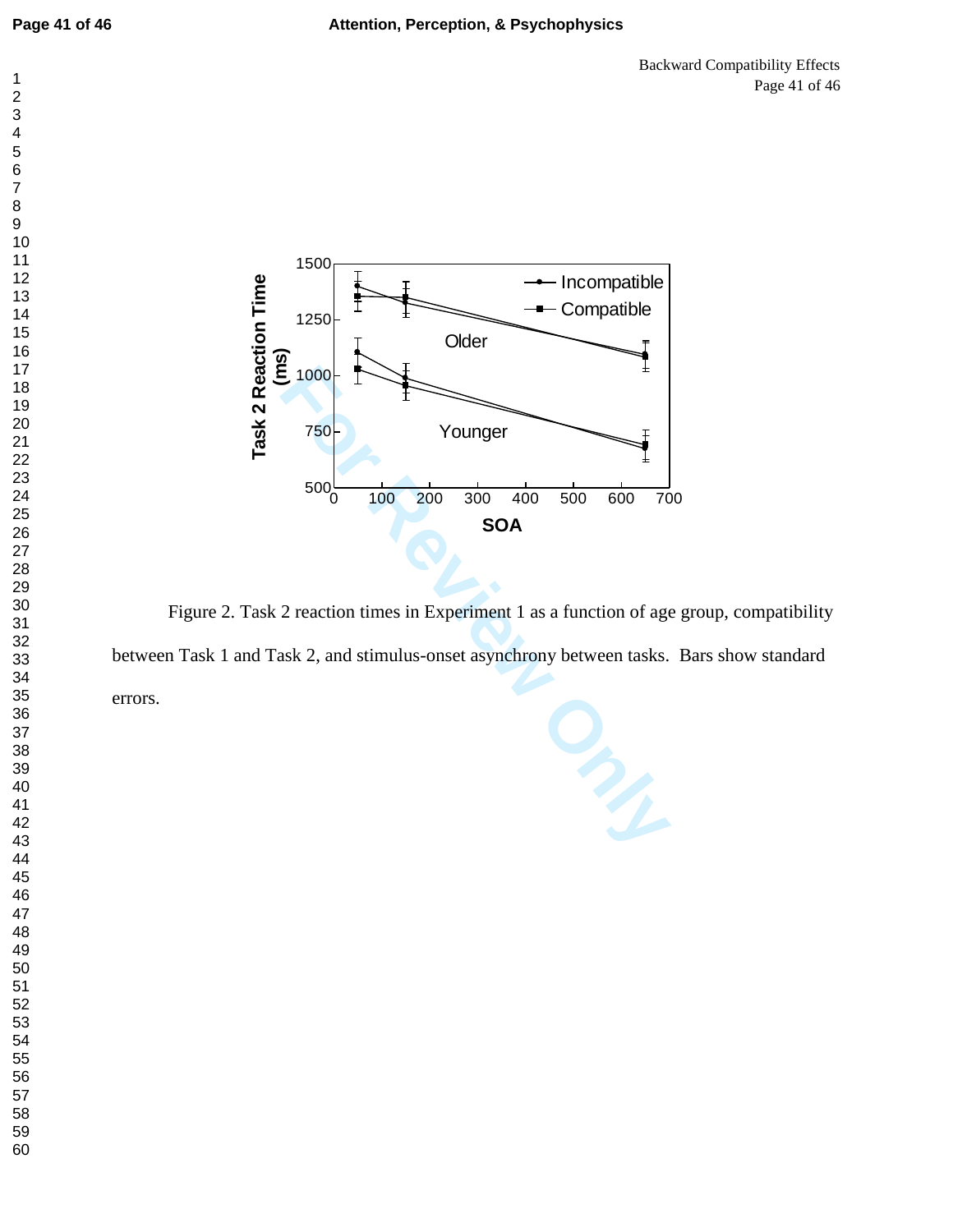Backward Compatibility Effects Page 42 of 46



Figure 3. Reaction times to color Task 1 (panel a) and the letter Task 2 (panel b) in Experiment 2 as a function of age group, congruency between Task 1 and Task 2, and stimulus onset asynchrony. Bars show standard errors.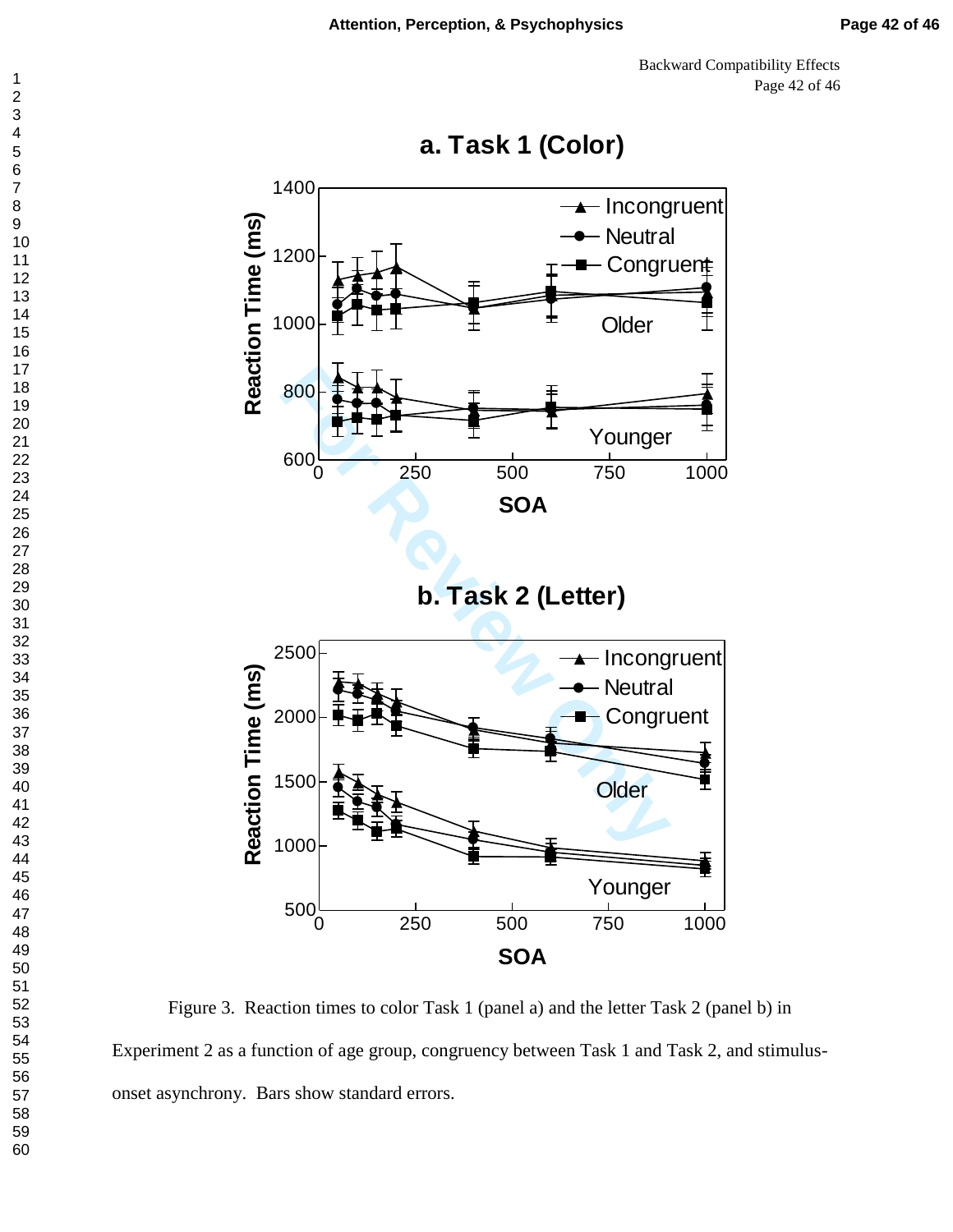$\mathbf{1}$  $\overline{2}$  $\overline{\mathbf{4}}$  $\overline{7}$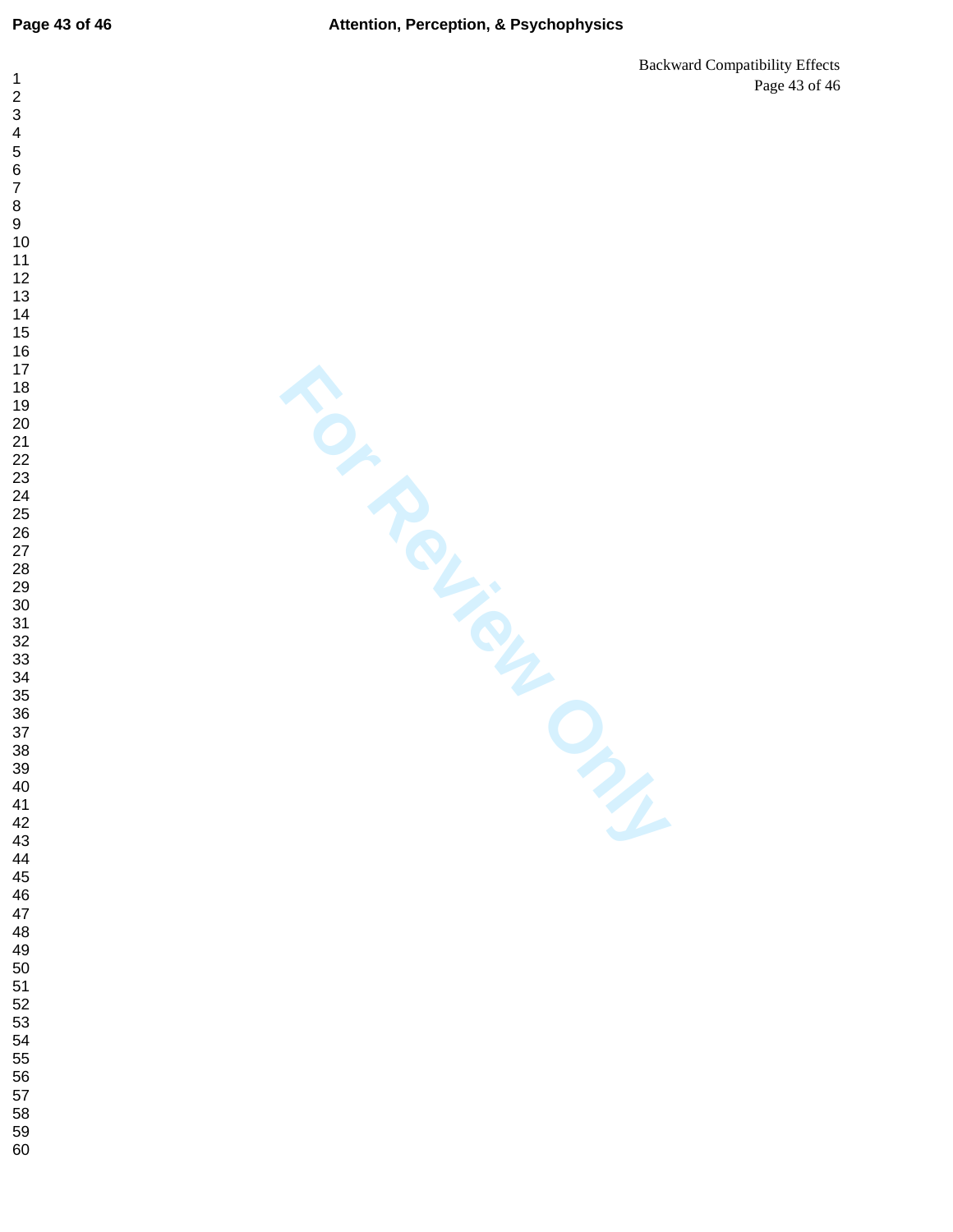Backward Compatibility Effects Page 44 of 46



Figure 4. Case 1: Aspects of Task 2 processing that escape the bottleneck are perceptual processes.

Abbreviations: SOA, Stimulus Onset Asynchrony; Pn, Precentral stage of Task n; Cn, Central processing stage of

Task n; Rn, postcentral Response execution stage of Task n. Time on a trial runs from left to right.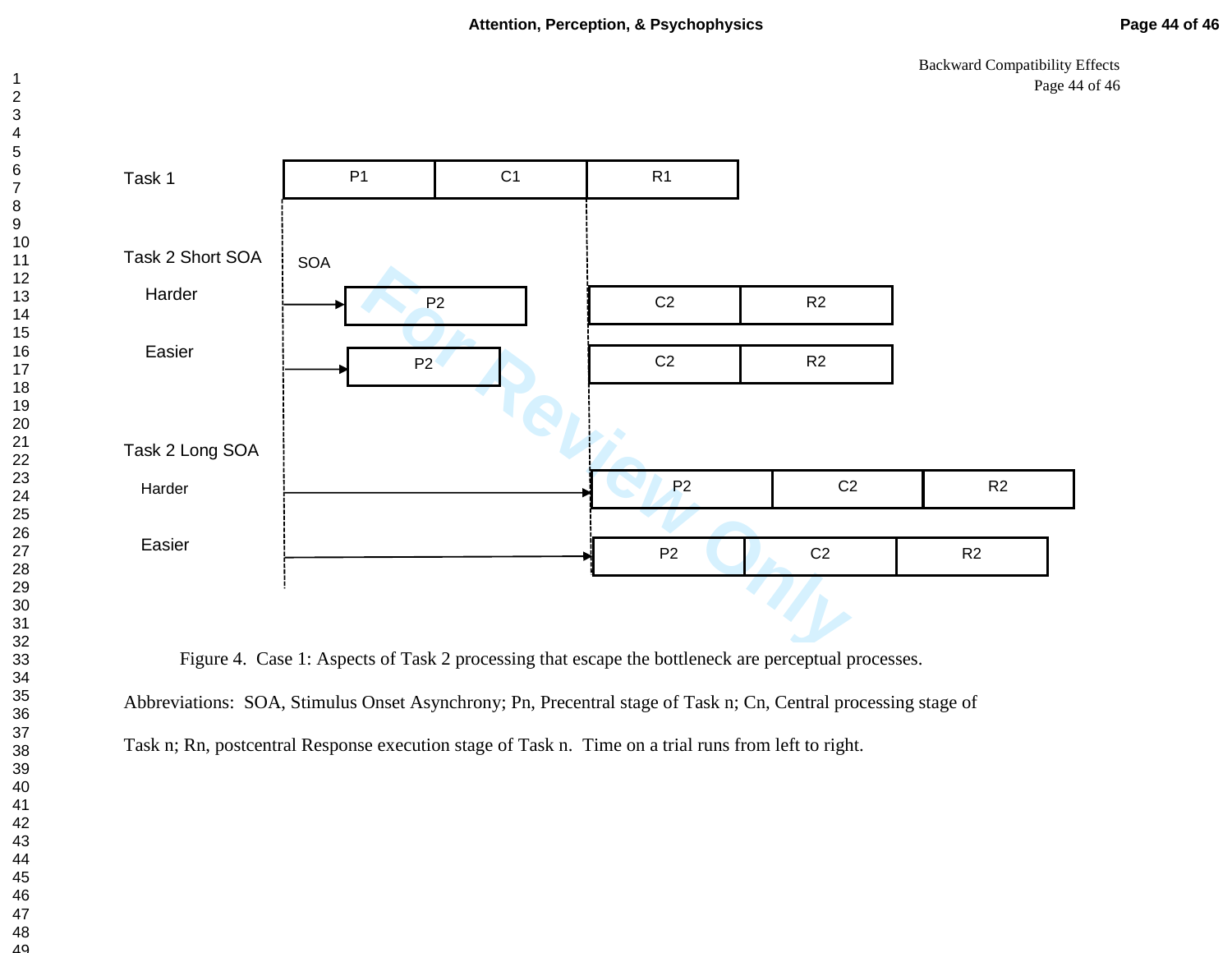# **Page 45 of 46 Attention, Perception, & Psychophysics**



Figure 5. Case 2: Aspects of Task 2 processing that escape the bottleneck are central processes. Abbreviations:

SOA, Stimulus Onset Asynchrony; Pn, Precentral stage of Task n; Cn, Central processing stage of Task n; Rn,

postcentral Response execution stage of Task n. Time on a trial runs from left to right.